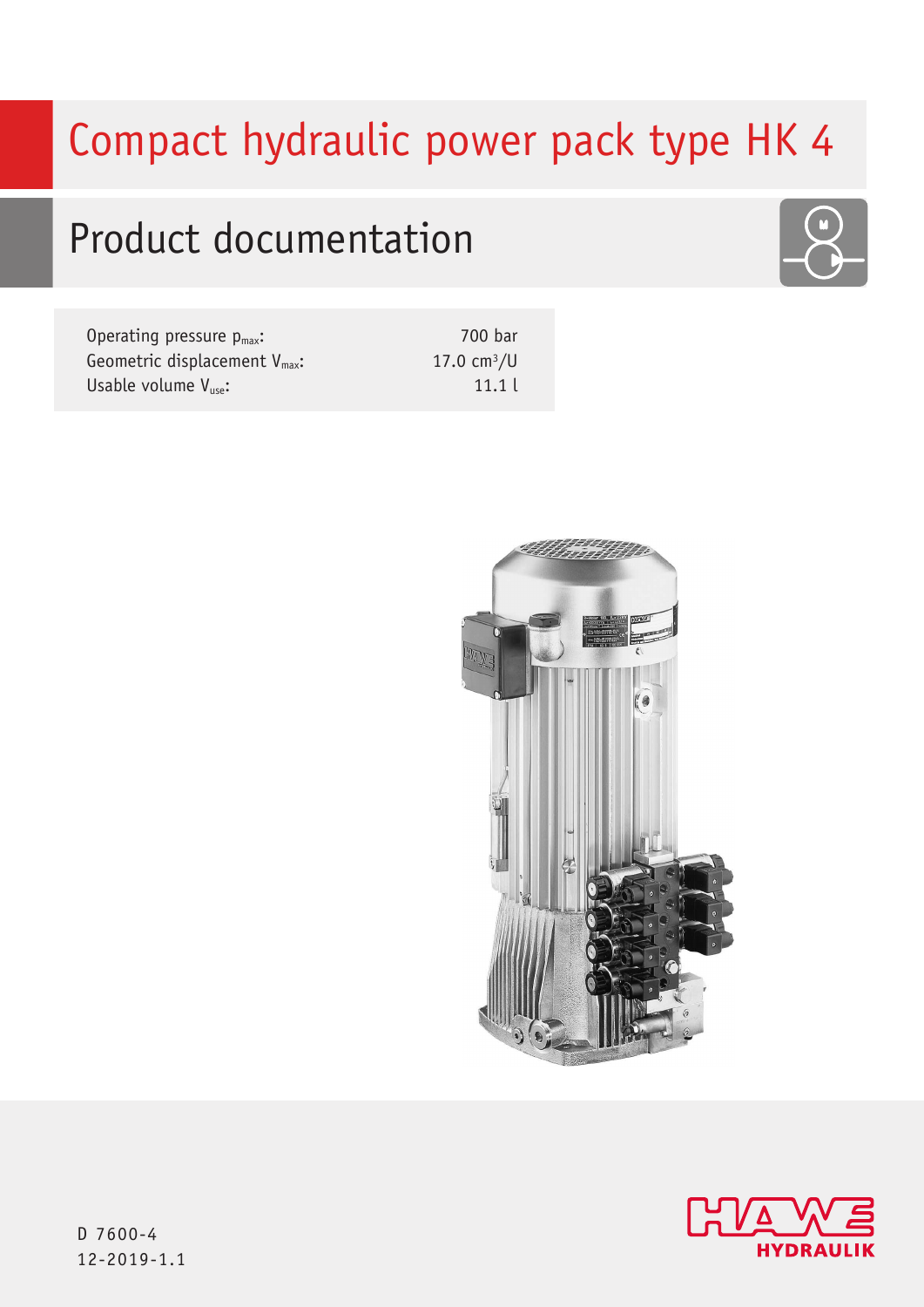

© by HAWE Hydraulik SE.

The reproduction and distribution of this document as well as the use and communication of its contents to others without explicit authorisation is prohibited.

Offenders will be held liable for the payment of damages.

All rights reserved in the event of patent or utility model applications.

Brand names, product names and trademarks are not specifically indicated. In particular with regard to registered and protected names and trademarks, usage is subject to legal provisions.

HAWE Hydraulik respects these legal provisions in all cases.

Printing date / document generated on: 18.12.2019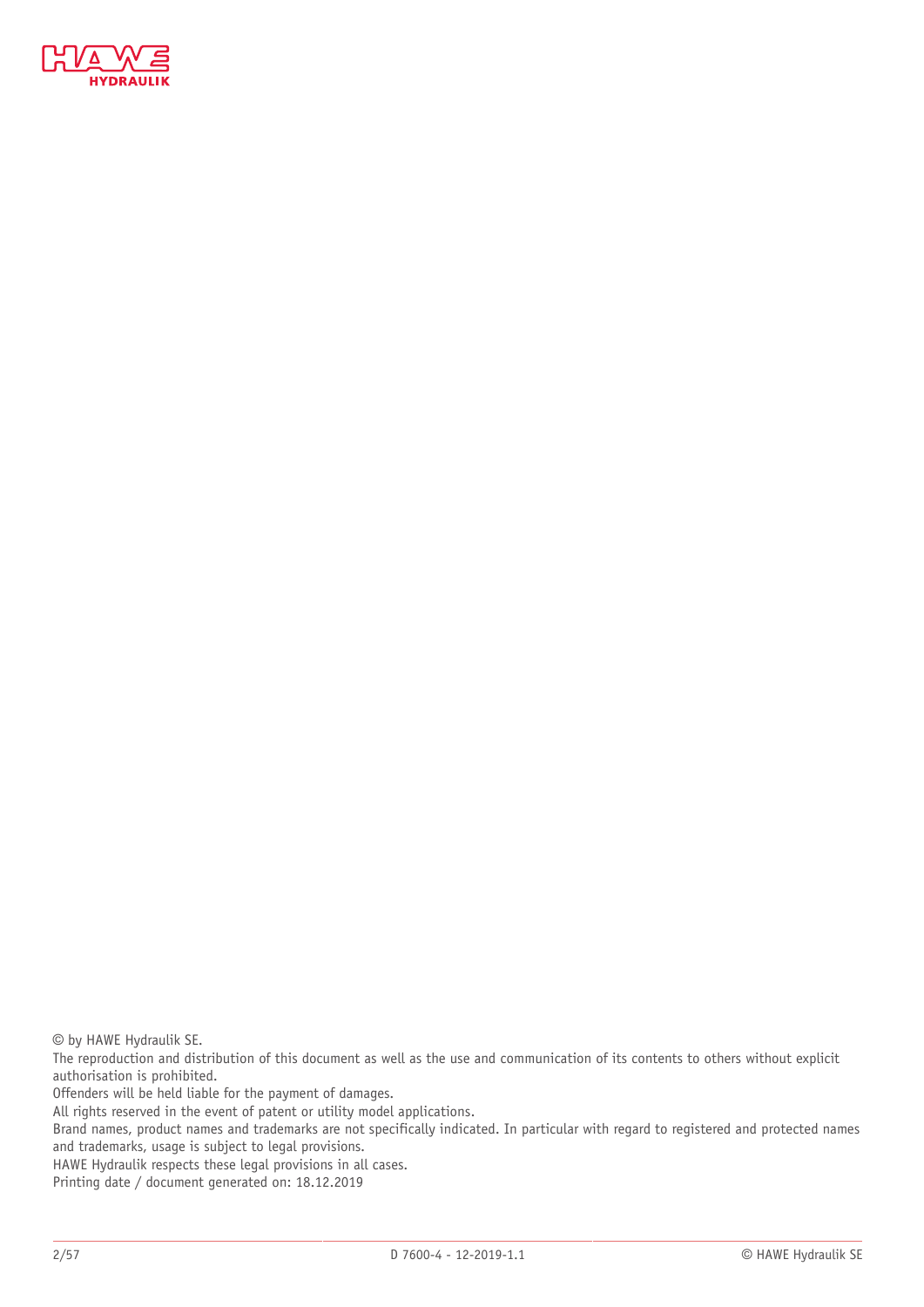

# Contents

| $\mathbf{1}$   |  |
|----------------|--|
| $\overline{2}$ |  |
| 2.1            |  |
| 2.2            |  |
| 2.2.1          |  |
| 2.2.2          |  |
| 2.2.3          |  |
| 2.2.4          |  |
| $\overline{3}$ |  |
| 3.1            |  |
| 3.2            |  |
| 3.3            |  |
| $\overline{4}$ |  |
| 4.1            |  |
| 4.2            |  |
| 4.3            |  |
| 5              |  |
| 5.1            |  |
| 5.2            |  |
| 5.2.1          |  |
| 5.2.2          |  |
| 5.2.3          |  |
| 5.2.4          |  |
| 5.3            |  |
| 5.4            |  |
| 6              |  |
| 6.1            |  |
| 6.1.1          |  |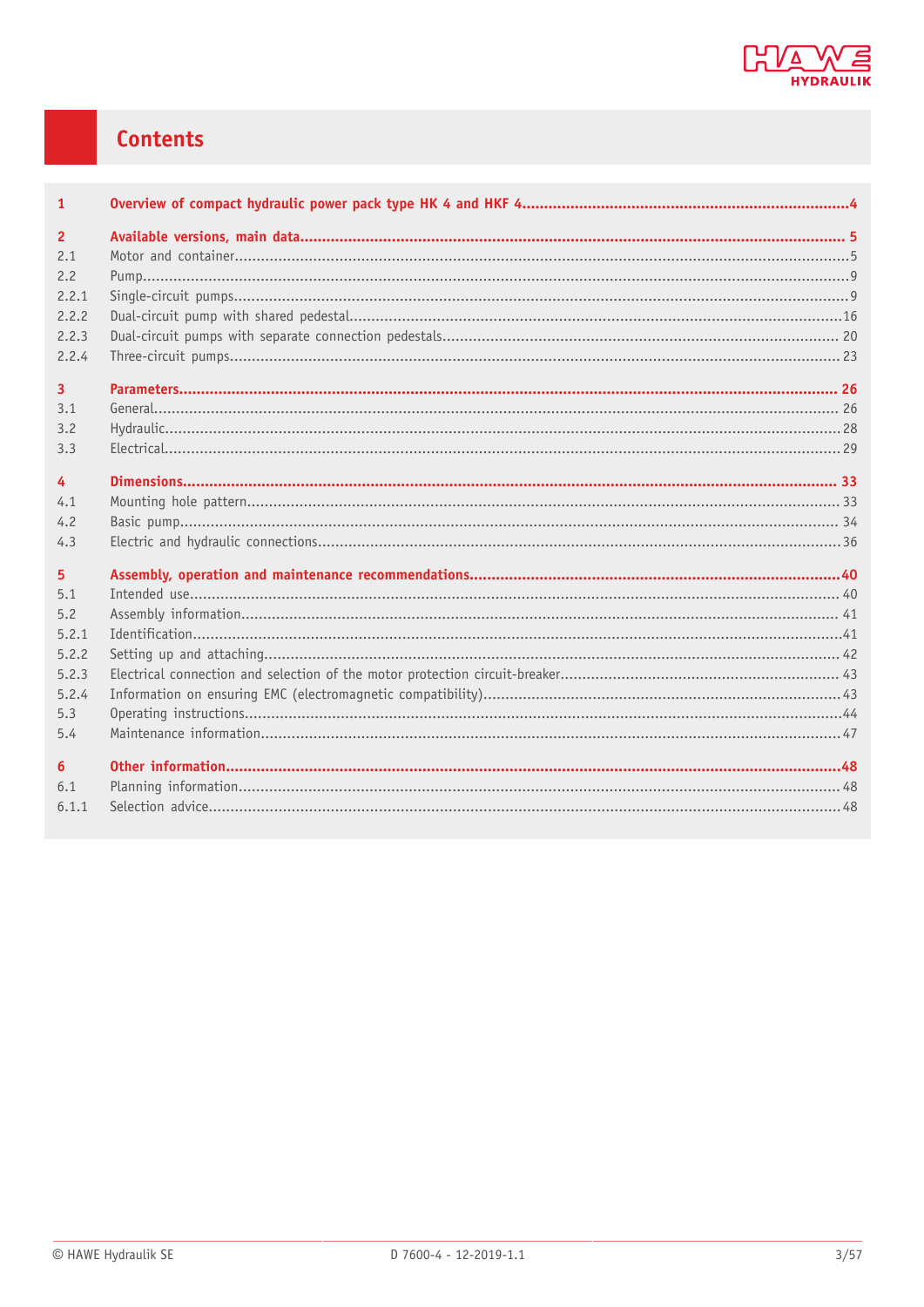

# <span id="page-3-0"></span>**1 Overview of compact hydraulic power pack type HK 4 and HKF 4**

Compact hydraulic power packs are a type of hydraulic power pack. They are characterised by a highly compact design, since the motor shaft of the electric motor also acts as the pump shaft.

The ready-for-connection compact hydraulic power pack type HK and HKF includes an electric motor that runs in oil. The stator is securely attached to the housing (tank). The compact hydraulic power pack is suitable for hydraulic systems with operating mode S2, S3 or S6. A fan, which effectively dissipates the heat from the hydraulic system, is mounted on the housing. In the case of type HKF, the fan is powered by a separate motor independently of the pump motor. In the case of type HK, the fan is securely attached to the motor shaft. An external cooler is not generally required. Type HK and HKF includes a 3-phase motor and has a vertical housing. Single-circuit, dual-circuit or triple-circuit systems can be selected. A radial piston pump, external gear pump or internal gear pump can be used as a hydraulic pump.The compact hydraulic power pack type HK and HKF is suitable for use as a highly compact control system, since connection blocks and valve banks can be directly mounted.

#### **Features and benets:**

■ Environmentally friendly thanks to low oil filling volume; low cost of disposal and low hydraulic fluid costs

#### **Intended applications:**

■ Endurance test bench construction



*Compact hydraulic power pack type HK 4 and HKF 4*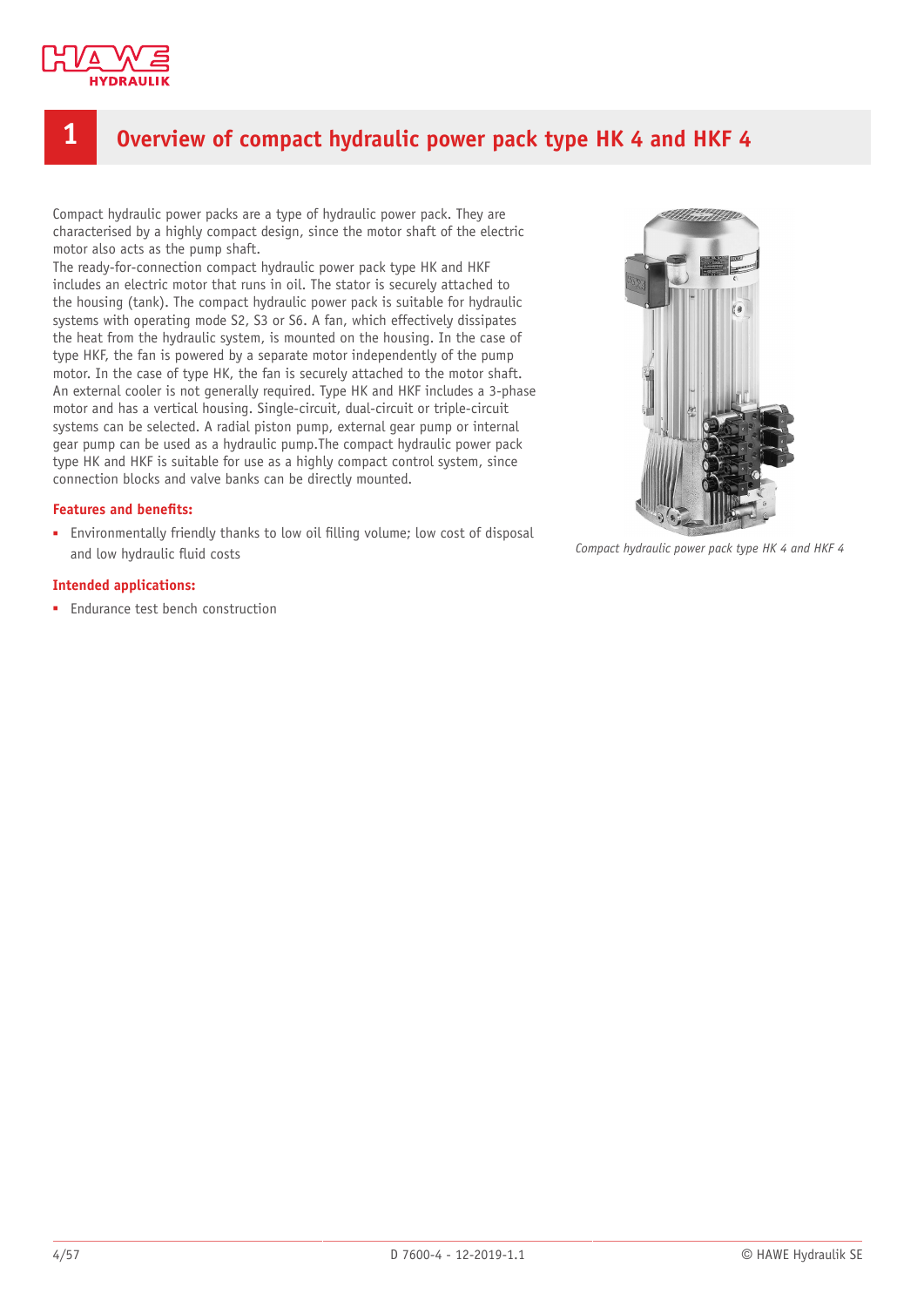

### <span id="page-4-1"></span><span id="page-4-0"></span>**2.1 Motor and container**

Order coding example:

| <b>HK 43</b><br>HKF 44 9 DT /1 P1 M Z 11,3 - C6 |                                                             | D / 1     |                                                       |                                                              |  | $H$ 0,7            | $- A1/380$ | - 3x400/230 V 50 Hz<br>$-3x400/230$ V 50 Hz $-61/4 \times 300$ |  |                        |                         |  |  |
|-------------------------------------------------|-------------------------------------------------------------|-----------|-------------------------------------------------------|--------------------------------------------------------------|--|--------------------|------------|----------------------------------------------------------------|--|------------------------|-------------------------|--|--|
|                                                 |                                                             |           |                                                       |                                                              |  |                    |            |                                                                |  | Oil drain hose         | Table 1f Oil drain hose |  |  |
|                                                 |                                                             |           |                                                       |                                                              |  |                    |            | Motor voltage                                                  |  | Table 10 Motor voltage |                         |  |  |
|                                                 |                                                             |           |                                                       | <b>Pump version</b><br>Pump version, see Chapter 2.2, "Pump" |  |                    |            |                                                                |  |                        |                         |  |  |
|                                                 |                                                             |           | <b>Additional options</b> Table 1d Additional options |                                                              |  |                    |            |                                                                |  |                        |                         |  |  |
|                                                 | <b>Electrical connection</b> Table 1e Electrical connection |           |                                                       |                                                              |  |                    |            |                                                                |  |                        |                         |  |  |
|                                                 | <b>Terminal box position</b> Table 1c Terminal box position |           |                                                       |                                                              |  |                    |            |                                                                |  |                        |                         |  |  |
|                                                 | <b>Additional options</b> Table 1d Additional options       |           |                                                       |                                                              |  |                    |            |                                                                |  |                        |                         |  |  |
|                                                 |                                                             | Tank size |                                                       |                                                              |  | Table 1b Tank size |            |                                                                |  |                        |                         |  |  |

**Basic type and motor power** Table 1a Basic type and motor power

### **Table 1a Basic type and motor power**

| <b>Basic type</b>                | Comment                                                                                                                             | Nominal power<br>(kW) | Rated speed<br>(rpm)         |
|----------------------------------|-------------------------------------------------------------------------------------------------------------------------------------|-----------------------|------------------------------|
| <b>HK 43</b>                     | with integrated fan                                                                                                                 | 1.5                   | 1395 (50 Hz)                 |
| <b>HK 43 V</b>                   | Basic type HK 4.V is a version with cast stator                                                                                     | 1.8                   | 1674 (60 Hz)                 |
| <b>HK 44</b>                     | (see notes Chapter 6.1, "Planning information" "Selection of a                                                                      | 2.2                   | 1405 (50 Hz)                 |
| <b>HK 44 V</b>                   | compact hydraulic power pack")                                                                                                      | 2.6                   | 1700 (60 Hz)                 |
| <b>HK 48</b>                     |                                                                                                                                     | 3.0                   | 1420 (50 Hz)                 |
| <b>HK 48 V</b>                   |                                                                                                                                     | 3.6                   | 1704 (60 Hz)                 |
| <b>HKF 43</b>                    | with separately drive fan for temperature-critical applications with                                                                | 1.5                   | 1395 (50 Hz)                 |
| <b>HKF 43 V</b>                  | approximately 25% higher cooling                                                                                                    | 1.8                   | 1674 (60 Hz)                 |
| <b>HKF 44</b><br><b>HKF 44 V</b> | (see Chapter 6.1, "Planning information" "Identifying excess tempera-<br>ture")<br>Basic typeHK 4.V is a version with a cast stator | 2.2<br>2.6            | 1405 (50 Hz)<br>1700 (60 Hz) |
| <b>HKF 48</b>                    | (see notes Chapter 6.1, "Planning information" "Selection of a                                                                      | 3.0                   | 1420 (50 Hz)                 |
| <b>HKF 48 V</b>                  | compact hydraulic power pack")                                                                                                      | 3.6                   | 1704 (60 Hz)                 |
| <b>HKF 43U</b>                   | Version with frequency converter, see D 7600-4FU                                                                                    | 1.5                   | 1395                         |
| <b>HKF 44U</b>                   |                                                                                                                                     | 2.2                   | 1405                         |
| <b>HKF 48U</b>                   |                                                                                                                                     | 3.0                   | 1420                         |

### **O** NOTE

The actual power consumption depends on the load and can be up to 1.8 x nominal power.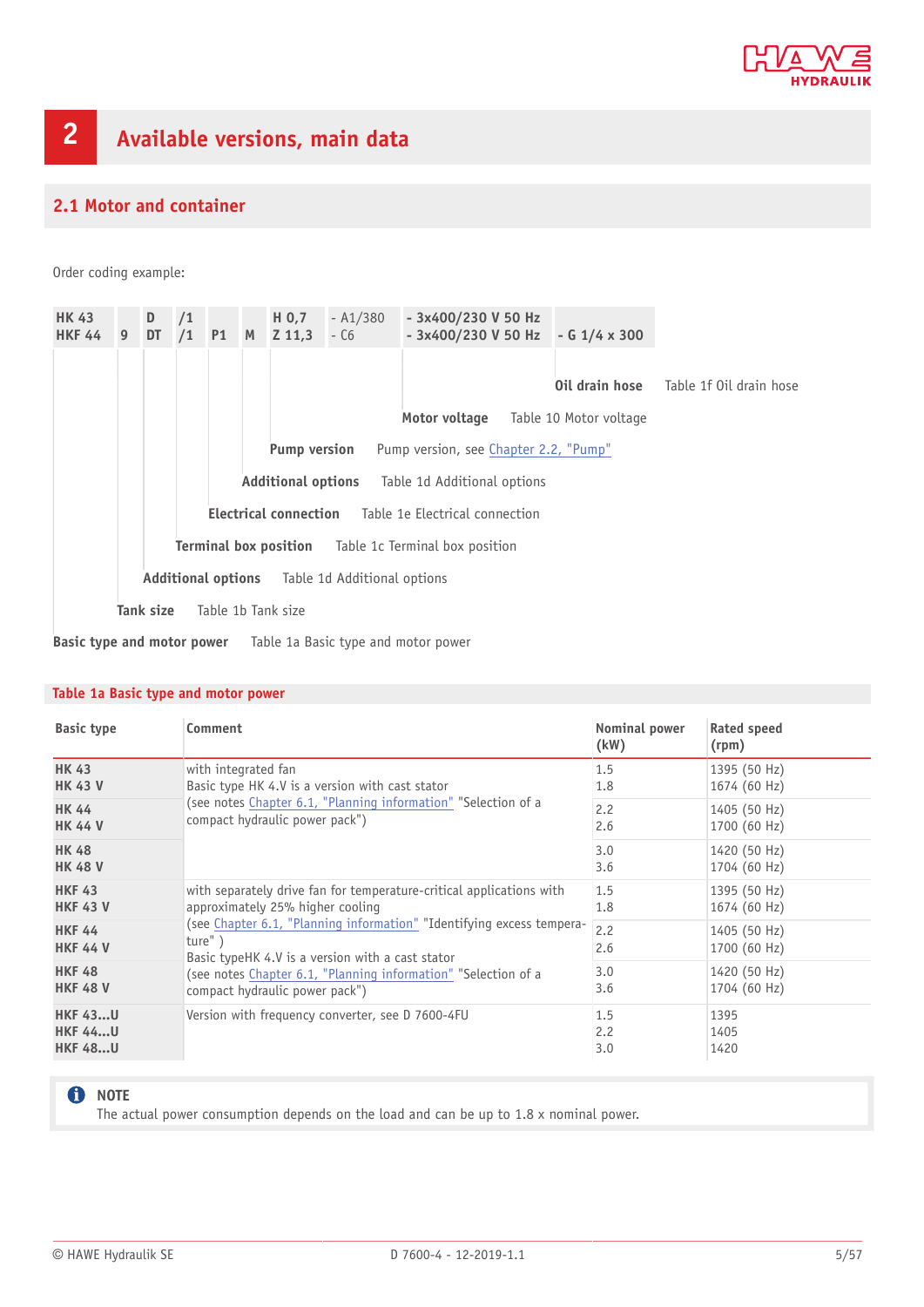

### **Table 1b Tank size**

| Coding         | <b>Note</b>                                                    | <b>Fill volume</b>   | Usable volume          | <b>Basic type</b> |            |  |
|----------------|----------------------------------------------------------------|----------------------|------------------------|-------------------|------------|--|
|                |                                                                | $V_{\text{fill}}(l)$ | $V_{\text{usable}}(l)$ | <b>HK</b>         | <b>HKF</b> |  |
| 5              | Second value for basic type HK 48 and HKF 48                   | 6.8/6.6              | 2.5/1.8                |                   |            |  |
| 9              |                                                                | 10.0/9.0             | 5.7/5.5                |                   |            |  |
| $\overline{2}$ | Only available in combination with basic type<br><b>HKF 48</b> | 15.4                 | 11.1                   | $ -$              |            |  |

### **Table 1c Terminal box position**

| Coding | Comment      |                                   |
|--------|--------------|-----------------------------------|
| /1     | Series       |                                   |
| /2     | $90^{\circ}$ | offset in anticlockwise direction |
| /3     | $180^\circ$  |                                   |
|        | 270°         |                                   |

Alternative assignment for type HKF with terminal box:

| 75 | Series       |                                   |
|----|--------------|-----------------------------------|
| /6 | $90^{\circ}$ | offset in anticlockwise direction |
|    | $180^\circ$  |                                   |
|    | $270^\circ$  |                                   |









- 1 Main connection base
- 2 Terminal box
- 3 Air filter
- 4 Second connection base

### **O** NOTE

- The 4 terminal box positions cover the entire finned tube top, including the oil level gauge, air filter, etc. (see also dimension diagram [Chapter 4.2,](#page-33-0) "Basic pump ").
- For version with HARTING connector (Table 1e) and alternative assignment (coding /5.../8), the pump motor and fan motor are connected separately (see *Chapter 4.3, "Electric and hydraulic connections"*). Use for example in standby mode with continuous fan for additional cooling during motor shutdown.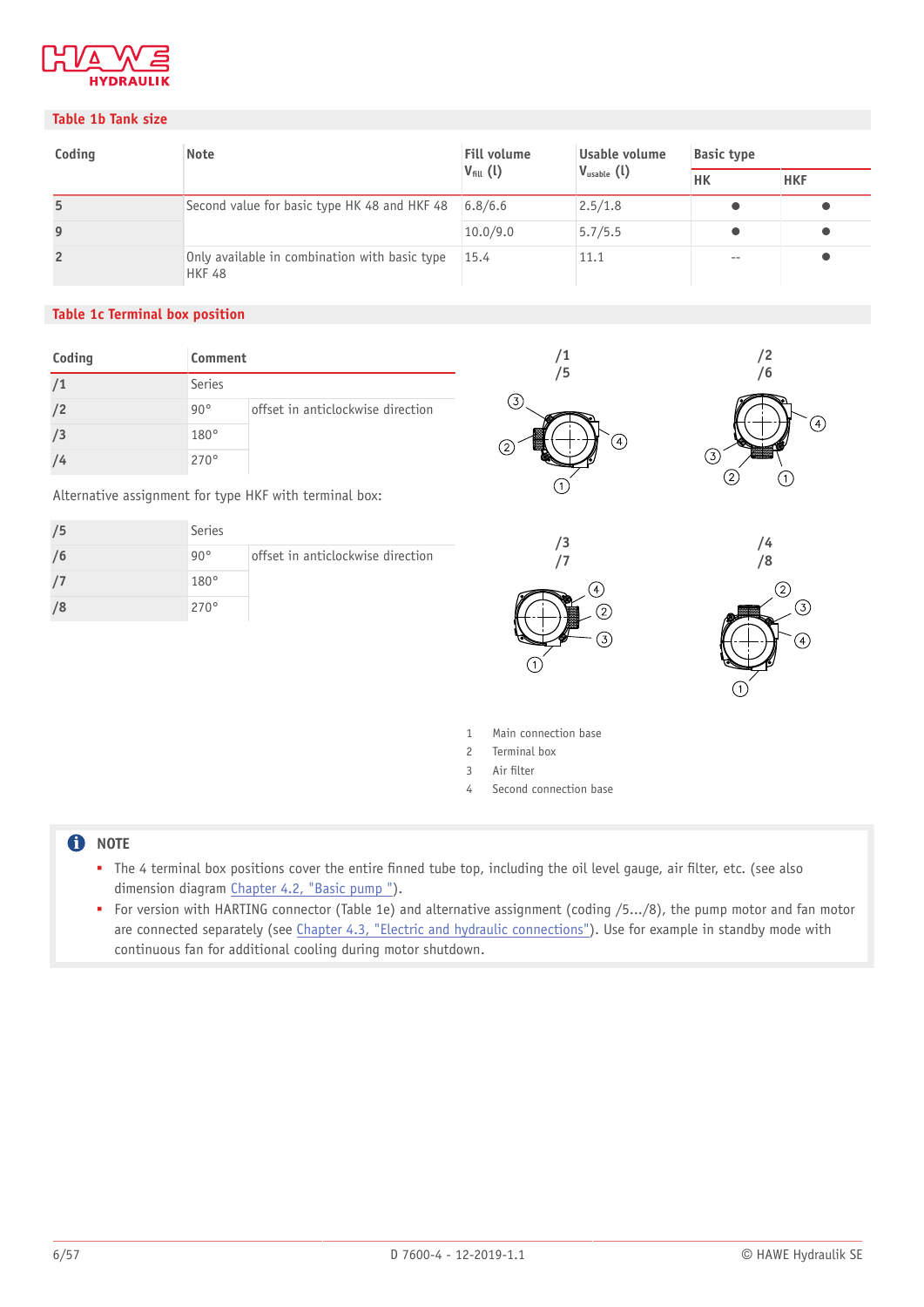

### **Table 1d Additional options**

| Coding          | Comment                                                                                                                                                                                                                                                                                        |
|-----------------|------------------------------------------------------------------------------------------------------------------------------------------------------------------------------------------------------------------------------------------------------------------------------------------------|
|                 | without designation Without additional equipment                                                                                                                                                                                                                                               |
| S               | Level switch (N/O contact), usable volume, see Table 1b                                                                                                                                                                                                                                        |
| D               | Level switch (N/C contact), usable volume, see Table 1b                                                                                                                                                                                                                                        |
| $D-D$           | Level switch (N/C contact), two switching points, usable volume see Table 1b<br>1. Switching point 2 litres lower than usable volume as per Table 1b<br>only for type HK 4.9, HKF 4.9 and HKF 482.                                                                                             |
| A               | Level switch (N/C contact), separate electric connection, see Chapter 3.3, "Electrical" and Chapter 4.2, "Basic pump",<br>only in combination with alternative terminal box assignment according to Table 1c coding $/5/8$                                                                     |
| T               | Temperature switch (switching point 80°C)                                                                                                                                                                                                                                                      |
| T60, T55, T65   | Temperature switch (switching point 55°C, 60°C, 65°C)                                                                                                                                                                                                                                          |
| T55T65          | Temperature switch, two switching points (55°C, 65°C)                                                                                                                                                                                                                                          |
| W<br><b>W60</b> | Temperature switch (switching point 80°C or 60°C), separate electric connection (also available in the combination AW,<br>AW 60, WW 60, AWW 60), only in combination with alternative terminal box assignment<br>according to Table 1d coding /5  /8                                           |
| L               | additional drain port at the second connection base G 3/4, see Chapter 4.3, "Electric and hydraulic connections" and<br>Chapter 6.1.1, "Selection advice" ("Additional drain return port")<br>• Only single- and dual-circuit pumps, coding H, Z, HH, HZ, ZZ according to Chapter 2.2, "Pump". |
| R               | Fan cover for additional protection against coarse dirt                                                                                                                                                                                                                                        |
| M               | with $G$ 1 1/4 (BSPP) filling reduction                                                                                                                                                                                                                                                        |
| <b>MA</b>       | Like M, additional drain plug G 1/4 (BSPP) in pump base, only for pump combination H, HH, HH-H, Z (size 1 to Z 11.3)                                                                                                                                                                           |
| <b>MW</b>       | with filling coupling MD-012-2-WR021-19-1                                                                                                                                                                                                                                                      |

#### **Table 1e Electrical connection**

| Coding         | Comment                                                                                                                  |
|----------------|--------------------------------------------------------------------------------------------------------------------------|
| No designation | Series (terminal box)                                                                                                    |
| <b>P1, P2</b>  | HARTING plug, different connection positions, see Chapter 4.2, "Basic pump"<br>(not for type HKF 45)                     |
| E, P1E, P2E    | electrical connection with additional suppressor at the terminal box or HARTING connector, see Chapter 3.3, "Electrical" |

### **O** NOTE

■ For version with HARTING connector (Table 1e) and alternative assignment (coding /5 and /8), the pump motor and fan motor are connected separately (see Chapter 4.3, "Electric and hydraulic [connections"](#page-35-0)). Use for example in standby mode with continuous fan for additional cooling during motor shutdown.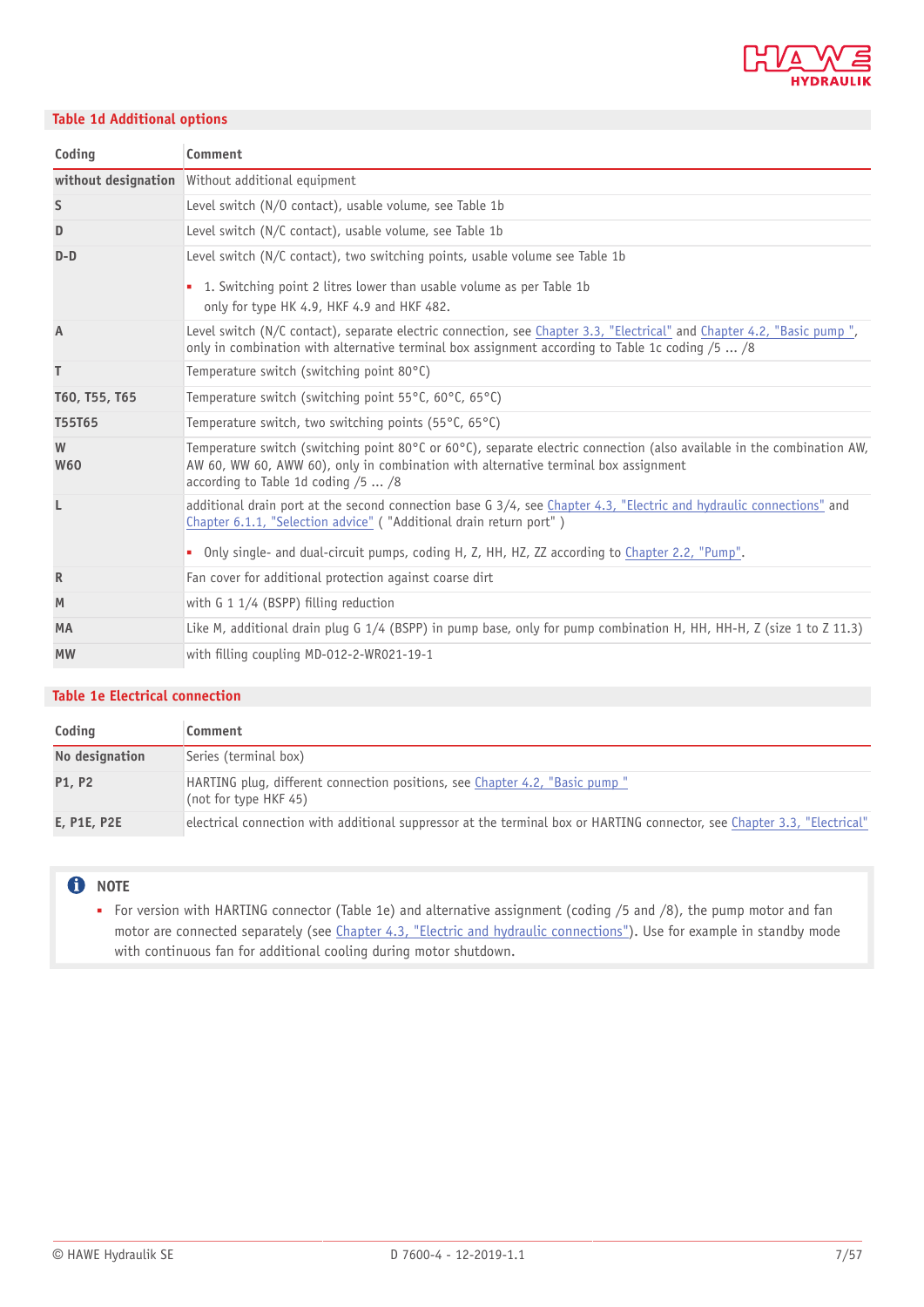

### **Table 1f Oil drain hose**

| Coding         | <b>Description</b>                                                                        |
|----------------|-------------------------------------------------------------------------------------------|
| No designation | Tapped plug G 1/4 (BSPP), in addition: Drain G 3/4 (BSPP), see Chapter 4.2, "Basic pump " |
| $G$ 1/4 x 300  | Oil drain hose approximately 300 mm with ball valve                                       |
| $G$ 1/4 x 500  | Oil drain hose approximately 500 mm with ball valve                                       |
| G 1/4 W x 300  | Oil drain hose approximately 300 mm with bracket and ball valve                           |
| G 1/4 W x 500  | Oil drain hose approximately 500 mm with bracket and ball valve                           |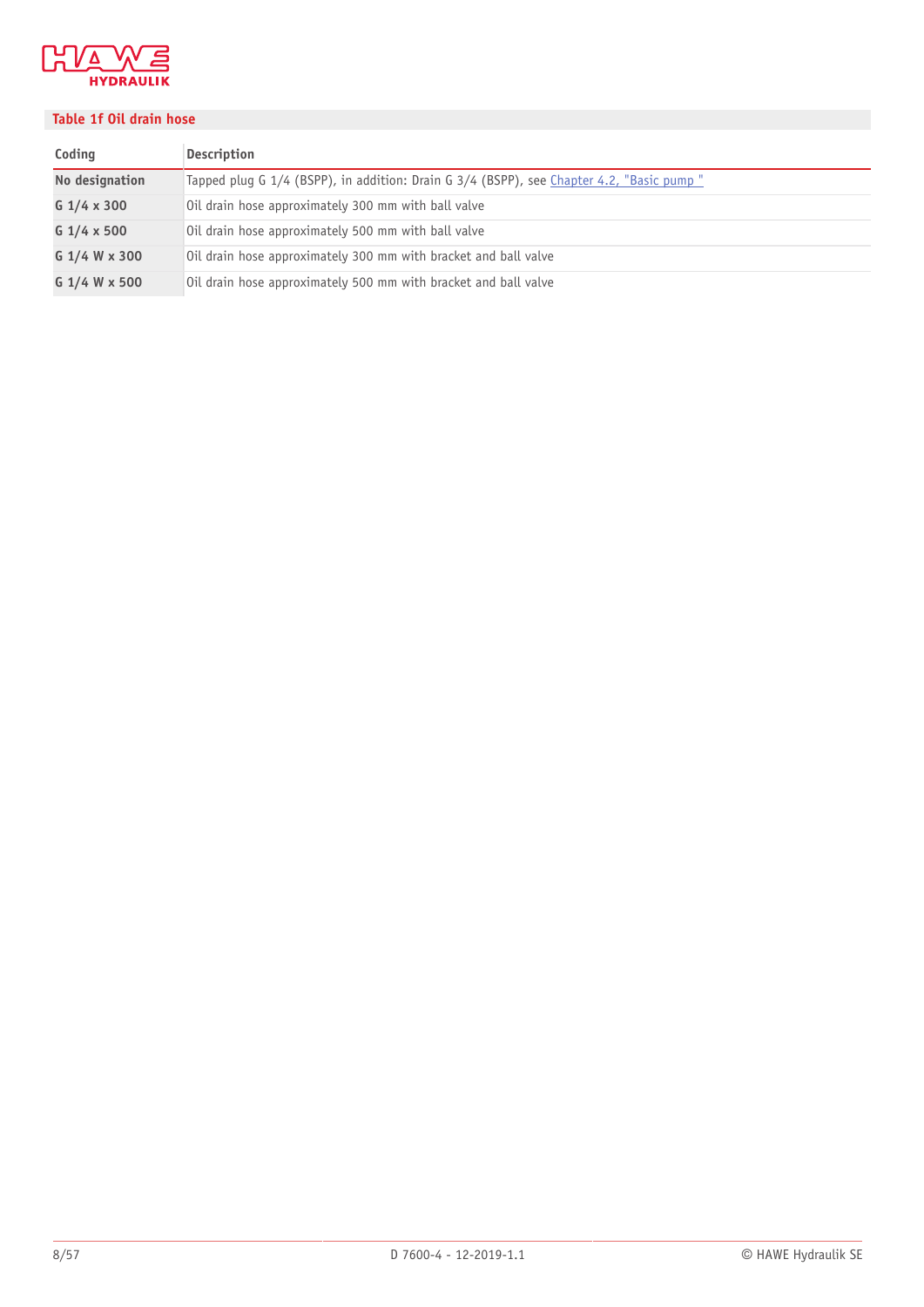

### <span id="page-8-0"></span>**2.2 Pump**

### <span id="page-8-1"></span>**2.2.1 Single-circuit pumps**

**Circuit symbol:**



#### **Order coding example:**

| HKF 482 DT/1 | - Z 24        | - A1/150 | $-3x400/230$ V 50 Hz  |
|--------------|---------------|----------|-----------------------|
| HK 44/1      | $-H 7.2 - C5$ |          | $-$ 3x400/230 V 50 Hz |

**Single-circuit pump with a 3-phase motor** Table 2 Single-circuit pump with a 3-phase motor

#### **Table 2 Single-circuit pump (radial piston pump) with a 3-phase motor**

### **f** NOTE

- $\blacksquare$  The delivery flow  $Q_{\text{max}}$  relates to the rated speed and varies depending on the load (see diagrams [Chapter 3.3, "Electrical"](#page-28-0)).
- Notes on the pressures p<sub>max</sub>(see [Chapter 3.3, "Electrical"](#page-28-0), Table 10).
- For pump version with gear pumps **Z** the max. hydraulic work value (pV<sub>g</sub>)<sub>max</sub> is 10% lower.
- The permissible pressures  $p_{max}$  relate to a version with a 3x400/230 V 50 Hz or 3x460 V 60 Hz motor.
- Be aware of different motor power ratings and resulting permissible maximum pressures  $p_{max} = (pV_g)_{max}/V_g$ . at other nominal voltages and power frequencies,  $(pV_q)_{max}$  (see [Chapter 3.3, "Electrical"](#page-28-0), Table 10)"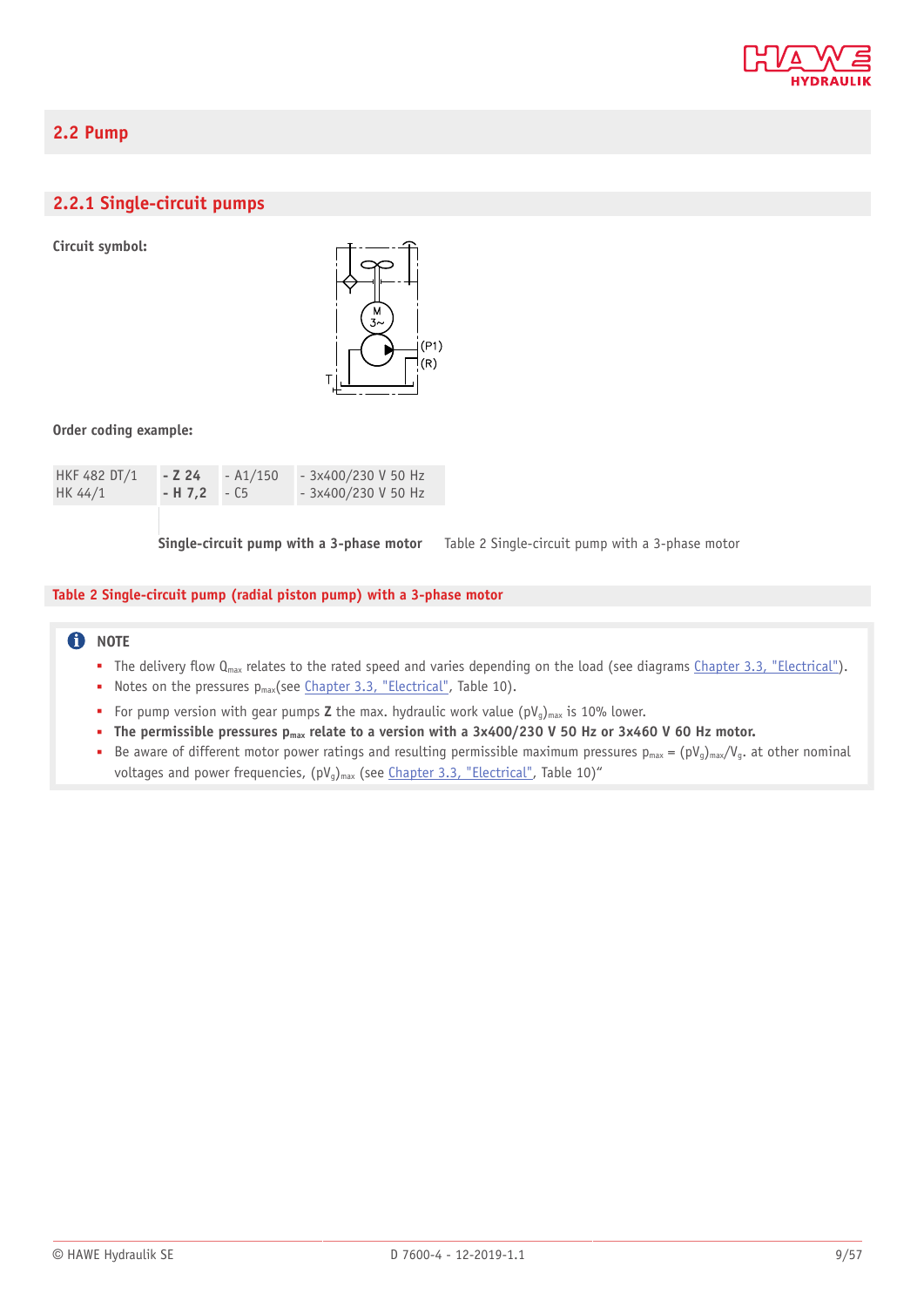

### **Radial piston pump H**

|               | Delivery flow coding                             |       |       | H 0.9  | H 1.25 | H1.4   | H1.5   | H1.8   | H 2.08              |
|---------------|--------------------------------------------------|-------|-------|--------|--------|--------|--------|--------|---------------------|
|               | Displacement volume $V_q$ (cm <sup>3</sup> /rev) |       |       | 0.64   | 0.88   | 1.07   | 1.15   | 1.29   | 1.46                |
|               | Piston diameter (mm)<br>Number of pump elements  |       |       | 6<br>3 | 7<br>3 | 6<br>5 | 8<br>3 | 6<br>6 | $\overline{7}$<br>5 |
| <b>HK 43</b>  | Permissible pressure $p_{max}$                   | (bar) |       | 700    | 700    | 700    | 700    | 700    | 620                 |
| <b>HKF 43</b> | Continuous operation $S1$ $p_1$                  | (bar) |       | 680    | 500    | 410    | 390    | 340    | 300                 |
|               | Delivery flow Q <sub>max</sub>                   | (lpm) | 50 Hz | 0.90   | 1.22   | 1.50   | 1.60   | 1.80   | 2.04                |
|               |                                                  |       | 60 Hz | 1.08   | 1.47   | 1.79   | 1.91   | 2.15   | 2.44                |
| <b>HK 44</b>  | Permissible pressure p <sub>max</sub>            | (bar) |       | 700    | 700    | 700    | 700    | 700    | 700                 |
| <b>HKF 44</b> | Continuous operation $S1$ $p_1$                  | (bar) |       | 700    | 700    | 700    | 700    | 690    | 610                 |
|               | Delivery flow $Q_{\text{max}}$                   | (lpm) | 50 Hz | 0.89   | 1.21   | 1.48   | 1.58   | 1.77   | 2.01                |
|               |                                                  |       | 60 Hz | 1.06   | 1.45   | 1.77   | 1.89   | 2.13   | 2.41                |
| <b>HK 48</b>  | Permissible pressure p <sub>max</sub>            | (bar) |       | 700    | 700    | 700    | 700    | 700    | 700                 |
| <b>HKF 48</b> | Continuous operation $S1$ $p_1$                  | (bar) |       | 700    | 700    | 700    | 700    | 700    | 700                 |
|               | Delivery flow $Q_{\text{max}}$                   | (lpm) | 50 Hz | 0.92   | 1.25   | 1.53   | 1.63   | 1.83   | 2.08                |
|               |                                                  |       | 60 Hz | 1.10   | 1.50   | 1.83   | 1.95   | 2.20   | 2.49                |
|               |                                                  |       |       |        |        |        |        |        |                     |

|               | Delivery flow coding                             |       |       | H 2.45              | H 2.5   | H 2.6  | H 3.2  | H3.6    | H 4.2   |
|---------------|--------------------------------------------------|-------|-------|---------------------|---------|--------|--------|---------|---------|
|               | Displacement volume $V_q$ (cm <sup>3</sup> /rev) |       |       | 1.75                | 1.79    | 1.91   | 2.29   | 2.58    | 2.981   |
|               | Piston diameter (mm)<br>Number of pump elements  |       |       | $\overline{7}$<br>6 | 10<br>3 | 8<br>5 | 8<br>6 | 12<br>3 | 10<br>5 |
| <b>HK 43</b>  | Permissible pressure p <sub>max</sub>            | (bar) |       | 510                 | 500     | 470    | 390    | 350     | 300     |
| <b>HKF 43</b> | Continuous operation $S1$ $p_1$                  | (bar) |       | 250                 | 250     | 230    | 190    | 170     | 150     |
|               | Delivery flow $Q_{\text{max}}$                   | (lpm) | 50 Hz | 2.45                | 2.50    | 2.66   | 3.20   | 3.60    | 1.16    |
|               |                                                  |       | 60 Hz | 2.93                | 2.99    | 3.19   | 3.83   | 4.31    | 4.98    |
| <b>HK 44</b>  | Permissible pressure p <sub>max</sub>            | (bar) |       | 700                 | 560     | 650    | 550    | 390     | 420     |
| <b>HKF 44</b> | Continuous operation S1 p <sub>1</sub>           | (bar) |       | 510                 | 500     | 470    | 390    | 350     | 300     |
|               | Delivery flow $Q_{\text{max}}$                   | (lpm) | 50 Hz | 5.41                | 2.46    | 2.63   | 3.15   | 3.55    | 4.10    |
|               |                                                  |       | 60 Hz | 2.90                | 2.95    | 3.15   | 3.78   | 4.25    | 4.92    |
| <b>HK 48</b>  | Permissible pressure p <sub>max</sub>            | (bar) |       | 700                 | 560     | 700    | 700    | 390     | 560     |
| <b>HKF 48</b> | Continuous operation $S1$ $p_1$                  | (bar) |       | 670                 | 560     | 620    | 520    | 390     | 400     |
|               | Delivery flow Q <sub>max</sub>                   | (lpm) | 50 Hz | 2.49                | 2.54    | 2.71   | 3.25   | 3.66    | 4.24    |
|               |                                                  |       | 60 Hz | 2.99                | 3.05    | 3.25   | 3.91   | 4.39    | 5.09    |
|               |                                                  |       |       |                     |         |        |        |         |         |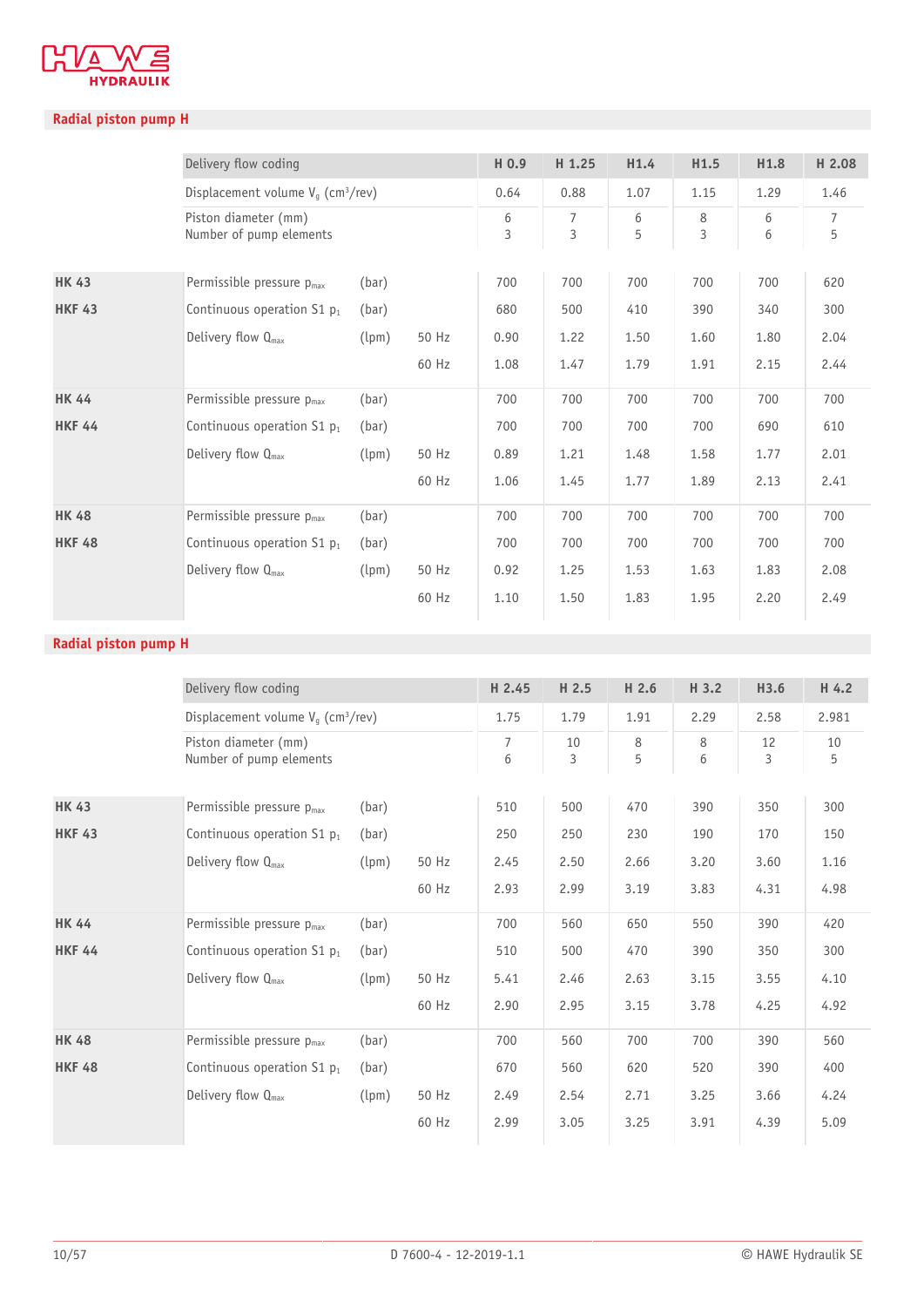

### **Radial piston pump H**

|               | Delivery flow coding                             |       |       | H 4.3   | H 5.0   | H 5.1   | H 5.6   | H 6.5   | H 6.0   |
|---------------|--------------------------------------------------|-------|-------|---------|---------|---------|---------|---------|---------|
|               | Displacement volume $V_q$ (cm <sup>3</sup> /rev) |       |       | 3.03    | 3.58    | 3.51    | 4.03    | 4.58    | 4.30    |
|               | Piston diameter (mm)<br>Number of pump elements  |       |       | 13<br>3 | 10<br>6 | 14<br>3 | 15<br>3 | 16<br>3 | 12<br>5 |
| <b>HK 43</b>  | Permissible pressure $p_{max}$                   | (bar) |       | 300     | 250     | 260     | 220     | 200     | 210     |
| <b>HKF 43</b> | Continuous operation $S1$ $p_1$                  | (bar) |       | 150     | 120     | 130     | 110     | 100     | 100     |
|               | Delivery flow $Q_{\text{max}}$                   | (lpm) | 50 Hz | 4.22    | 5.00    | 4.90    | 5.62    | 6.39    | 6.00    |
|               |                                                  |       | 60 Hz | 5.05    | 5.98    | 5.86    | 6.73    | 7.66    | 7.18    |
| <b>HK 44</b>  | Permissible pressure p <sub>max</sub>            | (bar) |       | 330     | 350     | 290     | 250     | 220     | 290     |
| <b>HKF 44</b> | Continuous operation $S1$ $p_1$                  | (bar) |       | 300     | 250     | 260     | 220     | 200     | 210     |
|               | Delivery flow $Q_{max}$                          | (lpm) | 50 Hz | 4.16    | 4.92    | 4.83    | 5.54    | 6.30    | 5.91    |
|               |                                                  |       | 60 Hz | 4.99    | 5.91    | 5.79    | 6.65    | 7.56    | 7.09    |
| <b>HK 48</b>  | Permissible pressure $p_{max}$                   | (bar) |       | 330     | 560     | 290     | 250     | 220     | 390     |
| <b>HKF 48</b> | Continuous operation $S1$ $p_1$                  | (bar) |       | 330     | 330     | 290     | 250     | 220     | 280     |
|               | Delivery flow $Q_{\text{max}}$                   | (lpm) | 50 Hz | 4.30    | 5.09    | 4.98    | 5.27    | 6.51    | 6.10    |
|               |                                                  |       | 60 Hz | 5.16    | 6.10    | 5.98    | 6.87    | 7.81    | 7.32    |
|               |                                                  |       |       |         |         |         |         |         |         |

|               | Delivery flow coding                             |       |       | H 7.0   | H 7.2   | H8.3    | H 8.6   | H 9.5   | H 9.9   |
|---------------|--------------------------------------------------|-------|-------|---------|---------|---------|---------|---------|---------|
|               | Displacement volume $V_g$ (cm <sup>3</sup> /rev) |       |       | 5.04    | 5.16    | 5.8     | 6.0     | 6.7     | 7.0     |
|               | Piston diameter (mm)<br>Number of pump elements  |       |       | 13<br>5 | 12<br>6 | 14<br>5 | 13<br>6 | 15<br>5 | 14<br>6 |
| <b>HK 43</b>  | Permissible pressure $p_{max}$                   | (bar) |       | 180     | 170     | 150     | 150     | 130     | 130     |
| <b>HKF 43</b> | Continuous operation $S1$ $p_1$                  | (bar) |       | 90      | 90      | 80      | 70      | 70      | 60      |
|               | Delivery flow $Q_{\text{max}}$                   | (lpm) | 50 Hz | 7.04    | 7.19    | 8.16    | 8.44    | 9.37    | 9.79    |
|               |                                                  |       | 60 Hz | 8.42    | 8.61    | 9.77    | 10.11   | 11.21   | 11.72   |
| <b>HK 44</b>  | Permissible pressure p <sub>max</sub>            | (bar) |       | 250     | 240     | 210     | 210     | 190     | 180     |
| <b>HKF 44</b> | Continuous operation $S1$ $p_1$                  | (bar) |       | 180     | 170     | 150     | 150     | 130     | 130     |
|               | Delivery flow $Q_{\text{max}}$                   | (lpm) | 50 Hz | 6.94    | 7.09    | 8.04    | 8.32    | 9.23    | 9.65    |
|               |                                                  |       | 60 Hz | 8.32    | 8.51    | 9.65    | 9.99    | 11.08   | 11.58   |
| <b>HK 48</b>  | Permissible pressure $p_{max}$                   | (bar) |       | 330     | 390     | 290     | 330     | 250     | 290     |
| <b>HKF 48</b> | Continuous operation $S1$ $p_1$                  | (bar) |       | 230     | 230     | 200     | 200     | 180     | 170     |
|               | Delivery flow $Q_{\text{max}}$                   | (lpm) | 50 Hz | 7.16    | 7.32    | 8.31    | 8.59    | 9.54    | 9.97    |
|               |                                                  |       | 60 Hz | 8.59    | 8.79    | 9.97    | 10.31   | 11.44   | 11.96   |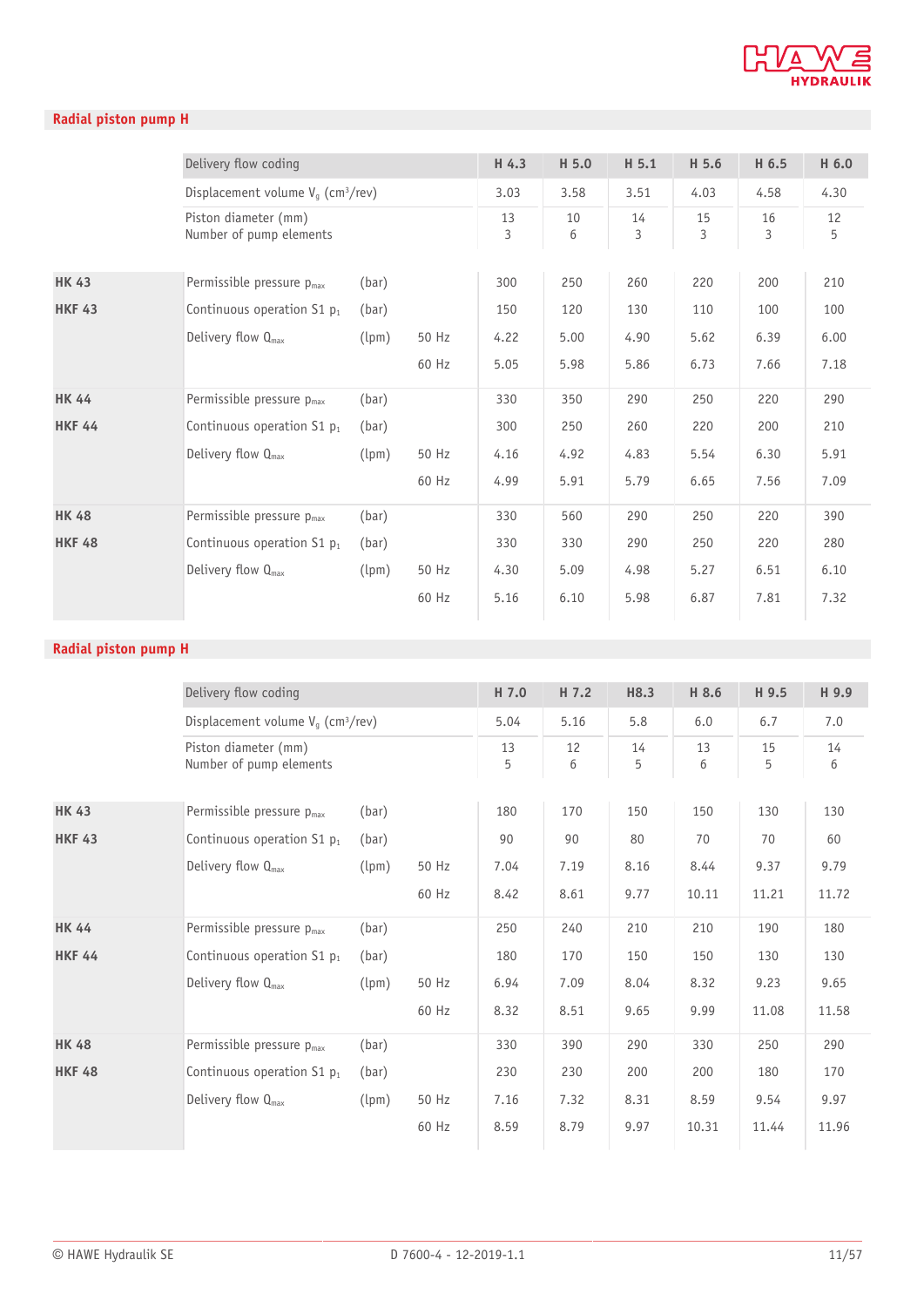

|               | Delivery flow coding                             |       |       | H 10.9  | H 11.5  | H <sub>13.1</sub> |
|---------------|--------------------------------------------------|-------|-------|---------|---------|-------------------|
|               | Displacement volume $V_q$ (cm <sup>3</sup> /rev) |       |       | 7.64    | 8.06    | 9.17              |
|               | Piston diameter (mm)<br>Number of pump elements  |       |       | 16<br>5 | 15<br>6 | 16<br>6           |
| <b>HK 43</b>  | Permissible pressure $p_{max}$                   | (bar) |       | 120     | 110     | 100               |
| <b>HKF 43</b> | Continuous operation $S1$ $p_1$                  | (bar) |       | 60      | 50      | 50                |
|               | Delivery flow $Q_{\text{max}}$                   | (lpm) | 50 Hz | 10.66   | 11.24   | 12.79             |
|               |                                                  |       | 60 Hz | 12.76   | 13.46   | 15.31             |
| <b>HK 44</b>  | Permissible pressure $p_{max}$                   | (bar) |       | 160     | 160     | 140               |
| <b>HKF 44</b> | Continuous operation $S1$ $p_1$                  | (bar) |       | 120     | 110     | 100               |
|               | Delivery flow $Q_{\text{max}}$                   | (lpm) | 50 Hz | 10.51   | 11.08   | 12.61             |
|               |                                                  |       | 60 Hz | 12.61   | 13.30   | 15.13             |
| <b>HK 48</b>  | Permissible pressure p <sub>max</sub>            | (bar) |       | 220     | 250     | 220               |
| <b>HKF 48</b> | Continuous operation S1 $p_1$                    | (bar) |       | 150     | 150     | 130               |
|               | Delivery flow $Q_{\text{max}}$                   | (lpm) | 50 Hz | 10.85   | 11.44   | 13.02             |
|               |                                                  |       | 60 Hz | 13.02   | 13.73   | 15.62             |
|               |                                                  |       |       |         |         |                   |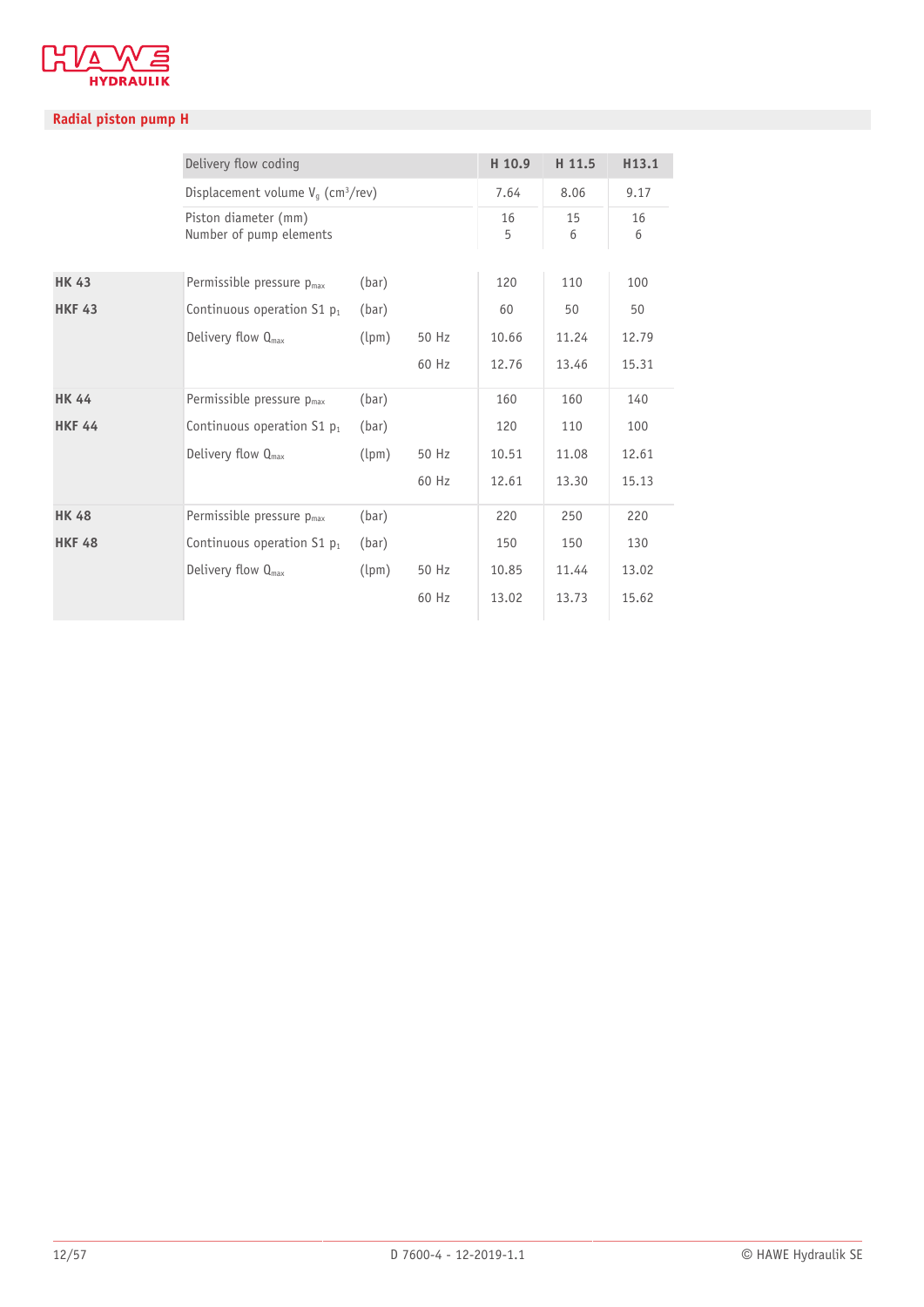

### **to Table 2 Single-circuit pump (gear pump) with a 3-phase motor**

### **O** NOTE

For this pump version, the max. hydraulic work value  $(pV_g)_{max}$  is 10% lower.

### **Gear pump Z**

|               | Delivery flow coding                             |       |       | Z <sub>2</sub> | $Z$ 2.7      | $Z$ 3.5      | Z <sub>4.5</sub> | $Z$ 5.2      | $Z$ 6.5        |
|---------------|--------------------------------------------------|-------|-------|----------------|--------------|--------------|------------------|--------------|----------------|
|               | Displacement volume $V_q$ (cm <sup>3</sup> /rev) |       |       | 1.6            | 2.15         | 2.65         | 3.35             | 4.25         | 4.5            |
|               | Size                                             |       |       | $\mathbf{1}$   | $\mathbf{1}$ | $\mathbf{1}$ | $\mathbf{1}$     | $\mathbf{1}$ | $\overline{c}$ |
|               |                                                  |       |       |                |              |              |                  |              |                |
| <b>HK 43</b>  | Permissible pressure p <sub>max</sub>            | (bar) |       | 170            | 170          | 170          | 170              | 170          | 170            |
| <b>HKF 43</b> | Continuous operation $S1$ $p_1$                  | (bar) |       | 170            | 170          | 170          | 140              | 110          | 100            |
|               | Delivery flow $Q_{\text{max}}$                   | (lpm) | 50 Hz | 2.2            | 3.0          | 3.7          | 4.7              | 5.9          | 6.3            |
|               |                                                  |       | 60 Hz | 2.7            | 3.6          | 4.4          | 5.6              | 7.1          | 7.5            |
| <b>HK 44</b>  | Permissible pressure p <sub>max</sub>            | (bar) |       | 170            | 170          | 170          | 170              | 170          | 170            |
| <b>HKF 44</b> | Continuous operation $S1$ $p_1$                  | (bar) |       | 170            | 170          | 170          | 170              | 170          | 170            |
|               | Delivery flow Q <sub>max</sub>                   | (lpm) | 50 Hz | 2.2            | 3.0          | 3.7          | 4.7              | 6.0          | 6.3            |
|               |                                                  |       | 60 Hz | 2.7            | 3.7          | 4.5          | 5.7              | 7.2          | 7.7            |
| <b>HK 48</b>  | Permissible pressure p <sub>max</sub>            | (bar) |       | 170            | 170          | 170          | 170              | 170          | 170            |
| <b>HKF 48</b> | Continuous operation $S1$ $p_1$                  | (bar) |       | 170            | 170          | 170          | 170              | 170          | 170            |
|               | Delivery flow Q <sub>max</sub>                   | (lpm) | 50 Hz | 2.3            | 3.1          | 3.8          | 4.8              | 6.0          | 6.4            |
|               |                                                  |       | 60 Hz | 2.7            | 3.7          | 4.5          | 5.7              | 7.2          | 7.7            |
|               |                                                  |       |       |                |              |              |                  |              |                |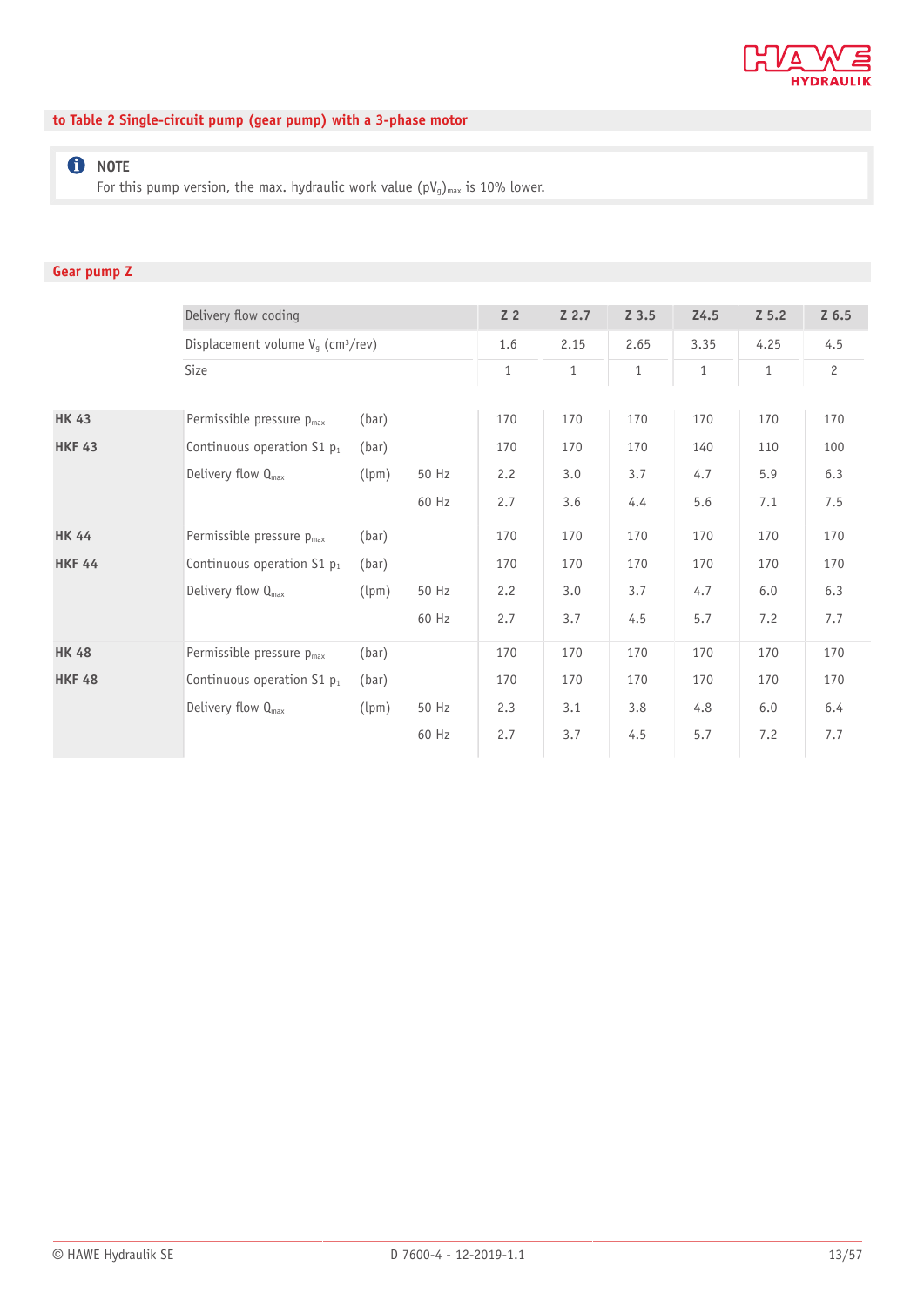

### **Gear pump Z**

|               | Delivery flow coding                             |       |       | Z6.9         | Z 8.8        | Z 9            | Z 9.8        | Z 11.3       | Z 12.3         |
|---------------|--------------------------------------------------|-------|-------|--------------|--------------|----------------|--------------|--------------|----------------|
|               | Displacement volume $V_g$ (cm <sup>3</sup> /rev) |       |       | 5.35         | 6.65         | 6.0            | 7.1          | 8.5          | 8.5            |
|               | Size                                             |       |       | $\mathbf{1}$ | $\mathbf{1}$ | $\overline{c}$ | $\mathbf{1}$ | $\mathbf{1}$ | $\overline{c}$ |
|               |                                                  |       |       |              |              |                |              |              |                |
| <b>HK 43</b>  | Permissible pressure $p_{max}$                   | (bar) |       | 170          | 150          | 150            | 140          | 110          | 110            |
| <b>HKF 43</b> | Continuous operation $S1$ $p_1$                  | (bar) |       | 90           | 70           | 70             | 70           | 60           | 50             |
|               | Delivery flow Q <sub>max</sub>                   | (lpm) | 50 Hz | 7.5          | 9.3          | 8.4            | 9.9          | 11.9         | 11.9           |
|               |                                                  |       | 60 Hz | 9.0          | 11.1         | 10.0           | 11.9         | 14.2         | 14.2           |
| <b>HK 44</b>  | Permissible pressure $p_{max}$                   | (bar) |       | 170          | 170          | 170            | 170          | 160          | 150            |
| <b>HKF 44</b> | Continuous operation $S1$ $p_1$                  | (bar) |       | 170          | 140          | 150            | 140          | 110          | 110            |
|               | Delivery flow $Q_{\text{max}}$                   | (lpm) | 50 Hz | 7.5          | 9.3          | 2.7            | 2.7          | 11.9         | 11.9           |
|               |                                                  |       | 60 Hz | 9.1          | 11.3         | 2.7            | 2.7          | 14.5         | 14.5           |
| <b>HK 48</b>  | Permissible pressure p <sub>max</sub>            | (bar) |       | 170          | 170          | 170            | 170          | 170          | 170            |
| <b>HKF 48</b> | Continuous operation $S1$ $p_1$                  | (bar) |       | 170          | 170          | 170            | 170          | 150          | 140            |
|               | Delivery flow Q <sub>max</sub>                   | (lpm) | 50 Hz | 7.6          | 9.4          | 2.7            | 2.7          | 12.1         | 12.1           |
|               |                                                  |       | 60 Hz | 9.1          | 11.3         | 2.7            | 2.7          | 14.5         | 14.5           |
|               |                                                  |       |       |              |              |                |              |              |                |

### **Gear pump Z**

|               | Delivery flow coding                             |       |       | Z 14.4       | Z 16           | Z <sub>21</sub> | Z <sub>24</sub> |
|---------------|--------------------------------------------------|-------|-------|--------------|----------------|-----------------|-----------------|
|               | Displacement volume $V_q$ (cm <sup>3</sup> /rev) |       |       | 10.65        | 11.0           | 14.5            | 17.0            |
|               | Size                                             |       |       | $\mathbf{1}$ | $\overline{c}$ | $\overline{c}$  | $\overline{c}$  |
|               |                                                  |       |       |              |                |                 |                 |
| <b>HK 43</b>  | Permissible pressure $p_{max}$                   | (bar) |       | 90           | 80             | 60              | 50              |
| <b>HKF 43</b> | Continuous operation S1 p <sub>1</sub>           | (bar) |       | 40           | 40             | 30              | 30              |
|               | Delivery flow $Q_{\text{max}}$                   | (lpm) | 50 Hz | 14.9         | 15.3           | 20.2            | 23.7            |
|               |                                                  |       | 60 Hz | 17.8         | 18.4           | 24.3            | 28.5            |
| <b>HK 44</b>  | Permissible pressure $p_{max}$                   | (bar) |       | 130          | 110            | 90              | 70              |
| <b>HKF 44</b> | Continuous operation $S1$ $p_1$                  | (bar) |       | 90           | 80             | 60              | 50              |
|               | Delivery flow $Q_{\text{max}}$                   | (lpm) | 50 Hz | 15.0         | 15.5           | 20.4            | 23.9            |
|               |                                                  |       | 60 Hz | 18.1         | 18.7           | 24.7            | 28.9            |
| <b>HK 48</b>  | Permissible pressure $p_{max}$                   | (bar) |       | 170          | 170            | 170             | 150             |
| <b>HKF 48</b> | Continuous operation $S1$ $p_1$                  | (bar) |       | 120          | 110            | 80              | 70              |
|               | Delivery flow $Q_{\text{max}}$                   | (lpm) | 50 Hz | 15.1         | 15.6           | 20.6            | 24.1            |
|               |                                                  |       | 60 Hz | 18.1         | 18.7           | 24.7            | 29.0            |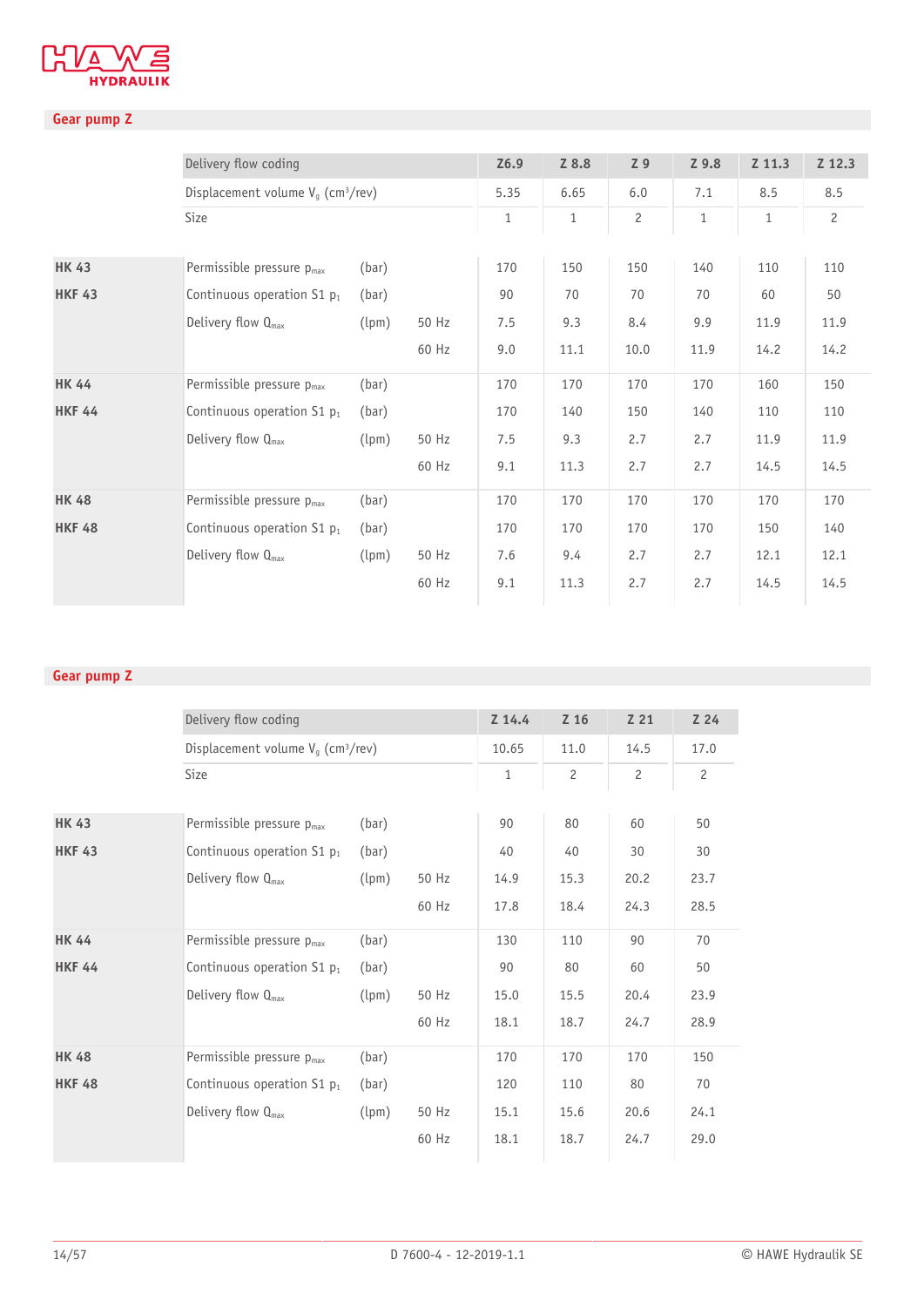

### **to Table 2 Single-circuit pump (internal gear pump) with 3-phase motor (only type HKF)**

### **O** NOTE

For this pump version, the max. hydraulic work value  $(pV_g)_{max}$  is 10% lower.

### **Internal gear pump IZ**

|               | Delivery flow coding                             |       |       | IZ 7.5         | IZ 9.1         | IZ 11.9        | IZ 16.2        | IZ 19.2        | IZ 22.9        |  |
|---------------|--------------------------------------------------|-------|-------|----------------|----------------|----------------|----------------|----------------|----------------|--|
|               | Displacement volume $V_q$ (cm <sup>3</sup> /rev) |       |       | 5.4            | 6.4            | 7.9            | 10.9           | 13.3           | 15.8           |  |
|               | Size                                             |       |       | $\overline{c}$ | $\overline{c}$ | $\overline{c}$ | $\overline{c}$ | $\overline{c}$ | $\overline{c}$ |  |
|               |                                                  |       |       |                |                |                |                |                |                |  |
| <b>HK 44</b>  | Permissible pressure p <sub>max</sub>            | (bar) |       | 230            | 200            | 160            | 110            | 90             | 80             |  |
| <b>HKF 44</b> | Continuous operation $S1$ $p_1$                  | (bar) |       | 170            | 140            | 110            | 80             | 70             | 60             |  |
|               | Delivery flow $Q_{\text{max}}$                   | (lpm) | 50 Hz | 7.4            | 8.8            | 10.9           | 15.0           | 18.3           | 21.7           |  |
|               |                                                  |       | 60 Hz | 8.9            | 10.6           | 13.0           | 18.0           | 21.9           | 26.1           |  |
| <b>HK 48</b>  | Permissible pressure p <sub>max</sub>            | (bar) |       | 250            | 250            | 250            | 240            | 200            | 160            |  |
| <b>HKF 48</b> | Continuous operation $S1$ $p_1$                  | (bar) |       | 220            | 180            | 150            | 110            | 90             | 70             |  |
|               | Delivery flow $Q_{\text{max}}$                   | (lpm) | 50 Hz | 7.7            | 9.1            | 11.2           | 15.5           | 18.9           | 22.4           |  |
|               |                                                  |       | 60 Hz | 9.2            | 10.9           | 13.5           | 18.6           | 22.7           | 26.9           |  |
|               |                                                  |       |       |                |                |                |                |                |                |  |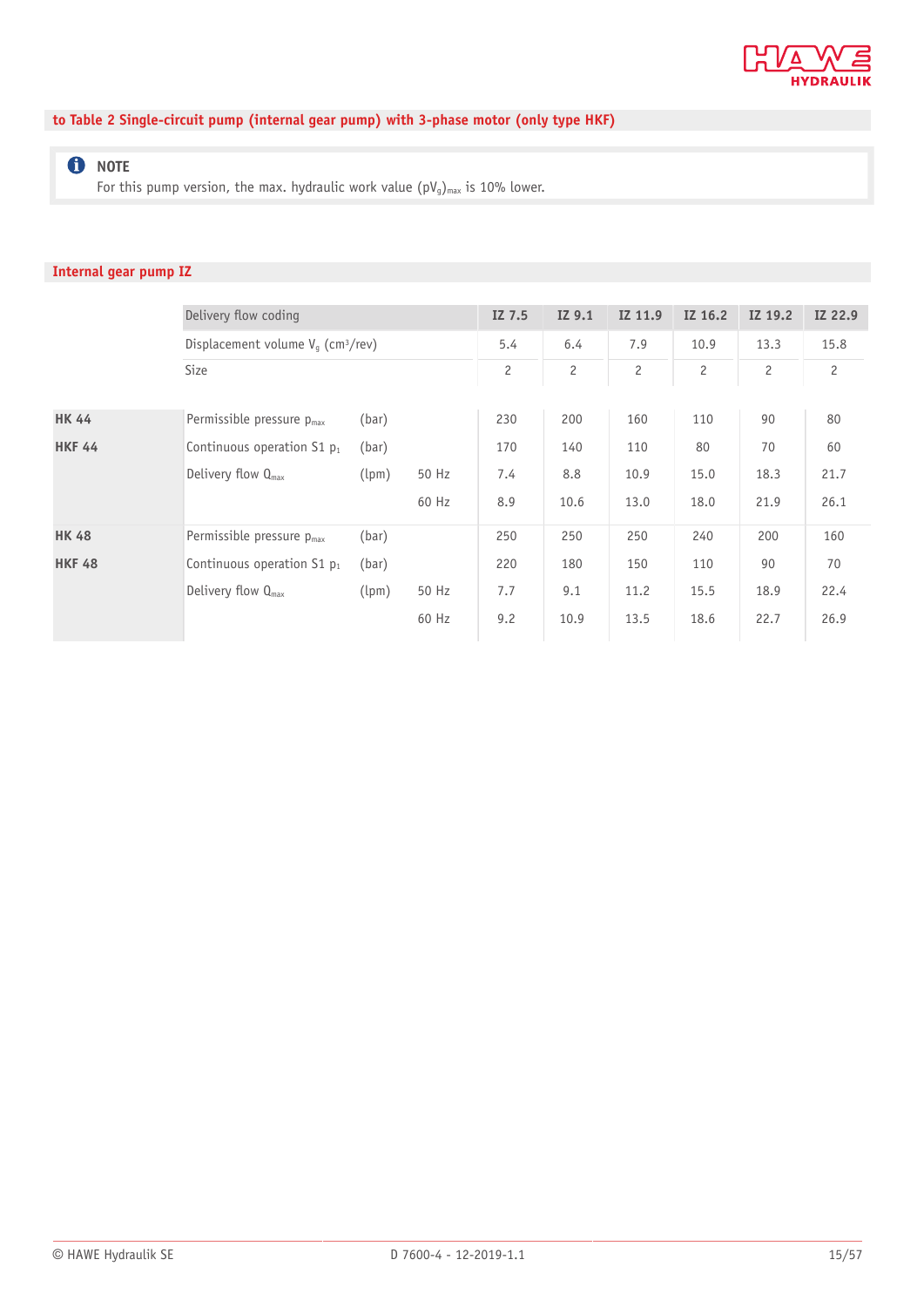

### <span id="page-15-0"></span>**2.2.2 Dual-circuit pump with shared pedestal**

### **a) Radial piston pump version - radial piston pump HH and radial piston pump - gear pump HZ**

#### **Order coding example:**

| HK .<br>HK - | 44                                                                                 |  |  |  |  |  | $ST/1$ - H H 3,6 / 6,5 - SS - A1/250<br>449 DT/1 P - H Z 1,5 / 8,8 - AN21F2C50 - C315 | - 3x400/230 V 50 Hz<br>- 3x400/230 V 50 Hz            |                                                                                                   |
|--------------|------------------------------------------------------------------------------------|--|--|--|--|--|---------------------------------------------------------------------------------------|-------------------------------------------------------|---------------------------------------------------------------------------------------------------|
|              |                                                                                    |  |  |  |  |  |                                                                                       | Pressure connection P3 Table 4 Pressure connection P3 |                                                                                                   |
|              |                                                                                    |  |  |  |  |  | <b>Pressure connection P1</b> Table 3 Pressure connection P1                          |                                                       |                                                                                                   |
|              |                                                                                    |  |  |  |  |  |                                                                                       |                                                       | <b>Pressure connection P3</b> Table 4 Pressure connection P3: Radial piston pump H or gear pump Z |
|              | <b>Pressure connection P1</b> Table 3 Pressure connection P1: Radial piston pump H |  |  |  |  |  |                                                                                       |                                                       |                                                                                                   |

#### **Combination options Coding P1 P3 Examples HH** 3 pump elements 3 pump elements 3 pump elements **HZ** 3 pump elements 3 pump elements 5 pump elements 5 pump elements 6 pump elements 6 pump elements Gear pump size 1 Gear pump size 2 Gear pump size 1 Gear pump size 2 Gear pump size 1 Gear pump size 2 HZ 1.25/11.3 HZ 0.9/16 HZ 2.08/9.8 HZ 1.4/8.8 HZ 1.8/6.9 HZ 5.0/21



### **f** NOTE

For this pump version, the max. hydraulic work value  $(pV_q)_{max}$  is 10% lower.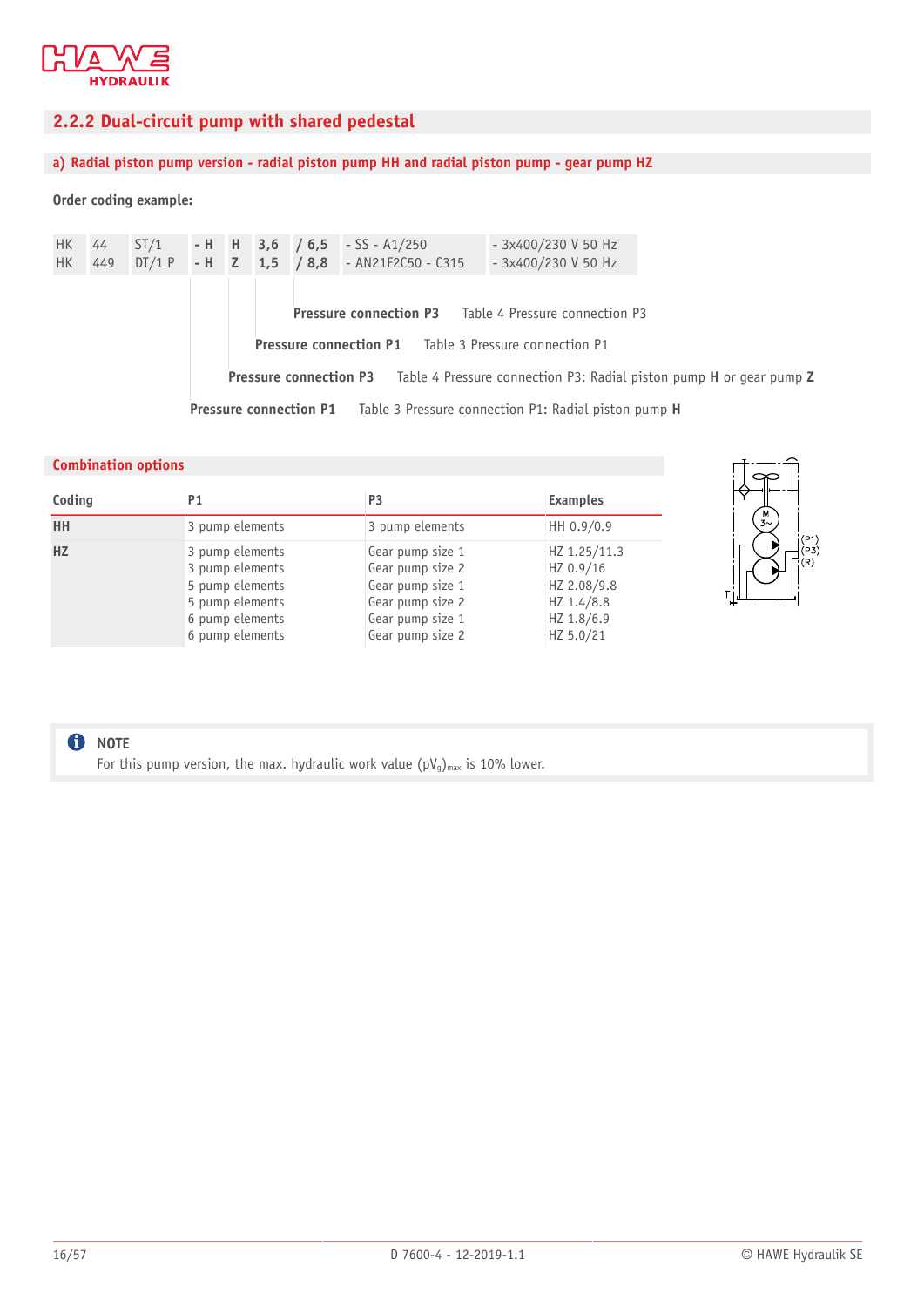

#### **Table 3 Pressure connection P1**

### **O** NOTE

- The delivery flow Q<sub>max</sub> relates to the rated speed and varies depending on the load (see diagrams [Chapter 3.3, "Electrical"](#page-28-0)).
- Notes on the pressures p<sub>max</sub>(see [Chapter 3.3, "Electrical"](#page-28-0), Table 10).
- For this pump version, the max. hydraulic work value ( $pVg$ )<sub>max</sub> is 10% lower.

| Delivery flow coding                             | H 0.9               | H 1.25  | $H$ 1.4 | H 1.5   | H 1.8   | H 2.08  |
|--------------------------------------------------|---------------------|---------|---------|---------|---------|---------|
| Displacement volume $V_q$ (cm <sup>3</sup> /rev) | 0.64                | 0.88    | 1.07    | 1.15    | 1.29    | 1.46    |
| Piston diameter (mm)<br>Number of pump elements  | 6<br>3              | 7<br>3  | 6<br>5  | 8<br>3  | 6<br>6  | 7<br>5  |
| Delivery flow coding                             | H 2.45              | H 2.5   | H 2.6   | H 3.2   | H 3.6   | H 4.2   |
| Displacement volume $V_q$ (cm <sup>3</sup> /rev) | 1.75                | 1.79    | 1.91    | 2.29    | 2.58    | 2.98    |
| Piston diameter (mm)<br>Number of pump elements  | $\overline{7}$<br>6 | 10<br>3 | 8<br>5  | 8<br>6  | 12<br>3 | 10<br>5 |
| Delivery flow coding                             | H 4.3               | H 5.0   | H 5.1   | H 5.6   | H 6.5   | 6.0     |
| Displacement volume $V_a$ (cm <sup>3</sup> /rev) | 3.03                | 3.58    | 3.51    | 4.03    | 4.58    | 4.30    |
| Piston diameter (mm)<br>Number of pump elements  | 13<br>3             | 10<br>6 | 14<br>3 | 15<br>3 | 16<br>3 | 12<br>5 |
| Delivery flow coding                             | H 7.0               | H 7.2   | H 8.3   | H 8.6   | H 9.5   | H 9.9   |
| Displacement volume $V_q$ (cm <sup>3</sup> /rev) | 5.04                | 5.16    | 5.85    | 6.05    | 6.72    | 7.02    |
| Piston diameter (mm)<br>Number of pump elements  | 13<br>5             | 12<br>6 | 14<br>5 | 13<br>6 | 15<br>5 | 14<br>6 |
| Delivery flow coding                             | H 10.9              | H 11.5  | H 13.1  |         |         |         |
| Displacement volume $V_g$ (cm <sup>3</sup> /rev) | 7.64                | 8.06    | 9.17    |         |         |         |
| Piston diameter (mm)<br>Number of pump elements  | 16<br>5             | 15<br>6 | 16<br>6 |         |         |         |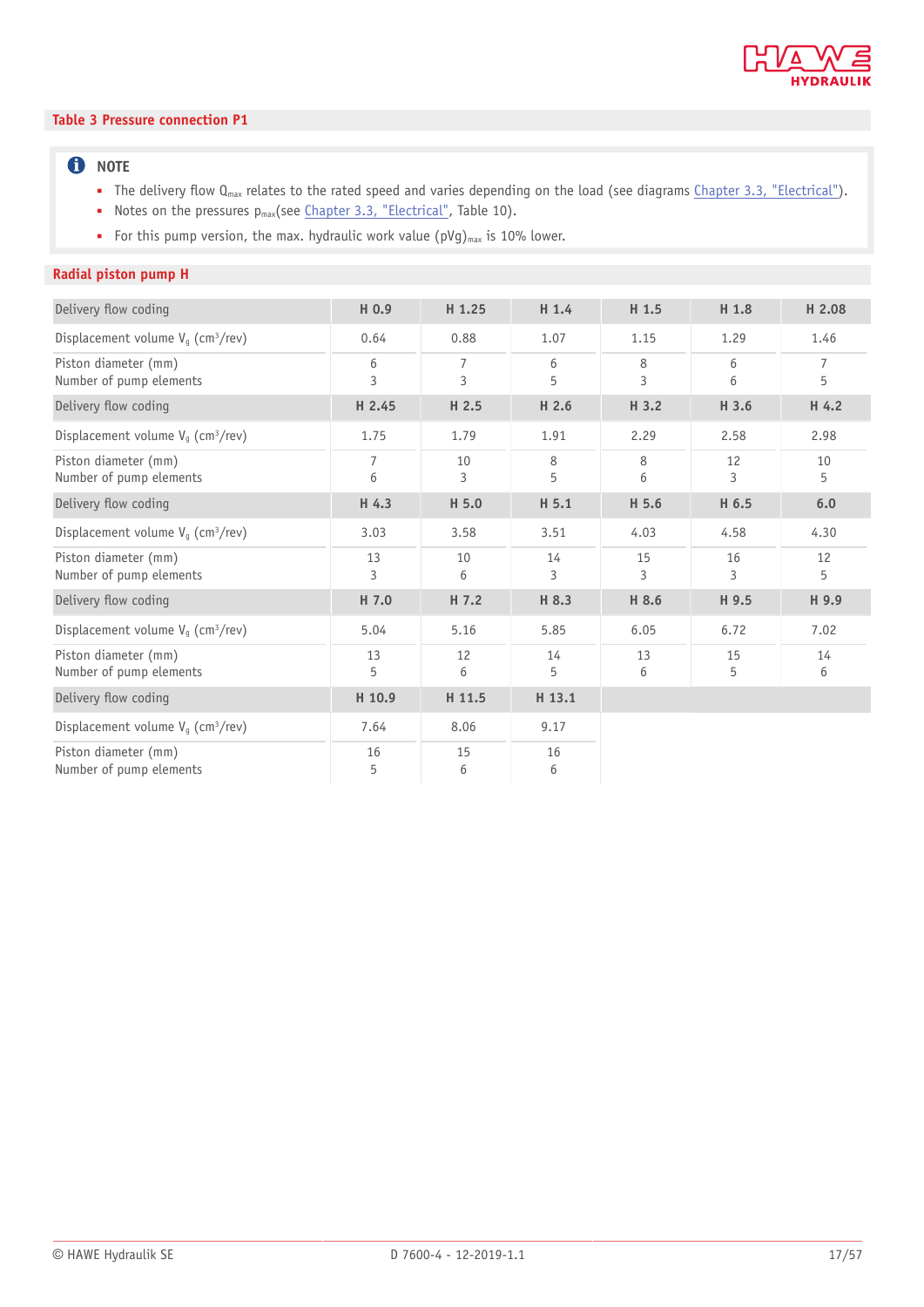

### **Table 4 Pressure connection P3**

### **O** NOTE

- The delivery flow Q<sub>max</sub> relates to the rated speed and varies depending on the load (see diagrams [Chapter 3.3, "Electrical"](#page-28-0)).
- Notes on the pressures p<sub>max</sub>(see [Chapter 3.3, "Electrical"](#page-28-0), Table 10).
- For this pump version, the max. hydraulic work value ( $pVg$ )<sub>max</sub> is 10% lower.

### **Radial piston pump H**

| Delivery flow coding                             | H 0.9   | H <sub>1.25</sub> | H 1.5   | H <sub>2.5</sub> | H 3.6   | H 4.3   |
|--------------------------------------------------|---------|-------------------|---------|------------------|---------|---------|
| Displacement volume $V_q$ (cm <sup>3</sup> /rev) | 0.64    | 0.88              | 1.15    | 1.79             | 2.58    | 3.03    |
| Piston diameter (mm)<br>Number of pump elements  | 6<br>3  | 3                 | 8<br>3  | 10<br>3          | 12<br>3 | 13<br>3 |
| Delivery flow coding                             | H 5.1   | H 5.6             | H 6.5   |                  |         |         |
| Displacement volume $V_a$ (cm <sup>3</sup> /rev) | 3.51    | 4.03              | 4.58    |                  |         |         |
| Piston diameter (mm)<br>Number of pump elements  | 14<br>3 | 15<br>3           | 16<br>3 |                  |         |         |

### **Gear pump Z**

| Delivery flow coding                             | Z <sub>2</sub> | $Z$ 2.7        | Z 3.5          | Z <sub>4.5</sub> | $Z$ 5.2      | $Z$ 6.5        |
|--------------------------------------------------|----------------|----------------|----------------|------------------|--------------|----------------|
| Displacement volume $V_q$ (cm <sup>3</sup> /rev) | 1.6            | 2.15           | 2.65           | 3.35             | 4.25         | 4.5            |
| Size                                             | $\mathbf{1}$   | $\mathbf{1}$   | $\mathbf{1}$   | $\mathbf{1}$     | $\mathbf{1}$ | $\overline{c}$ |
|                                                  |                |                |                |                  |              |                |
| Delivery flow coding                             | $Z$ 6.9        | Z 8.8          | Z <sub>9</sub> | Z 9.8            | Z 11.3       | Z 12.3         |
| Displacement volume $V_g$ (cm <sup>3</sup> /rev) | 5.35           | 6.65           | 6.0            | 7.1              | 8.5          | 8.5            |
| Size                                             | $\mathbf{1}$   | 1              | $\overline{c}$ | $\mathbf{1}$     | $\mathbf{1}$ | $\overline{c}$ |
| Delivery flow coding                             | $Z$ 14.4       | Z 16           | Z 21           |                  |              |                |
| Displacement volume $V_g$ (cm <sup>3</sup> /rev) | 10.65          | 11.0           | 14.5           |                  |              |                |
| Size                                             | 1              | $\overline{c}$ | $\overline{c}$ |                  |              |                |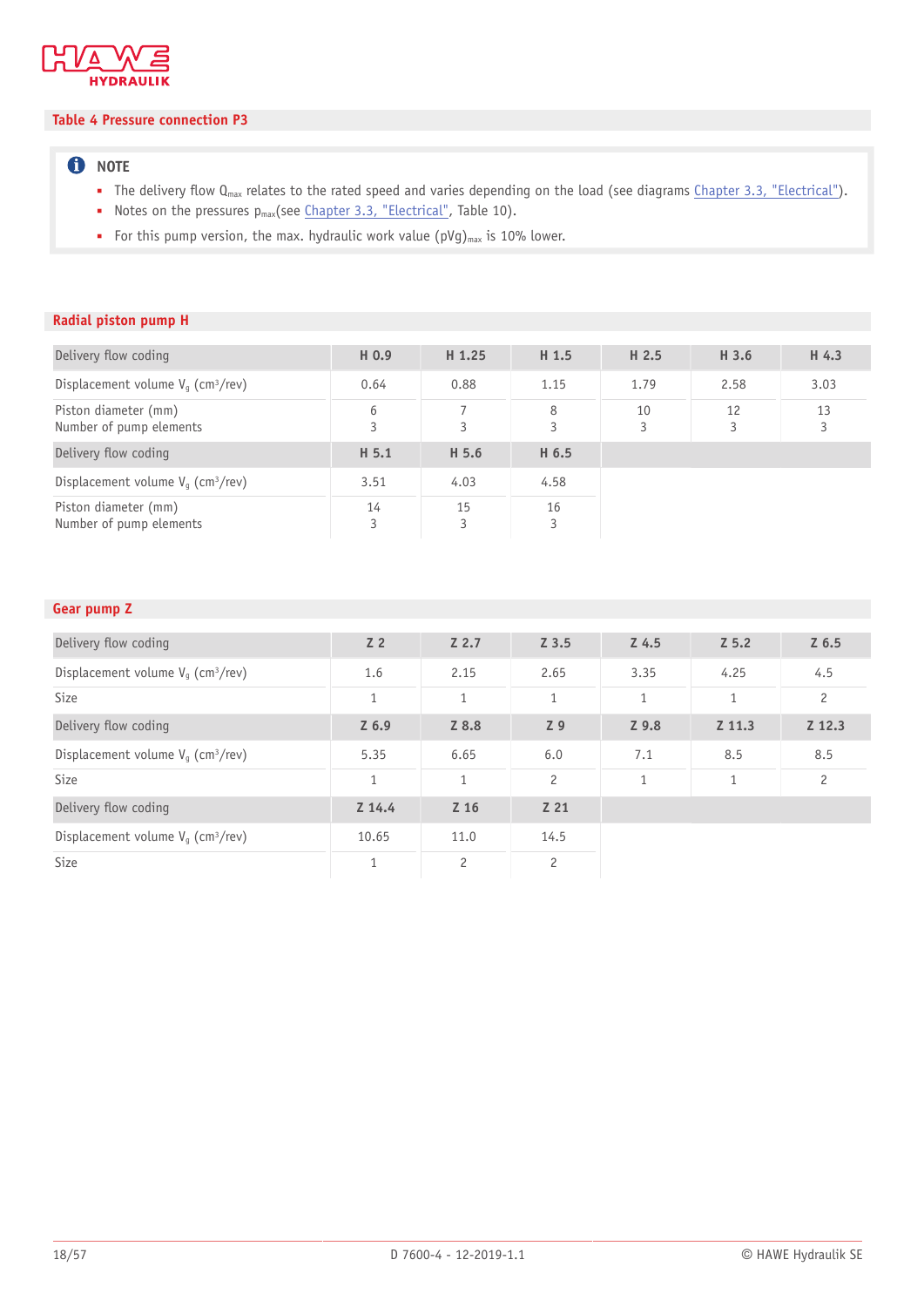

### **b) Version of gear pump – gear pump ZZ**

Order coding example:

| <b>HK</b> |                                                                           |  |  |                                                              |  |  | 489 DT/1 M - Z Z 2,7 $\big/$ 9,8 - SS - A1F3/120 | - 3x400/230 V 50 Hz                                   |  |  |  |
|-----------|---------------------------------------------------------------------------|--|--|--------------------------------------------------------------|--|--|--------------------------------------------------|-------------------------------------------------------|--|--|--|
|           |                                                                           |  |  |                                                              |  |  |                                                  |                                                       |  |  |  |
|           |                                                                           |  |  |                                                              |  |  |                                                  | Pressure connection P3 Table 5 Pressure connection P3 |  |  |  |
|           |                                                                           |  |  | <b>Pressure connection P1</b> Table 5 Pressure connection P1 |  |  |                                                  |                                                       |  |  |  |
|           | <b>Pressure connection P3</b> Table 5 Pressure connection P3: Gear pump Z |  |  |                                                              |  |  |                                                  |                                                       |  |  |  |
|           | <b>Pressure connection P1</b> Table 5 Pressure connection P1: Gear pump Z |  |  |                                                              |  |  |                                                  |                                                       |  |  |  |

#### Available combinations:

| ZZ 2.7/5.2  | ZZ 3.5/5.2  | ZZ 5.2/11.3  |
|-------------|-------------|--------------|
| ZZ 2.7/8.8  | ZZ 4.5/4.5  | ZZ 6.9/11.3  |
| ZZ 2.7/9.8  | ZZ 4.5/9.8  | ZZ 8.8/8.8   |
| ZZ 2.7/11.3 | ZZ 4.5/11.3 | ZZ 11.3/11.3 |



#### **Table 5 Pressure connection P1 and P3**

### **O** NOTE

- The delivery flow Q<sub>max</sub> relates to the rated speed and varies depending on the load (see diagrams [Chapter 3.3, "Electrical"](#page-28-0)).
- Notes on the pressures p<sub>max</sub>(see [Chapter 3.3, "Electrical"](#page-28-0), Table 10).
- For pump version with gear pumps **Z** the max. hydraulic work value (pV<sub>g</sub>)<sub>max</sub> is 10% lower.
- The permissible pressures p<sub>max</sub> relate to a version with a 3x400/230 V 50 Hz or 3x460 V 60 Hz motor.
- Be aware of different motor power ratings and resulting permissible maximum pressures  $p_{max} = (pV_g)_{max}/V_g$ . at other nominal voltages and power frequencies,  $(pV_g)_{max}$  (see [Chapter 3.3, "Electrical"](#page-28-0), Table 10)"

#### **Gear pump Z**

| Delivery flow coding                             | Z <sub>2.7</sub> | Z 3.5  | Z 4.5 | Z 5.2 | $Z$ 6.9 | Z 8.8 |
|--------------------------------------------------|------------------|--------|-------|-------|---------|-------|
| Displacement volume $V_g$ (cm <sup>3</sup> /rev) | 2.15             | 2.65   | 3.35  | 4.25  | 5.35    | 6.65  |
| Size                                             |                  |        |       |       |         |       |
| Delivery flow coding                             | Z <sub>9.8</sub> | Z 11.3 |       |       |         |       |
| Displacement volume $V_q$ (cm <sup>3</sup> /rev) | 7.1              | 8.5    |       |       |         |       |
| Size                                             |                  |        |       |       |         |       |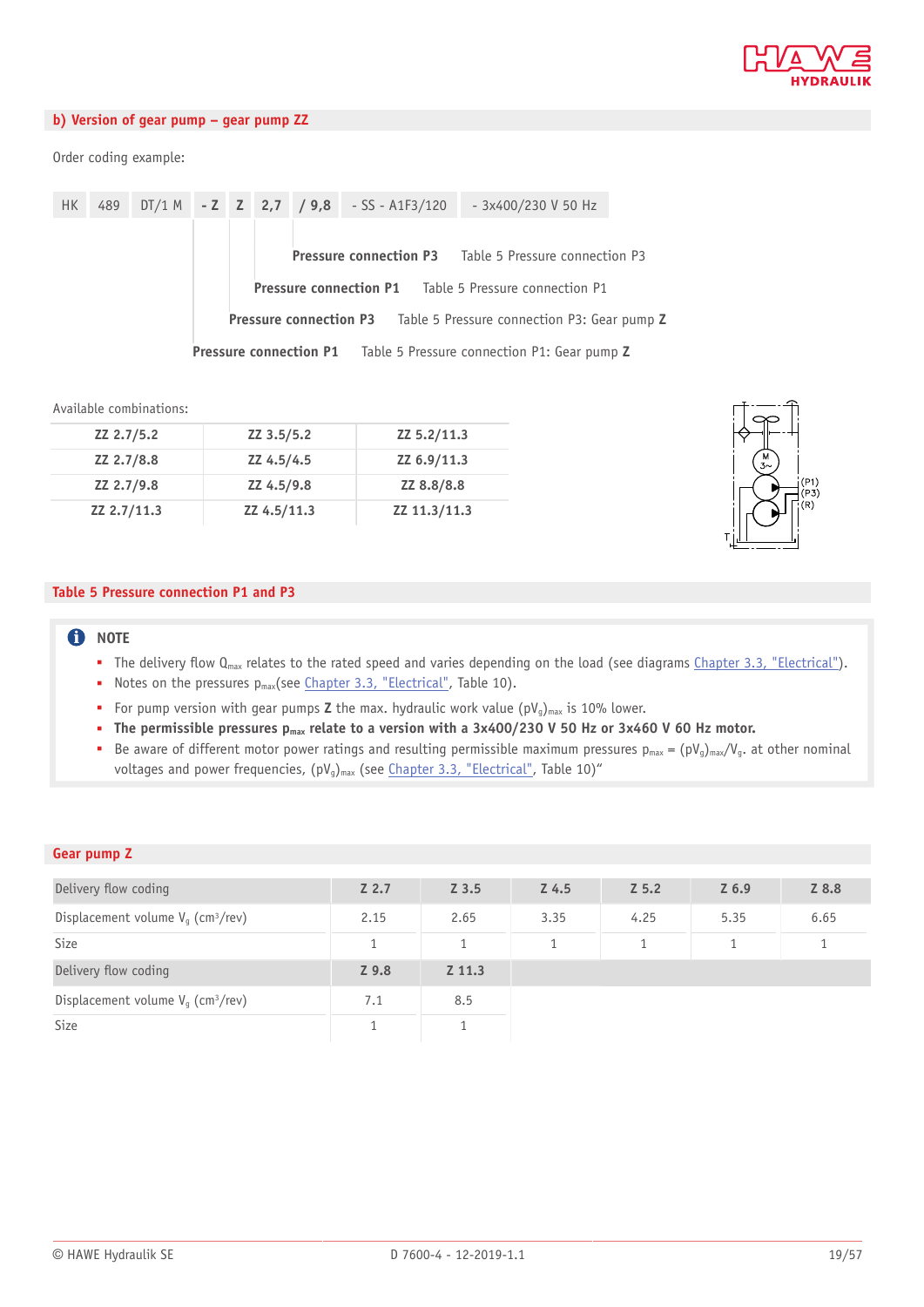

### <span id="page-19-0"></span>**2.2.3 Dual-circuit pumps with separate connection pedestals**

Order coding example:

| <b>HKF</b> | 449 | DT/1 | $-24.5 - 24.5$  | - AL 21 D 10 - $E/70/90$<br>- AL 21 D 10 - $E/90/100$ | - 3x400/230 V 50 Hz |
|------------|-----|------|-----------------|-------------------------------------------------------|---------------------|
| <b>HK</b>  | 43  |      |                 | $DT/1M$ - H 0,9 - H 1,5 - A1/150<br>$-$ AS1 F1/260    | - 3x400/230 V 50 Hz |
| <b>HKF</b> | 449 | DT   | $-H 0.9 - Z 16$ | $- A1/160$<br>- AL 21 F3 VM - E/85/100 - 7/70         | - 3x400/230 V 50 Hz |

**Pressure connection P2** Table 7 Pressure connection P2: Radial piston pump **H** or gear pump **Z Pressure connection P1** Table 6 Pressure connection P1: Radial piston pump **H** or gear pump **Z**

### **Combination options**

| Coding  | P <sub>1</sub>                                                                                                 | <b>P2</b>                                                                                                            | <b>Examples</b>                                                                                                     |
|---------|----------------------------------------------------------------------------------------------------------------|----------------------------------------------------------------------------------------------------------------------|---------------------------------------------------------------------------------------------------------------------|
| H - H   | 3 pump elements                                                                                                | 3 pump elements                                                                                                      | $H$ 0.9 - H 0.9                                                                                                     |
| $H - Z$ | 3 pump elements<br>3 pump elements<br>5 pump elements<br>5 pump elements<br>6 pump elements<br>6 pump elements | Gear pump size 1<br>Gear pump size 2<br>Gear pump size 1<br>Gear pump size 2<br>Gear pump size 1<br>Gear pump size 2 | $H$ 1.25 - $Z$ 11.3<br>$H$ 0.9 - Z 16<br>$H 2.08 - Z 9.8$<br>$H$ 1.4 - Z 8.8<br>$H$ 1.8 - Z 6.9<br>$H$ 3.2 - $Z$ 21 |
| $Z - Z$ | Gear pump size 1                                                                                               | Gear pump size 1                                                                                                     | $Z$ 4.5 - Z 4.5                                                                                                     |



For pump version **H - H, H - Z or Z - Z**:

### **O** NOTE

For this pump version, the max. hydraulic work value  $(pV_g)_{max}$  is 10% lower.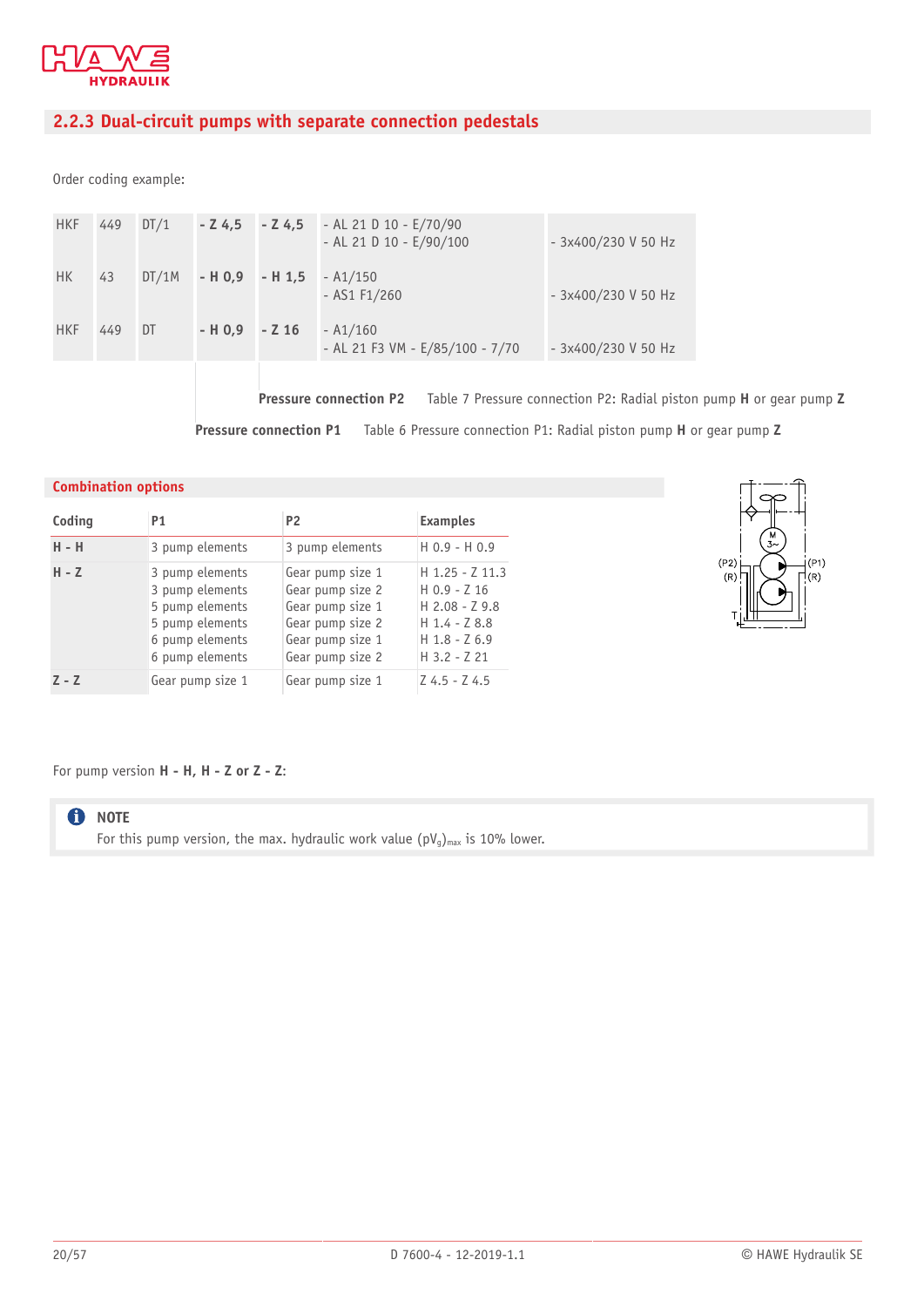

#### **Table 6 Pressure connection P1**

### **f** NOTE

- **•** The delivery flow  $Q_{max}$  relates to the rated speed and varies depending on the load (see diagrams [Chapter 3.3, "Electrical"](#page-28-0)).
- Notes on the pressures p<sub>max</sub>(see [Chapter 3.3, "Electrical"](#page-28-0), Table 10).
- For pump version with gear pumps **Z** the max. hydraulic work value (pV<sub>g</sub>)<sub>max</sub> is 10% lower.
- The permissible pressures  $p_{max}$  relate to a version with a 3x400/230 V 50 Hz or 3x460 V 60 Hz motor.
- Be aware of different motor power ratings and resulting permissible maximum pressures  $p_{max} = (pV_q)_{max}/V_q$ . at other nominal voltages and power frequencies,  $(pV_q)_{max}$  (see [Chapter 3.3, "Electrical"](#page-28-0), Table 10)"

### **Radial piston pump H**

| Delivery flow coding                             | H 0.9               | H 1.25              | H 1.4   | H 1.5   | H 1.8   | H 2.08              |
|--------------------------------------------------|---------------------|---------------------|---------|---------|---------|---------------------|
| Displacement volume $V_q$ (cm <sup>3</sup> /rev) | 0.64                | 0.88                | 1.07    | 1.15    | 1.29    | 1.46                |
| Piston diameter (mm)<br>Number of pump elements  | 6<br>3              | $\overline{7}$<br>3 | 6<br>5  | 8<br>3  | 6<br>6  | $\overline{7}$<br>5 |
| Delivery flow coding                             | H 2.45              | H 2.5               | H 2.6   | H 3.2   | H 3.6   | H 4.2               |
| Displacement volume $V_q$ (cm <sup>3</sup> /rev) | 1.75                | 1.79                | 1.91    | 2.29    | 2.58    | 2.98                |
| Piston diameter (mm)<br>Number of pump elements  | $\overline{7}$<br>6 | 10<br>3             | 8<br>5  | 8<br>6  | 12<br>3 | 10<br>5             |
| Delivery flow coding                             | H 4.3               | H 5.0               | H 5.1   | H 5.6   | H 6.5   | 6.0                 |
| Displacement volume $V_q$ (cm <sup>3</sup> /rev) | 3.03                | 3.58                | 3.51    | 4.03    | 4.58    | 4.30                |
| Piston diameter (mm)<br>Number of pump elements  | 13<br>3             | 10<br>6             | 14<br>3 | 15<br>3 | 16<br>3 | 12<br>5             |
| Delivery flow coding                             | H 7.0               | H 7.2               | H 8.3   | H 8.6   | H 9.5   | H 9.9               |
| Displacement volume $V_g$ (cm <sup>3</sup> /rev) | 5.04                | 5.16                | 5.85    | 6.05    | 6.72    | 7.02                |
| Piston diameter (mm)<br>Number of pump elements  | 13<br>5             | 12<br>6             | 14<br>5 | 13<br>6 | 15<br>5 | 14<br>6             |
| Delivery flow coding                             | H 10.9              | H 11.5              | H 13.1  |         |         |                     |
| Displacement volume $V_q$ (cm <sup>3</sup> /rev) | 7.64                | 8.06                | 9.17    |         |         |                     |
| Piston diameter (mm)<br>Number of pump elements  | 16<br>5             | 15<br>6             | 16<br>6 |         |         |                     |

| Gear pump Z                                      |       |       |         |       |          |
|--------------------------------------------------|-------|-------|---------|-------|----------|
| Delivery flow coding                             | Z 2.7 | Z 4.5 | $Z$ 5.2 | Z 8.8 | $Z$ 11.3 |
| Displacement volume $V_q$ (cm <sup>3</sup> /rev) | 2.15  | 3.35  | 4.25    | 6.65  | 8.5      |
| <b>Size</b>                                      |       |       |         |       |          |

Available combinations: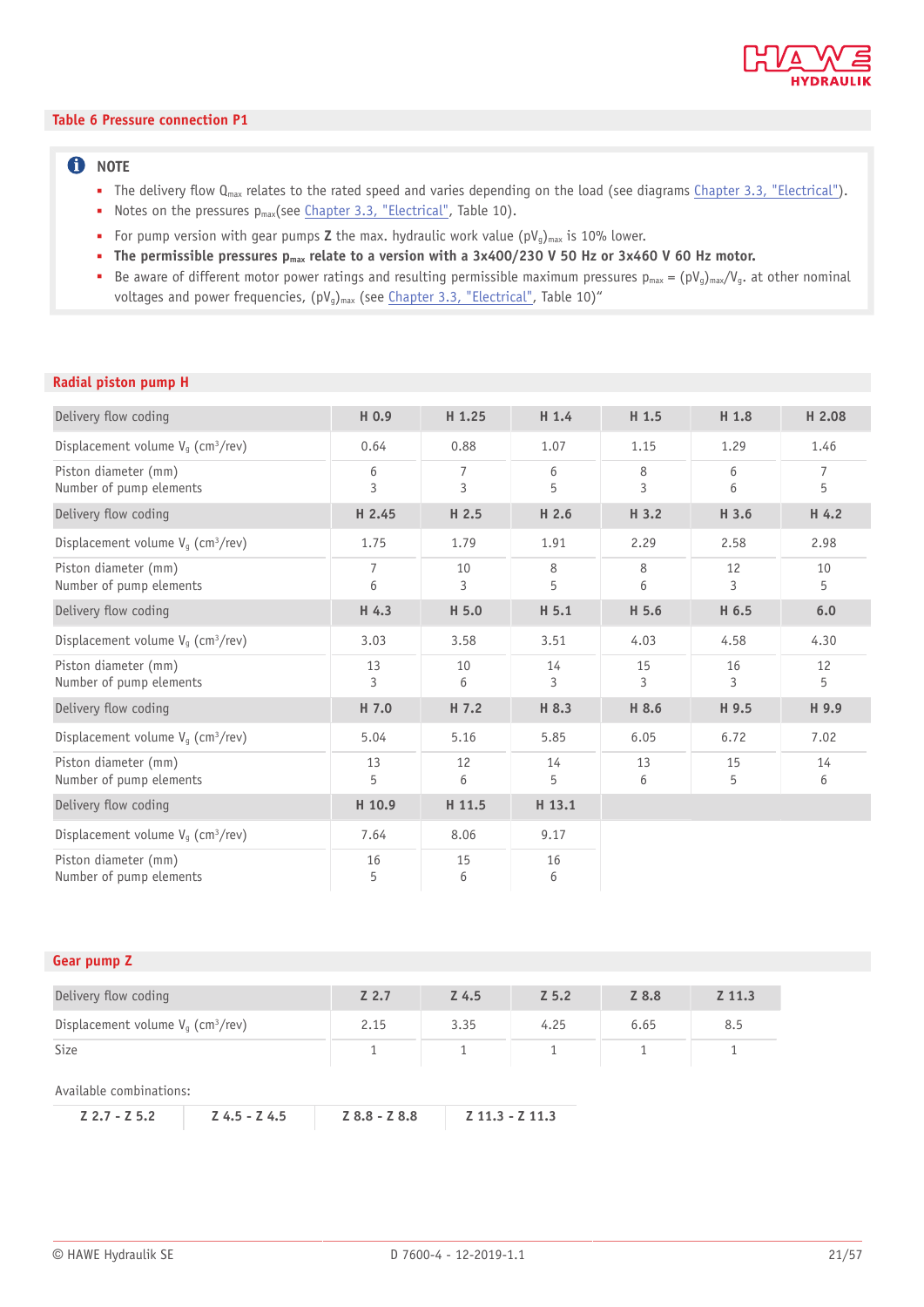

#### **Table 7 Pressure connection P2**

### **f** NOTE

- **•** The delivery flow  $Q_{max}$  relates to the rated speed and varies depending on the load (see diagrams [Chapter 3.3, "Electrical"](#page-28-0)).
- Notes on the pressures p<sub>max</sub>(see *Chapter 3.3, "Electrical"*, Table 10).
- For pump version with gear pumps **Z** the max. hydraulic work value (pV<sub>g</sub>)<sub>max</sub> is 10% lower.
- The permissible pressures  $p_{max}$  relate to a version with a 3x400/230 V 50 Hz or 3x460 V 60 Hz motor.
- Be aware of different motor power ratings and resulting permissible maximum pressures  $p_{max} = (pV_q)_{max}/V_q$ . at other nominal voltages and power frequencies,  $(pV_q)_{max}$  (see [Chapter 3.3, "Electrical"](#page-28-0), Table 10)"

### **Radial piston pump H**

| Delivery flow coding                             | H 0.9   | H <sub>1.25</sub> | H 1.5  | H 2.5   | H 3.6   | H 4.3   |
|--------------------------------------------------|---------|-------------------|--------|---------|---------|---------|
| Displacement volume $V_a$ (cm <sup>3</sup> /rev) | 0.64    | 0.88              | 1.15   | 1.79    | 2.58    | 3.03    |
| Piston diameter (mm)<br>Number of pump elements  | 6<br>3  | 3                 | 8<br>3 | 10<br>3 | 12<br>3 | 13<br>3 |
| Delivery flow coding                             | H 5.1   | H 6.5             |        |         |         |         |
| Displacement volume $V_a$ (cm <sup>3</sup> /rev) | 3.51    | 4.58              |        |         |         |         |
| Piston diameter (mm)<br>Number of pump elements  | 14<br>3 | 16<br>3           |        |         |         |         |

### **Gear pump Z**

| Delivery flow coding                             | Z <sub>2</sub> | $Z$ 2.7        | $Z$ 3.5              | $Z$ 4.5         | Z 5.2        | $Z$ 6.5        |
|--------------------------------------------------|----------------|----------------|----------------------|-----------------|--------------|----------------|
| Displacement volume $V_q$ (cm <sup>3</sup> /rev) | 1.6            | 2.15           | 2.65                 | 3.35            | 4.25         | 4.5            |
| Size                                             | $\mathbf{1}$   | $\mathbf{1}$   | $\mathbf{1}$         | $\mathbf{1}$    | $\mathbf{1}$ | $\overline{c}$ |
| Delivery flow coding                             | $Z$ 6.9        | Z 8.8          | Z <sub>9</sub>       | Z 9.8           | Z 11.3       | Z 12.3         |
| Displacement volume $V_g$ (cm <sup>3</sup> /rev) | 5.35           | 6.65           | 6.0                  | 7.1             | 8.5          | 8.5            |
| Size                                             | 1              | 1              | $\overline{c}$       | $\mathbf{1}$    | $\mathbf{1}$ | $\overline{c}$ |
| Delivery flow coding                             | $Z$ 14.4       | Z 16           | Z 21                 | Z <sub>24</sub> |              |                |
| Displacement volume $V_g$ (cm <sup>3</sup> /rev) | 10.65          | 11.0           | 14.5                 | 17.0            |              |                |
| Size                                             | $\mathbf{1}$   | $\overline{c}$ | $\mathbf{2}^{\circ}$ | $\overline{c}$  |              |                |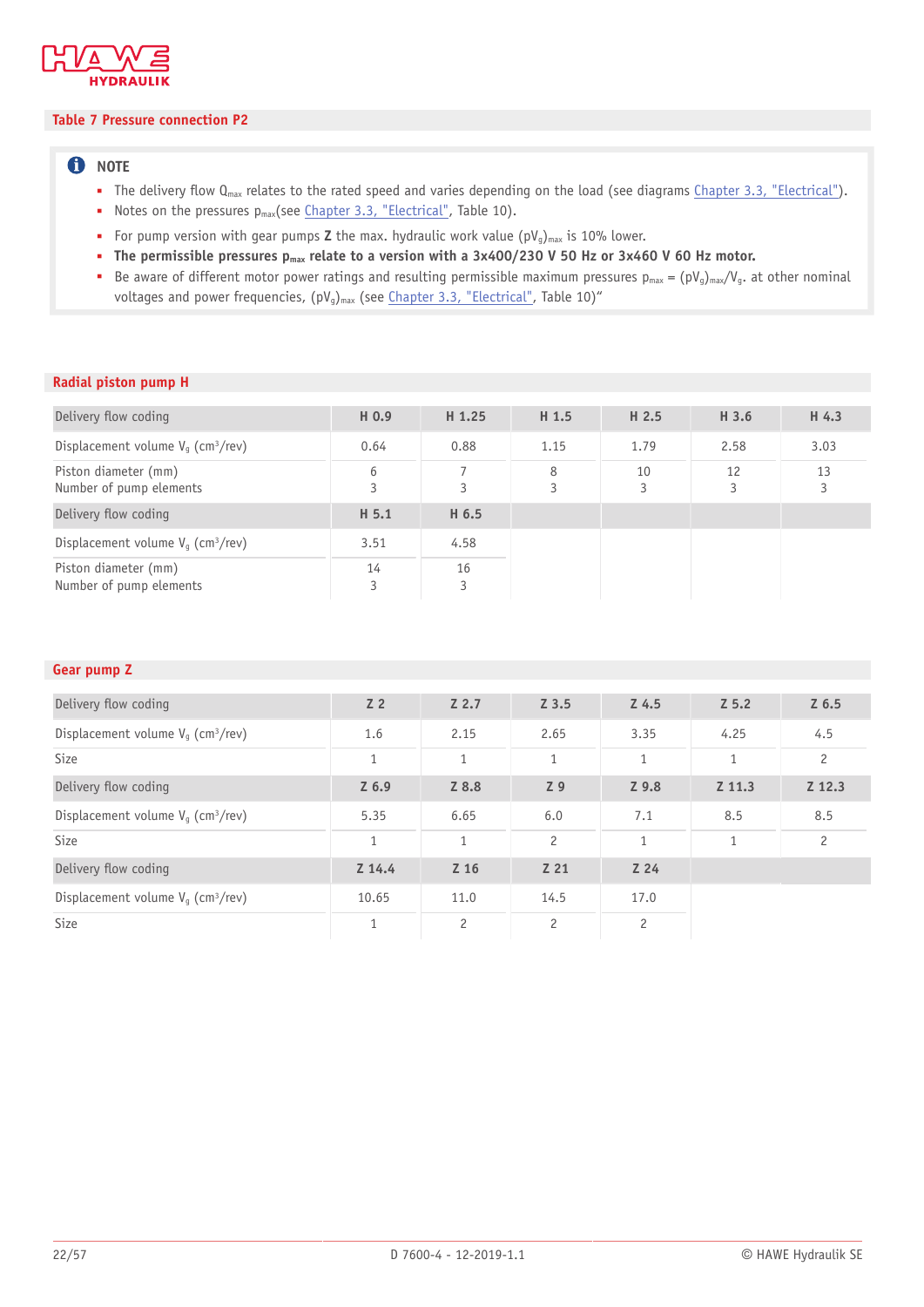

### <span id="page-22-0"></span>**2.2.4 Three-circuit pumps**

Order coding example:

| <b>HK</b>  |                                                                                                      |  |  |  |  |  | 43 $ST/1$ - H H 1,6 $/1,6$ - H 1,6 - C30 - A1 F1/450<br>$-$ A1 F1/450 |                                                                                            | - 3x400/230 V 50 Hz |  |
|------------|------------------------------------------------------------------------------------------------------|--|--|--|--|--|-----------------------------------------------------------------------|--------------------------------------------------------------------------------------------|---------------------|--|
| HK -       | 449                                                                                                  |  |  |  |  |  |                                                                       | $DT/1$ - H H 3,3 /0,83 - Z 9,8 - SS A1/150 - G24<br>$-$ A1 F2/100                          | - 3x400/230 V 50 Hz |  |
| <b>HKF</b> | 489                                                                                                  |  |  |  |  |  |                                                                       | $DT/1$ - H H 0,9 /0,9 - Z 8,8 - U4 - AP1 F3-P4-42/290 - G24<br>- AL 21 R F3 D/160/180 - 23 | - 3x400/230 V 50 Hz |  |
|            | <b>Pressure connection P2</b> Table 9 Pressure connection P2: Radial piston pump H or<br>gear pump Z |  |  |  |  |  |                                                                       |                                                                                            |                     |  |
|            |                                                                                                      |  |  |  |  |  |                                                                       | <b>Pressure connection P3</b> Table 8 Pressure connection P3                               |                     |  |
|            | <b>Pressure connection P1</b> Table 8 Pressure connection P1                                         |  |  |  |  |  |                                                                       |                                                                                            |                     |  |
|            | <b>Pressure connection P3</b> Table 8 Pressure connection P3: Radial piston pump H                   |  |  |  |  |  |                                                                       |                                                                                            |                     |  |
|            | <b>Pressure connection P1</b> Table 8 Pressure connection P1: Radial piston pump H                   |  |  |  |  |  |                                                                       |                                                                                            |                     |  |

### **Combination options**

| Coding        | P <sub>1</sub>                                        | P <sub>3</sub>                                        | <b>P2</b>                                                | <b>Examples</b>                                                  |
|---------------|-------------------------------------------------------|-------------------------------------------------------|----------------------------------------------------------|------------------------------------------------------------------|
| <b>HH - H</b> | 2 pump elements                                       | 2 pump elements                                       | 2 pump elements                                          | HH 1.6/1.6 - H 2.8                                               |
| $HH - Z$      | 2 pump elements<br>3 pump elements<br>3 pump elements | 2 pump elements<br>3 pump elements<br>3 pump elements | Gear pump size 1<br>Gear pump size 1<br>Gear pump size 2 | HH $1.6/1.6 - Z 8.8$<br>HH 4.3/4.3 - Z 11.3<br>HH 6.5/3.6 - Z 16 |



**O** NOTE

For this pump version, the max. hydraulic work value  $(pV_g)_{max}$  is 10% lower.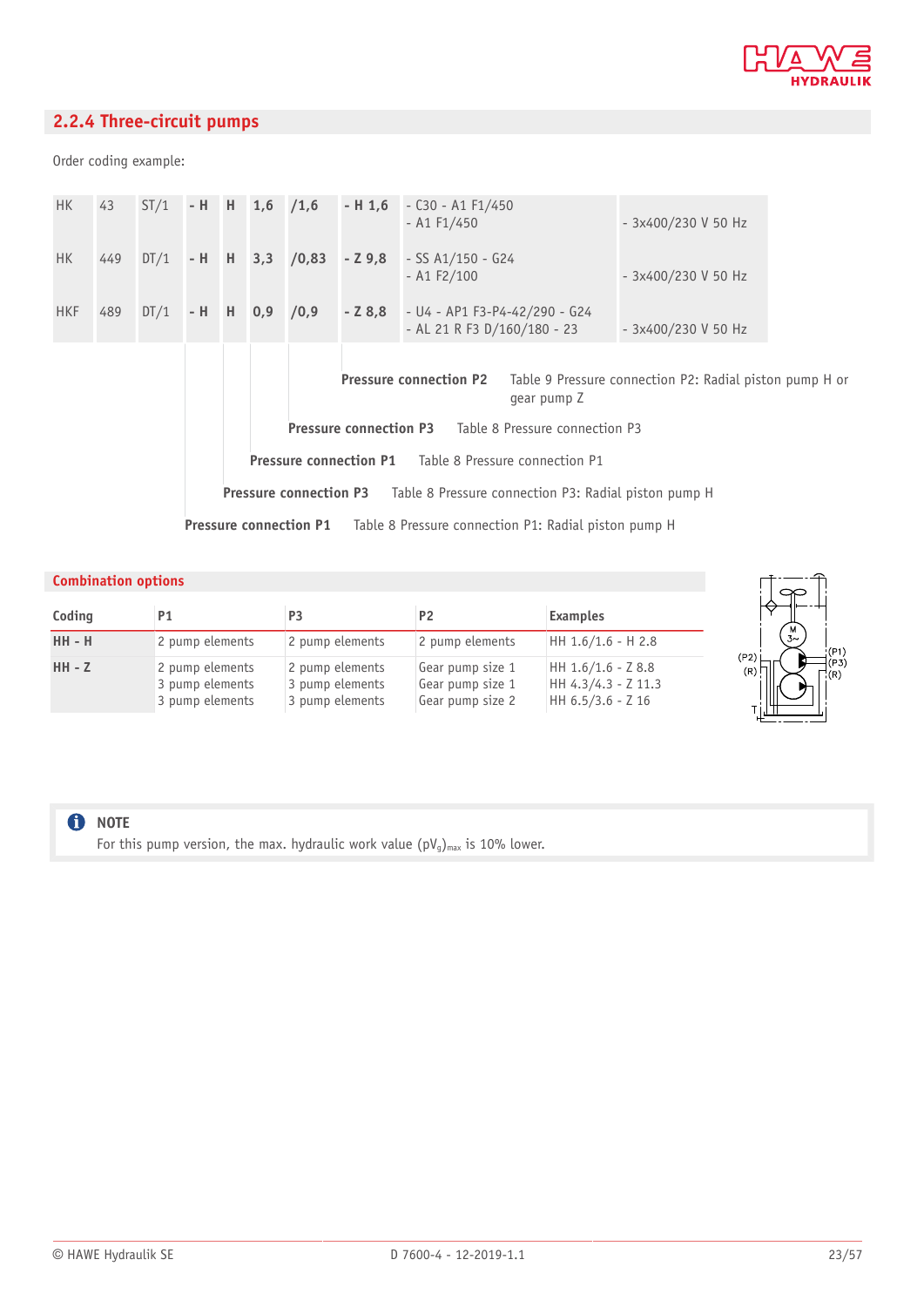

### **Table 8 Pressure connection P1 and P3**

### **f** NOTE

- **•** The delivery flow  $Q_{max}$  relates to the rated speed and varies depending on the load (see diagrams [Chapter 3.3, "Electrical"](#page-28-0)).
- Notes on the pressures p<sub>max</sub>(see [Chapter 3.3, "Electrical"](#page-28-0), Table 10).
- For pump version with gear pumps **Z** the max. hydraulic work value (pV<sub>g</sub>)<sub>max</sub> is 10% lower.
- The permissible pressures  $p_{max}$  relate to a version with a 3x400/230 V 50 Hz or 3x460 V 60 Hz motor.
- Be aware of different motor power ratings and resulting permissible maximum pressures  $p_{max} = (pV_q)_{max}/V_q$ . at other nominal voltages and power frequencies,  $(pV_q)_{max}$  (see [Chapter 3.3, "Electrical"](#page-28-0), Table 10)"

| Delivery flow coding                             | H 0.6                | H 0.83               | H 0.9   | H 1.0                | H 1.25               | H <sub>1.5</sub> |
|--------------------------------------------------|----------------------|----------------------|---------|----------------------|----------------------|------------------|
| Displacement volume $V_a$ (cm <sup>3</sup> /rev) | 0.43                 | 0.58                 | 0.64    | 0.76                 | 0.88                 | 1.15             |
| Piston diameter (mm)<br>Number of pump elements  | 6<br>$\overline{c}$  | 7<br>$\overline{c}$  | 6<br>3  | 8<br>$\overline{c}$  | 7<br>3               | 8<br>3           |
| Delivery flow coding                             | H <sub>1.6</sub>     | H <sub>2.4</sub>     | H 2.5   | H 2.8                | H 3.3                | H 3.6            |
| Displacement volume $V_a$ (cm <sup>3</sup> /rev) | 1.19                 | 1.72                 | 1.79    | 2.02                 | 2.34                 | 2.58             |
| Piston diameter (mm)<br>Number of pump elements  | 10<br>$\overline{c}$ | 12<br>$\overline{c}$ | 10<br>3 | 13<br>$\overline{c}$ | 14<br>$\overline{c}$ | 12<br>3          |
| Delivery flow coding                             | H 3.8                | H 4.3                | H 5.0   | H 5.1                | H 5.6                | H 6.5            |
| Displacement volume $V_a$ (cm <sup>3</sup> /rev) | 2.69                 | 3.03                 | 3.06    | 3.51                 | 4.03                 | 4.58             |
| Piston diameter (mm)<br>Number of pump elements  | 15<br>$\overline{c}$ | 13<br>3              | 16<br>2 | 14<br>3              | 15<br>3              | 16<br>3          |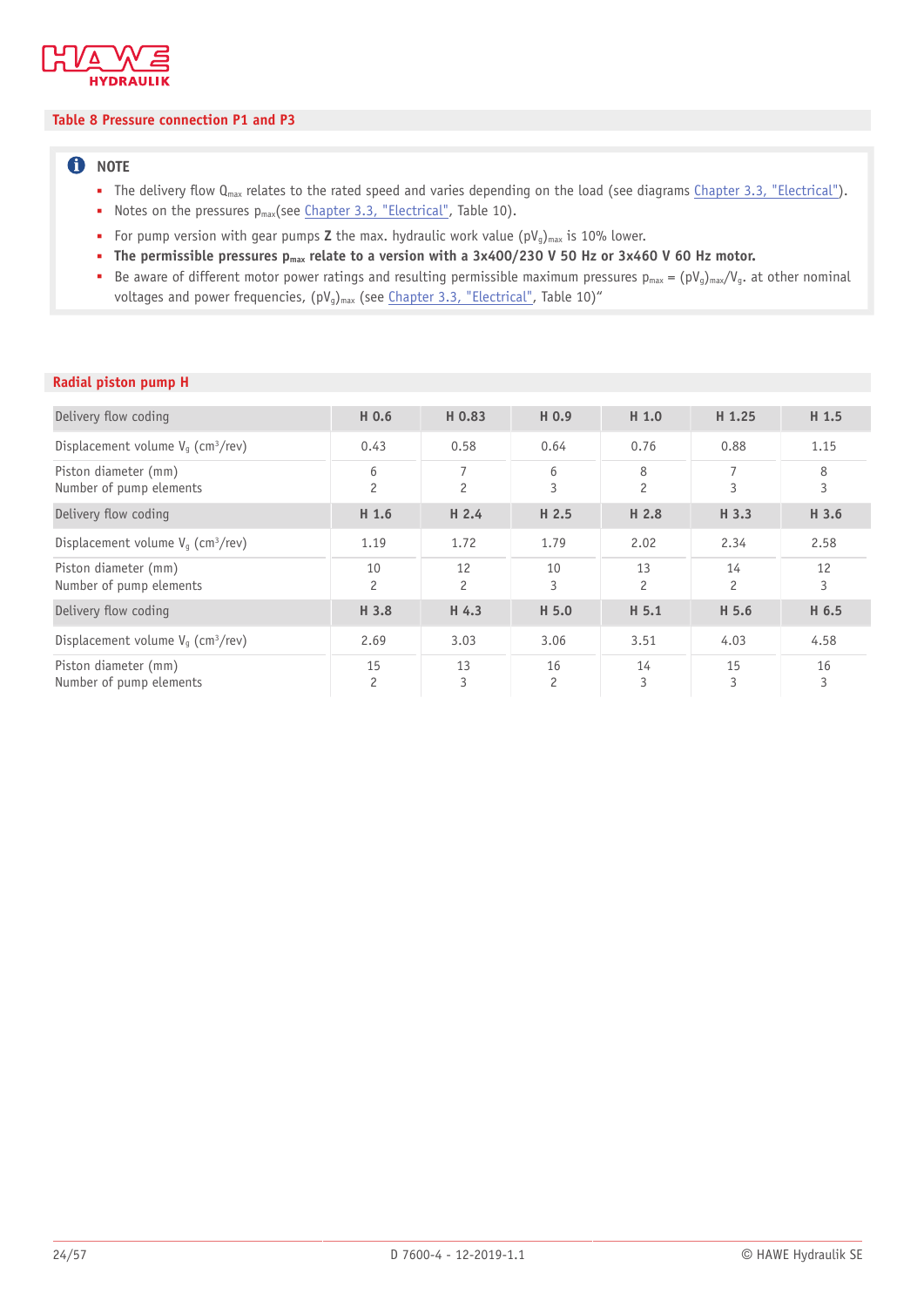

#### **Table 9 Pressure connection P2**

### **f** NOTE

- **•** The delivery flow  $Q_{max}$  relates to the rated speed and varies depending on the load (see diagrams [Chapter 3.3, "Electrical"](#page-28-0)).
- Notes on the pressures p<sub>max</sub>(see *Chapter 3.3, "Electrical"*, Table 10).
- For pump version with gear pumps **Z** the max. hydraulic work value (pV<sub>g</sub>)<sub>max</sub> is 10% lower.
- The permissible pressures  $p_{max}$  relate to a version with a 3x400/230 V 50 Hz or 3x460 V 60 Hz motor.
- Be aware of different motor power ratings and resulting permissible maximum pressures  $p_{max} = (pV_q)_{max}/V_q$ . at other nominal voltages and power frequencies,  $(pV_q)_{max}$  (see [Chapter 3.3, "Electrical"](#page-28-0), Table 10)"

### **Radial piston pump H**

| Delivery flow coding                             | H 0.9   | H 1.25  | H 1.5   | H <sub>2.5</sub> | H 3.6   | H 4.3   |
|--------------------------------------------------|---------|---------|---------|------------------|---------|---------|
| Displacement volume $V_a$ (cm <sup>3</sup> /rev) | 0.64    | 0.88    | 1.15    | 1.79             | 2.58    | 3.03    |
| Piston diameter (mm)<br>Number of pump elements  | 6<br>3  | 3       | 8<br>3  | 10<br>3          | 12<br>3 | 13<br>3 |
| Delivery flow coding                             | H 5.1   | H 5.6   | H 6.5   |                  |         |         |
| Displacement volume $V_a$ (cm <sup>3</sup> /rev) | 3.51    | 4.03    | 4.58    |                  |         |         |
| Piston diameter (mm)<br>Number of pump elements  | 14<br>3 | 15<br>3 | 16<br>3 |                  |         |         |

### **Gear pump Z**

| Delivery flow coding                             | Z <sub>2</sub> | Z 2.7 | $Z$ 3.5 | Z 4.5         | Z 5.2    | $Z$ 6.9        |
|--------------------------------------------------|----------------|-------|---------|---------------|----------|----------------|
| Displacement volume $V_q$ (cm <sup>3</sup> /rev) | 1.6            | 2.15  | 2.65    | 3.35          | 4.25     | 5.35           |
| Size                                             |                |       |         |               |          | 1              |
| Delivery flow coding                             | Z 8.8          | Z 9.8 | Z 11.3  | Z 12.3        | $Z$ 14.4 | Z 16           |
| Displacement volume $V_q$ (cm <sup>3</sup> /rev) | 6.65           | 7.1   | 8.5     | 8.5           | 10.65    | 11.0           |
| Size                                             |                |       |         | $\mathcal{P}$ |          | $\overline{c}$ |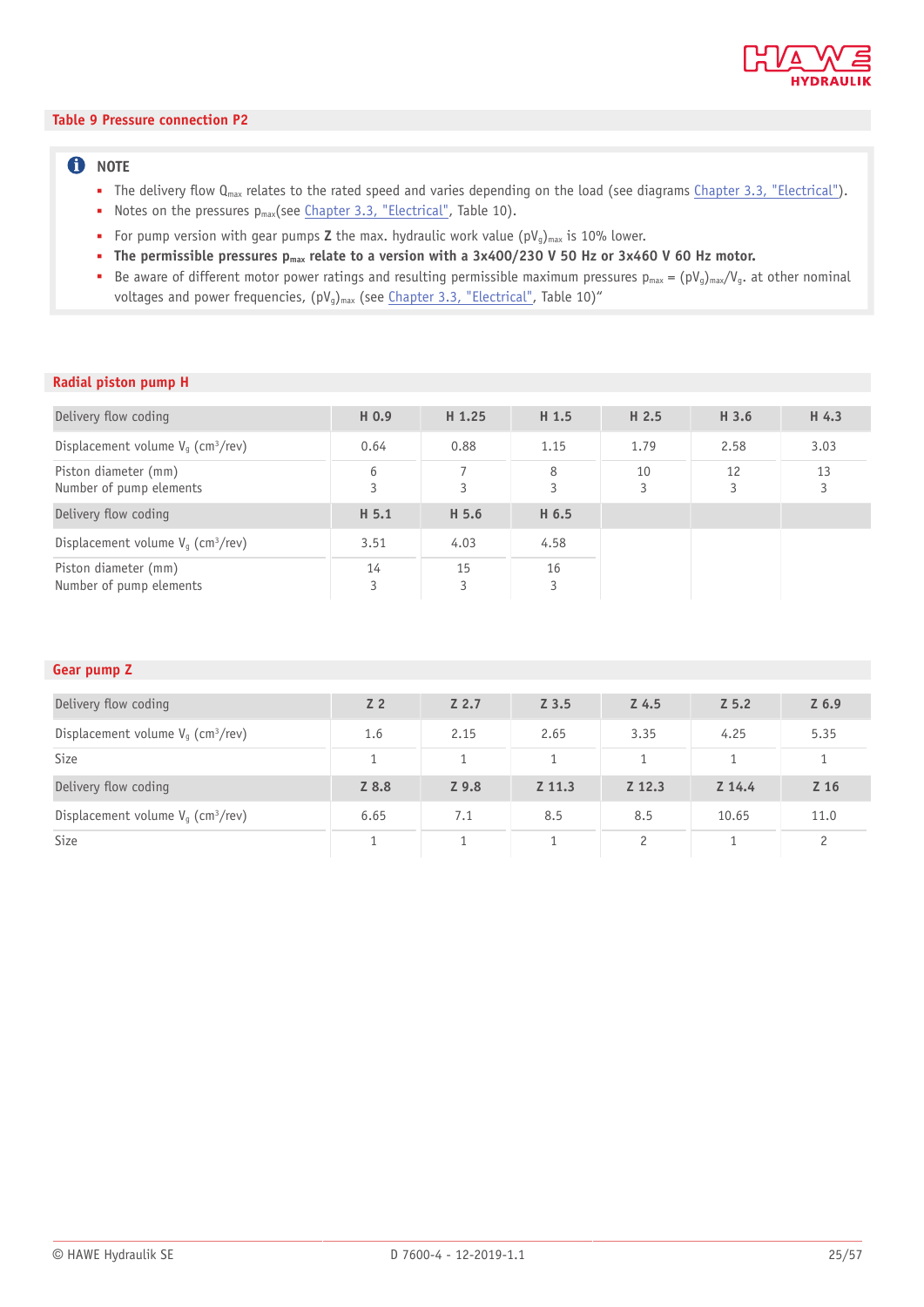

# <span id="page-25-0"></span>**3 Parameters**

## <span id="page-25-1"></span>**3.1 General**

### **General information**

| Conformity                   | • Declaration of incorporation according to Machinery Directive 2006/42/EC<br>Declaration of conformity according to Low-Voltage Directive 2006/95/EC<br>UL conformity of the stators - UL reference E 216350<br>• UL conformity of the external fans - UL reference E 93656 |  |  |  |  |  |
|------------------------------|------------------------------------------------------------------------------------------------------------------------------------------------------------------------------------------------------------------------------------------------------------------------------|--|--|--|--|--|
| <b>Designation</b>           | Hydraulic power pack                                                                                                                                                                                                                                                         |  |  |  |  |  |
| Design                       | Valve-controlled radial piston pump, gear pump or internal gear pump                                                                                                                                                                                                         |  |  |  |  |  |
| Model                        | Compact hydraulic power pack (closed unit with a pump, electric drive and tank)                                                                                                                                                                                              |  |  |  |  |  |
| <b>Material</b>              | Steel; nitrided valve housing, electrogalvanised sealing nuts and connection block, hardened<br>and ground functional inner parts<br>Housing: Aluminium                                                                                                                      |  |  |  |  |  |
| <b>Installation position</b> | Vertical                                                                                                                                                                                                                                                                     |  |  |  |  |  |
| rotation direction           | Radial piston pump - any<br>Gear pump - anticlockwise<br>Internal gear pump - anticlockwise<br>Type HKF- anticlockwise<br>(If there is no delivery flow in the 3-phase version, replace two of the three main<br>conductors.)                                                |  |  |  |  |  |
| Speed range                  | Radial piston pump H:<br>200  3500 rpm<br>Gear pump<br>Z 1.1  Z 6.9:<br>650  3500 rpm<br>Z 8.8, Z 9.8, Z 11.3, Z 14.4: 650  3000 rpm<br>Z 6.5, Z 9, Z 12.3  Z 24:<br>650  3500 rpm<br>Internal gear pump<br>IZ 7.5  IZ 22.9:<br>200  3600 rpm                                |  |  |  |  |  |
| Line connection              | only via the screwed-on connection blocks, see selection table in Chapter 6.1, "Planning<br>information" ("Selection of the connection blocks")<br>Basic pump: Connection drilling pattern, see Chapter 4.3, "Electric and hydraulic connections"                            |  |  |  |  |  |
| <b>Ambient temperature</b>   | $-40+60$ °C                                                                                                                                                                                                                                                                  |  |  |  |  |  |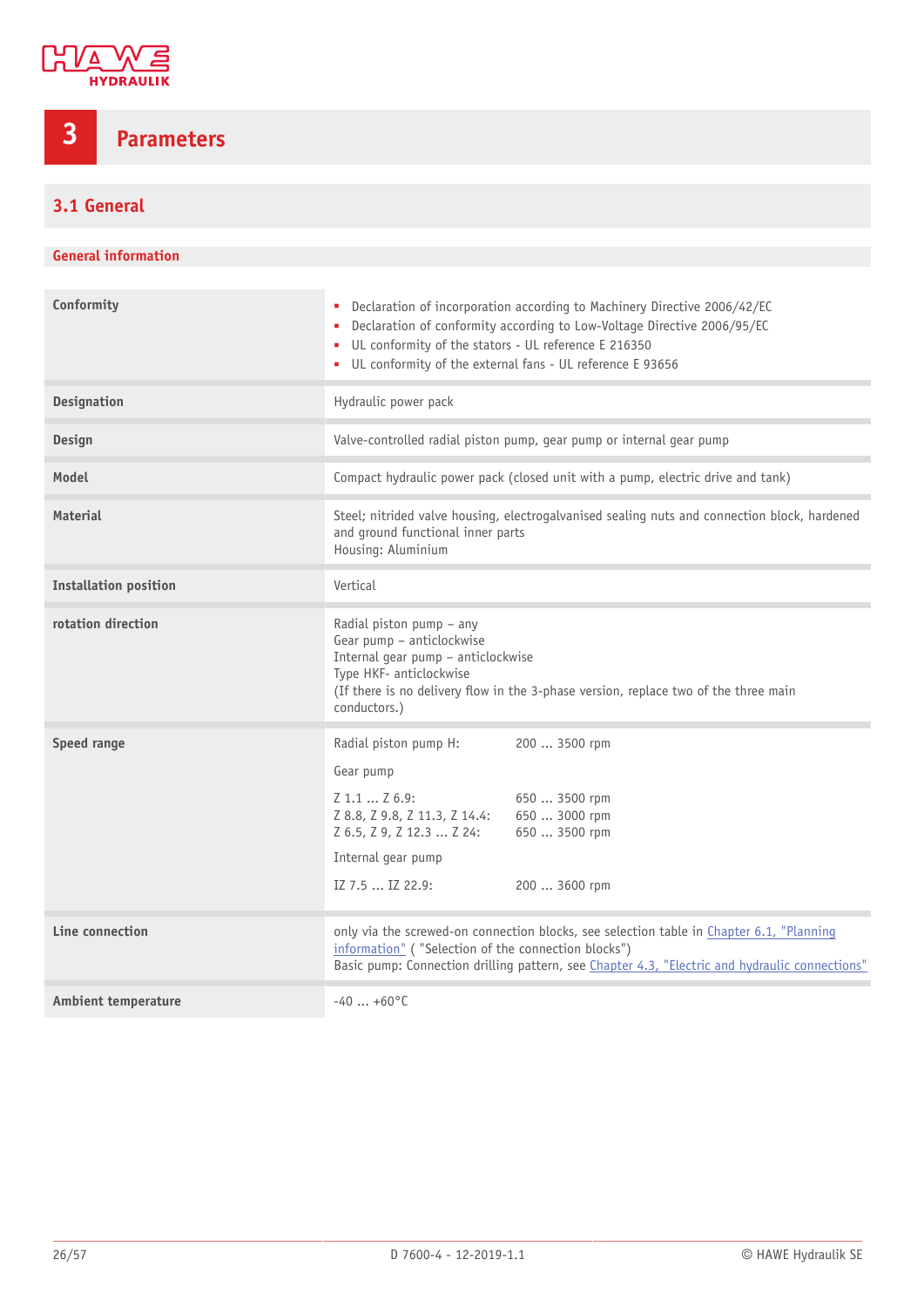

#### (without oil filling)

| <b>Type</b>     | н<br>HH<br>$H - H$<br><b>HH - H</b> | IZ        | $H - Z$<br>$HH - Z$ | ZZ<br>$Z - Z$ |
|-----------------|-------------------------------------|-----------|---------------------|---------------|
| HK 4.5, HKF 4.5 | 29.8 kg                             | $26.3$ kg | 27.6 kg             | 29.3 kg       |
| HK 4.9, HKF 4.9 | 34.4 kg                             | 30.9 kg   | 33.9 kg             | 32.2 kg       |
| HK 482, HKF 482 | 39.2 kg                             | 36.1 kg   | 40.1 kg             | 37.3 kg       |

For weights of the required connection blocks and valve banks, see corresponding publications, see Chapter 6.1, "Planning [information"](#page-47-1) ("Selection of the connection blocks") and ("Selection of the directional valve banks")

#### **Characteristics**



Workroom, noise level approx. 50 dB(A); measuring point attached 1m above ground; 1m in the object distance, pump with 4 damping elements  $\varnothing$ 40x30 (65 Shore model, model damping element no. 20291/V).

Viscosity during measurements approx. 60 mm2/s

#### **Measuring devices:**

Precision noise level meter IEC 651 class I

#### **O** NOTE

Pumps with smaller delivery flows usually tend toward the lower limit, pumps with larger delivery flows tend toward the upper limit. The noise level of dual-circuit pumps, based on the total flow rate, is approximately in the same range as that of a radial piston single-circuit pump of the same size.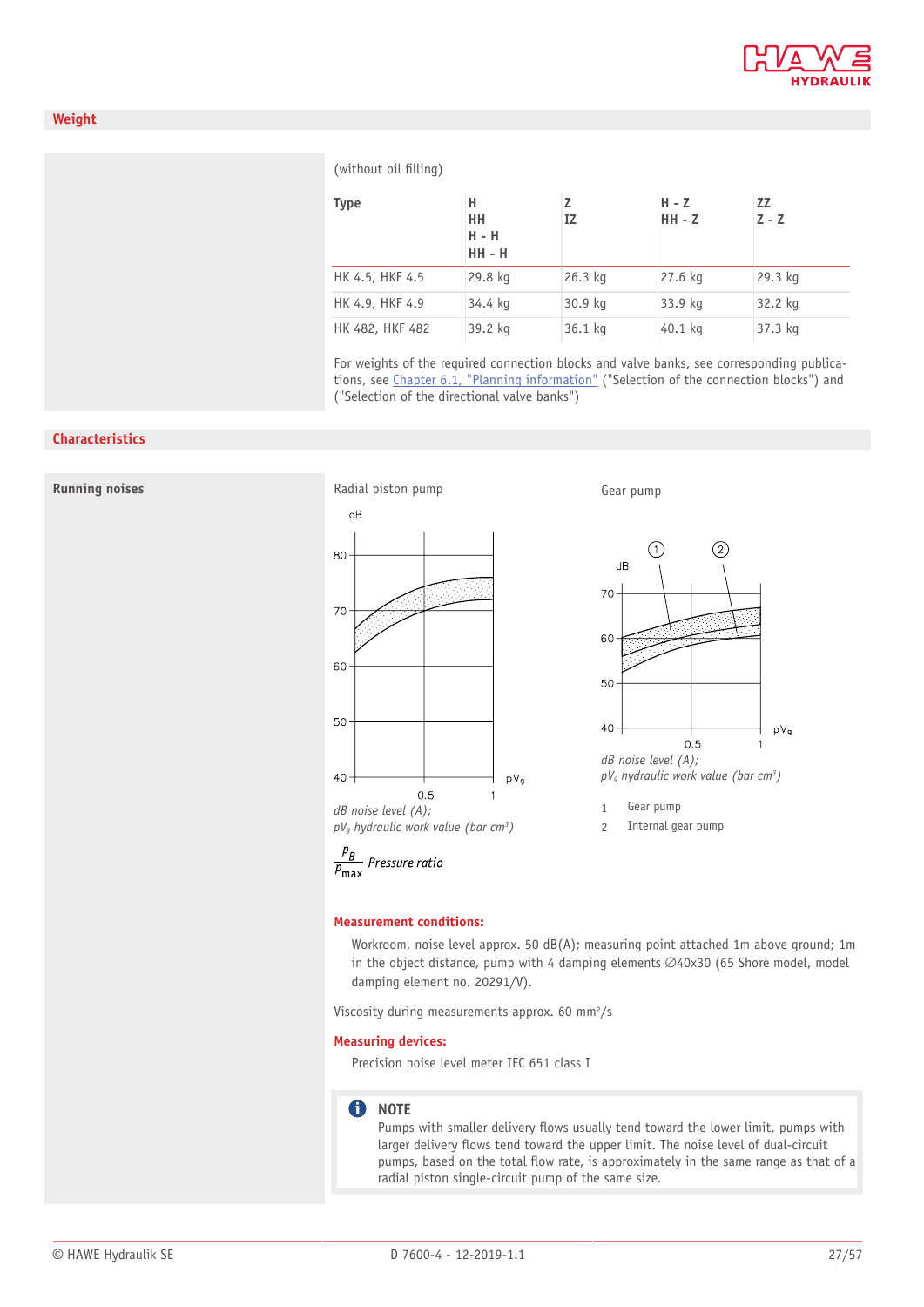

# <span id="page-27-0"></span>**3.2 Hydraulic**

| <b>Pressure</b>          | Pressure side (connection P): depending on version and delivery flow, see Chapter 2.2,<br>"Pump"<br>Suction side (container interior): ambient air pressure. Not suitable for charging.                                                                                                                                                                                                                                                             |
|--------------------------|-----------------------------------------------------------------------------------------------------------------------------------------------------------------------------------------------------------------------------------------------------------------------------------------------------------------------------------------------------------------------------------------------------------------------------------------------------|
| Start against pressure   | The version with 3-phase motor can start against the pressure $p_{\text{max}}$ .                                                                                                                                                                                                                                                                                                                                                                    |
| Hydraulic fluid          | Hydraulic oil: according to DIN 51 524 Part 1 to 3; ISO VG 10 to 68 according to DIN 51 519<br>Viscosity range: min. approx. 4; max. approx. 800 mm $\frac{2}{s}$<br>Optimal operating range: approx. 10  500 mm <sup>2</sup> /s<br>Also suitable for biologically degradable pressure fluids type HEPG (polyalkylene glycol) and<br>HEES (synthetic ester) at operating temperatures up to approx. +70°C.                                          |
| <b>Cleanliness level</b> | ISO 4406<br>21/18/1519/17/13                                                                                                                                                                                                                                                                                                                                                                                                                        |
| <b>Temperatures</b>      | Ambient: approx. -40 to +60 $^{\circ}$ C, oil: -25 to +80 $^{\circ}$ C, pay attention to the viscosity range!<br>Start temperature: down to -40°C is permissible (observe start-viscosity!), as long as the<br>steady-state temperature is at least 20K higher for subsequent operation.<br>Biologically degradable pressure fluids: note manufacturer specifications. With consideration<br>for the seal compatibility, not above $+70^{\circ}$ C. |
|                          |                                                                                                                                                                                                                                                                                                                                                                                                                                                     |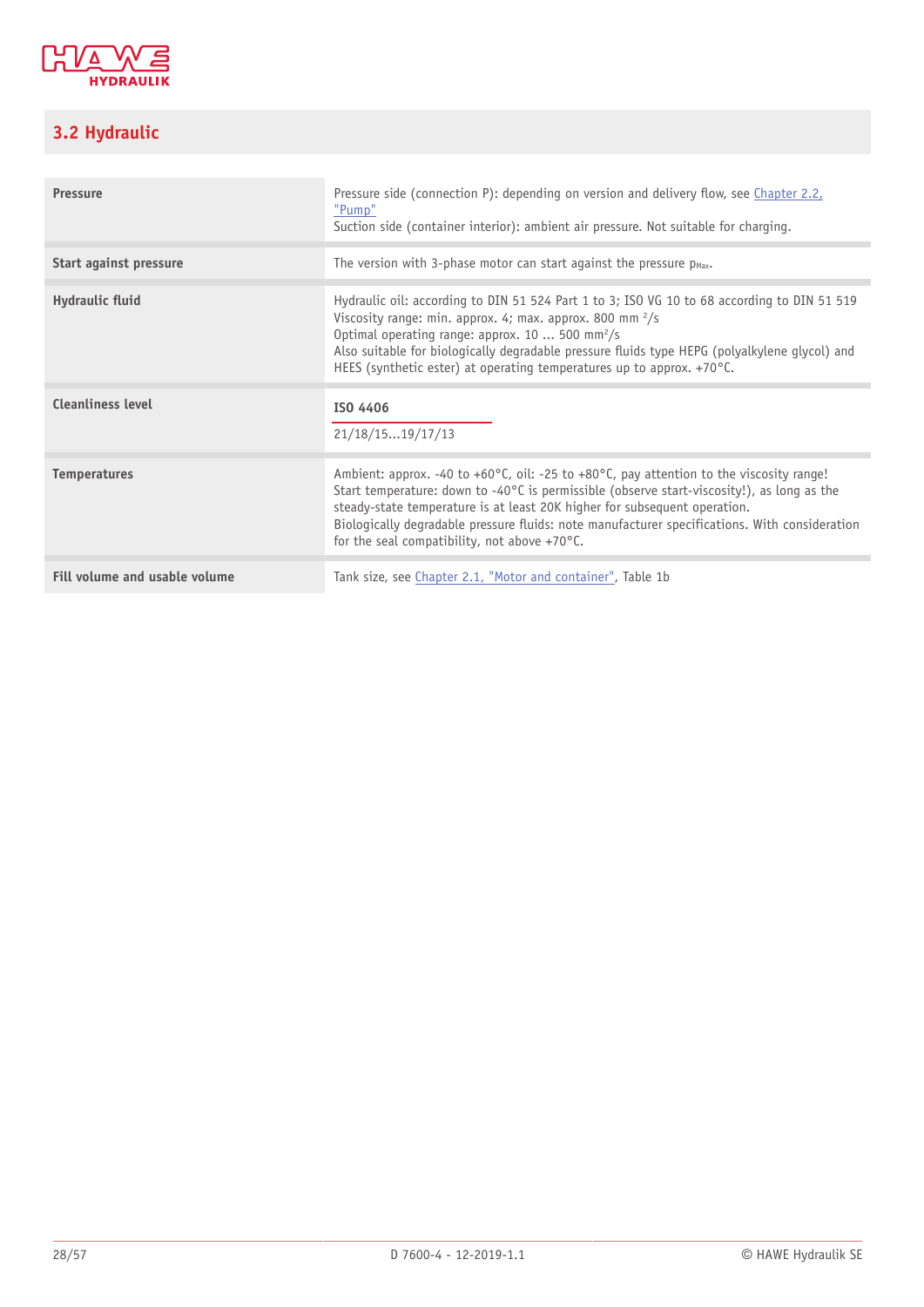

## <span id="page-28-0"></span>**3.3 Electrical**

Data applies to radial piston and gear pumps

The drive motor forms a closed, inseparable unit with the pump, see description [Chapter 1,](#page-3-0) "Overview of compact hydraulic power pack [type](#page-3-0) HK 4 and HKF 4".

| Port                       | • For version with HARTING connector.<br>housing with female insert HARTING HAN 1 CE or equivalent, cable cross section 1.5 mm <sup>2</sup><br>• For version with terminal box, the cable fitting M20 x 1.5 must be provided by the user                                                                                                                                                                                                                                     |  |  |  |  |
|----------------------------|------------------------------------------------------------------------------------------------------------------------------------------------------------------------------------------------------------------------------------------------------------------------------------------------------------------------------------------------------------------------------------------------------------------------------------------------------------------------------|--|--|--|--|
| <b>Protection class</b>    | IP 65 according to IEC 60529<br>61<br><b>NOTE</b><br>The breather filter must be safeguarded against moisture penetration.                                                                                                                                                                                                                                                                                                                                                   |  |  |  |  |
| <b>Protection class</b>    | VDE 0100 Protection class 1                                                                                                                                                                                                                                                                                                                                                                                                                                                  |  |  |  |  |
| <b>Insulation</b>          | designed in accordance with EN 60 664-1<br>• For 4-wire AC voltage systems L1-L2-L3-PE (3-phase systems)<br>with an earthed neutral point up to 500 V AC nominal phase voltage phase-phase<br>• For 3-wire AC voltage systems L1-L2-L3 (3-phase systems)<br>without an earthed neutral point up to a nominal phase voltage of 300 V AC phase-phase<br>• for a single-phase and earthed 2-wire alternating current system L-N (mains) up to a<br>nominal voltage of 300 V AC. |  |  |  |  |
| Suppressor<br>Coding E, PE | Type RC 3 R<br>Operating voltage<br>3x 575 V AC<br>Frequency<br>10  400 Hz<br>4.0 kW<br>max. motor power                                                                                                                                                                                                                                                                                                                                                                     |  |  |  |  |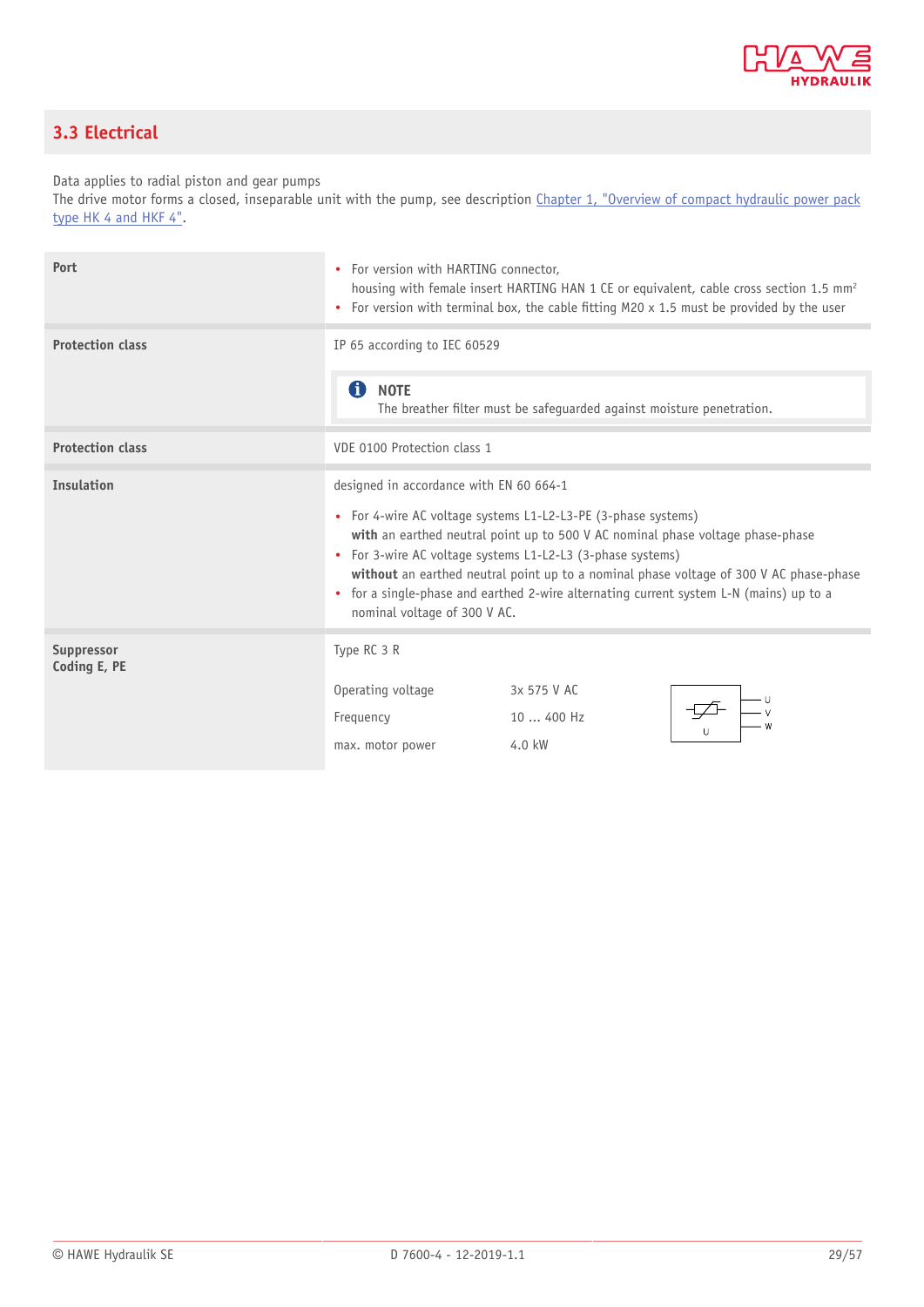

#### **Table 10 Motor data**

| <b>Type</b>   | Nominal voltage and<br>power frequency<br>$U_N$ (V), f (Hz) | Nominal power Rated speed<br>$P_N$ (kW) | $n_N$ (rpm) | Nominal<br>current<br>$I_N(A)$ | <b>Starting</b><br>current ratio<br>$I_A / I_N$ | Power<br>factor<br>$\cos \varphi$ | max. hydraulic<br>work vlue<br>$(pV_g)_{max}$<br>(bar $cm3$ ) |
|---------------|-------------------------------------------------------------|-----------------------------------------|-------------|--------------------------------|-------------------------------------------------|-----------------------------------|---------------------------------------------------------------|
| <b>HK 43</b>  | 3x400/230 V 50 Hz                                           | 1.5                                     | 1395        | 3.1/5.4                        | 4.2                                             | 0.91                              | 900                                                           |
| <b>HKF 43</b> | 3x460/265 V 60 Hz                                           | 1.8                                     | 1674        | 2.8/5.2                        | 4                                               | 0.9                               | 900                                                           |
|               | 3x500 V 50 Hz                                               | 1.5                                     | 1395        | 2.5                            | 3.8                                             | 0.91                              | 900                                                           |
|               | 3x600 V 60 Hz                                               | 1.8                                     | 1670        | 2.5                            | 3.8                                             | 0.91                              | 900                                                           |
| <b>HK 44</b>  | 3x400/230 V 50 Hz                                           | 2.2                                     | 1405        | 4.8/8.3                        | 5.4                                             | 0.85                              | 1250                                                          |
| <b>HKF 44</b> | 3x460/265 V 60 Hz                                           | 2.6                                     | 1700        | 4.8/8.3                        | 5                                               | 0.85                              | 1250                                                          |
|               | 3x500 V 50 Hz                                               | 2.2                                     | 1405        | 3.9                            | 4.8                                             | 0.85                              | 1250                                                          |
|               | 3x600 V 60 Hz                                               | 2.6                                     | 1686        | 3.9                            | 4.8                                             | 0.85                              | 1250                                                          |
|               | 3x380 V 60 Hz                                               | 2.6                                     | 1710        | 4.9                            | 5                                               | 0.84                              | 1250                                                          |
|               | 3x200 V 50 Hz                                               | 2.2                                     | 1420        | 10.7                           | 5.4                                             | 0.78                              | 990                                                           |
|               | 3x220 V 60 Hz                                               | 2.6                                     | 1705        | 9.4                            | 5.4                                             | 0.85                              | 990                                                           |
| <b>HK 48</b>  | 3x400/230 V 50 Hz                                           | $\mathbf{3}$                            | 1420        | 6.3/11.0                       | 6.3                                             | 0.83                              | 2600                                                          |
| <b>HKF 48</b> | 3x460/265 V 60 Hz                                           | 3.6                                     | 1704        | 6.3/11.0                       | 6.3                                             | 0.83                              | 2600                                                          |
|               | 3x500 V 50 Hz                                               | 3                                       | 1420        | 5                              | 6                                               | 0.83                              | 2600                                                          |
|               | 3x600 V 60 Hz                                               | 3.6                                     | 1704        | 5                              | 6                                               | 0.83                              | 2600                                                          |
|               | 3x200 V 50 Hz                                               | $\mathbf{3}$                            | 1420        | 12                             | 6.5                                             | 0.83                              | 2000                                                          |
|               | 3x220 V 60 Hz                                               | 3.6                                     | 1700        | 12.5                           | 6.5                                             | 0.89                              | 2000                                                          |

### **O** NOTE

■ The current consumption of the motor is dependent on the load. The nominal values only apply for one operating point. In modes S2 and S3 the motor may be used at up to about 1.8 times its nominal power. The heat development which is increased here is cooled in the no-load phases or during stoppage times.

**•** The current and pump delivery flow can be estimated on the basis of the medium and maximum hydraulic work values (pV<sub>g</sub>)<sub>m</sub> and  $(pV_q)_{max}$ .

■ The relevant load case is responsible for current consumption in dual-circuit pumps. The hydraulic work of the individual circuits is to be determined and added.

All connections pressurised:



One connection pressurised, the other one delivering in circulation mode:

p<sub>1</sub>,V<sub>g1</sub><br>p<sub>3</sub>, Δp<sub>L</sub>

Dual-circuit pumps  $(pV_g)$  calc. =  $p_1 V_{g1} + p_3 V_{g3}$  Dual-circuit pumps  $(pV_g)$  calc. =  $p_1 V_{g1} + \Delta p_1 V_{g3}$ 

• Voltage tolerances:  $\pm$  10% (IEC 38), at 3x460/265 V 60 Hz  $\pm$  5% It can be operated at undervoltage; take note of information about performance restrictions in [Chapter 6.1,](#page-47-1) "Planning [information"](#page-47-1) ("Selection of a compact hydraulic power pack")!

■ For pump version **Z, HH, HZ, H - H, H - Z, HH - Z, ZZ** bzw. **Z** - **Z** the max. hydraulic work value (pV<sub>g</sub>)<sub>max</sub> is 10% lower.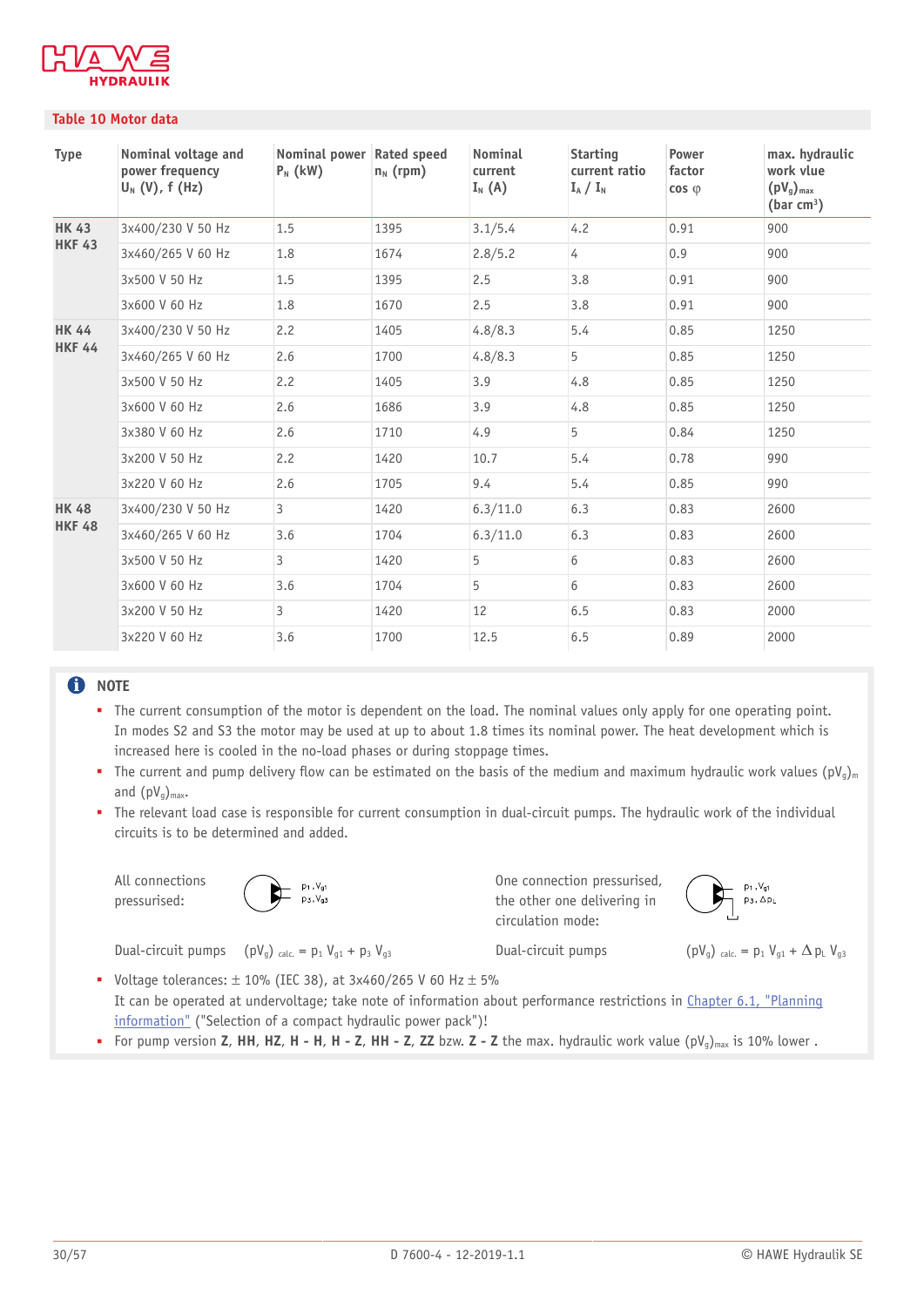

### **Current consumption**

**HK 43 HKF 43**



*IM motor current (A); pVg hydraulic work value (bar cm3);*   $Q_{Pu}$  delivery flow curve (tendency) 1.0

- 1 Area S1
- 2 Area S6





*I<sub>M</sub>* motor current (A);  $pV_q$  hydraulic work value (bar cm<sup>3</sup>); Q<sub>Pu</sub> delivery flow curve (tendency) 1.0

1 Area S1

2 Area S6

**HK 44 HKF 44**



*IM motor current (A); pVg hydraulic work value (bar cm3);*   $Q_{Pu}$  delivery flow curve (tendency) 1.0

- 1 Area S1
- 2 Area S6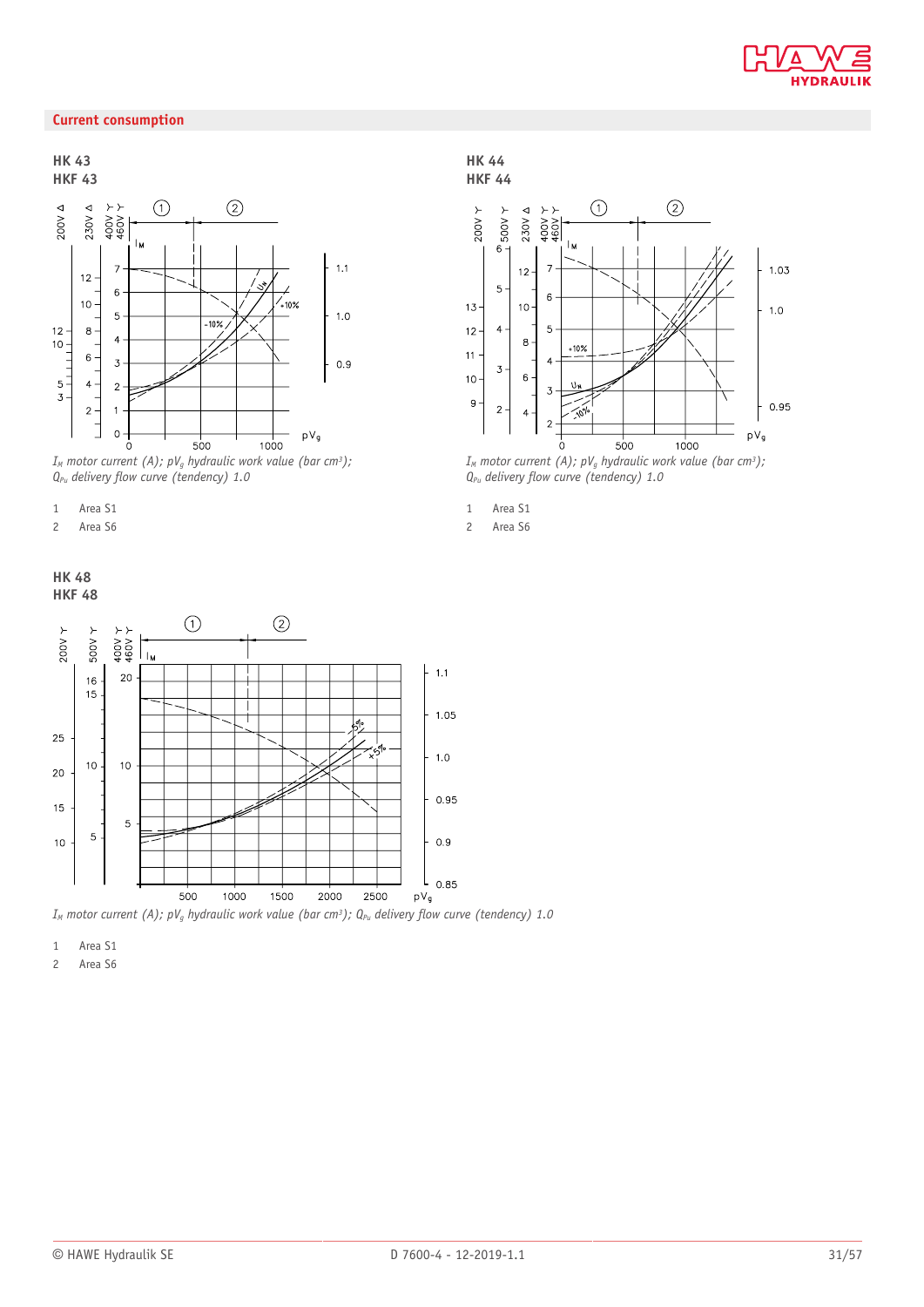

| Temperature switch                |               | Technical data:<br>Bimetallic-element switch                                |                                                                |                                                                                                              |                     |       |  |
|-----------------------------------|---------------|-----------------------------------------------------------------------------|----------------------------------------------------------------|--------------------------------------------------------------------------------------------------------------|---------------------|-------|--|
| Coding                            | T, 60, T55T65 |                                                                             |                                                                |                                                                                                              |                     |       |  |
|                                   | W, W60, WW60  | Signal indication                                                           |                                                                | $80^{\circ}$ C ± 5K (coding T, W)<br>$60^{\circ}$ C ± 5K (coding T60, W60)<br>55°C or 65°C (coding T55, T65) |                     |       |  |
|                                   |               | Max. voltage                                                                |                                                                | AC: 250 V 50/60 Hz 2.5 A<br>DC: 42 V 1.2 A                                                                   |                     |       |  |
|                                   |               |                                                                             | Nominal current (cos $\varphi \sim 0.95 / 0.6$ ) 2.5 A / 1.6 A |                                                                                                              |                     |       |  |
|                                   |               | Max. current at 24 V (cos $\varphi$ = 1)                                    |                                                                |                                                                                                              |                     |       |  |
|                                   |               | Electrical connection                                                       |                                                                | See Chapter 4.3, "Electric and hydraulic<br>connections"                                                     |                     |       |  |
|                                   |               | Switching hysteresis                                                        |                                                                | $30 K \pm 15 K$                                                                                              |                     |       |  |
| Level switch<br>Coding D, S, A    |               | Technical data:                                                             |                                                                |                                                                                                              |                     |       |  |
|                                   |               | Max. DC/AC switching capacity                                               |                                                                | 30 VA                                                                                                        | D, A                | S     |  |
|                                   |               | Max. DC/AC current                                                          |                                                                | 0.5 A (cos $\varphi$ = 0.95)                                                                                 | (N/C)               | (N/0) |  |
|                                   |               | Max. voltage                                                                | 230 V AC/DC                                                    | contact)                                                                                                     | contact)            |       |  |
|                                   |               |                                                                             |                                                                |                                                                                                              |                     |       |  |
|                                   |               | Electrical connection                                                       | See Chapter 4.3, "Electric and hydraulic<br>connections"       |                                                                                                              |                     |       |  |
| Coding D-D                        |               | Max. DC/AC switching capacity                                               | 3 VA                                                           |                                                                                                              |                     |       |  |
|                                   |               | Max. DC/AC current                                                          |                                                                | 0.25A                                                                                                        | $3-\sqrt{2}$        |       |  |
|                                   |               | Max. voltage                                                                |                                                                | 42 V AC/DC                                                                                                   |                     |       |  |
|                                   |               | Electrical connection                                                       |                                                                | See Chapter 4.3, "Electric and hydraulic<br>connections"                                                     |                     |       |  |
|                                   |               | A protective circuit is to be implemented in the case of an inductive load! |                                                                |                                                                                                              |                     |       |  |
| <b>External fan</b><br>Coding HKF |               | Motor data                                                                  |                                                                |                                                                                                              |                     |       |  |
|                                   |               | $\mathsf{U}_{\mathsf{N}}$                                                   | $P_N(W)$                                                       | Rotation speed<br>(rpm)                                                                                      | Protection<br>class |       |  |
|                                   |               | 3x400/230 V 50 Hz 丫△                                                        | 110                                                            | 2680                                                                                                         | IP 44               |       |  |
|                                   |               | 3x460/265 V 60 Hz Y△                                                        | 160                                                            | 2950                                                                                                         | IP 44               |       |  |
|                                   |               | Temperature range                                                           |                                                                | $-10^{\circ}$ C  +50°C                                                                                       |                     |       |  |
|                                   |               | Electrical connection<br>in the terminal box or HARTING plug (see           |                                                                |                                                                                                              |                     |       |  |

Chapter 4.3, "Electric and hydraulic [connections"](#page-35-0))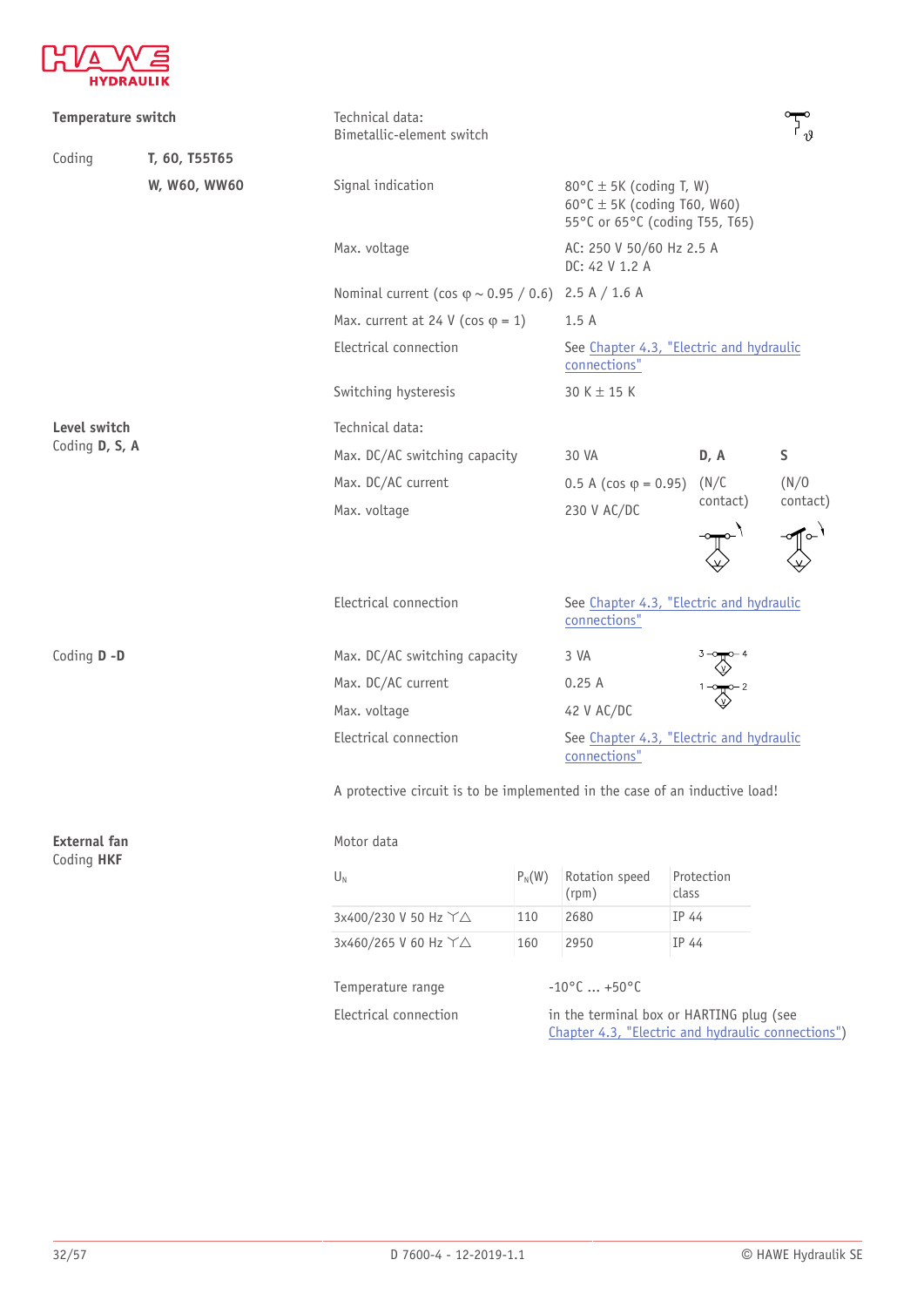

# <span id="page-32-0"></span>**4 Dimensions**

<span id="page-32-1"></span>All dimensions in mm, subject to change.

### **4.1 Mounting hole pattern**



Recommended attachment



1 Damping element  $\varnothing$ 40x30/M8 (65 Shore)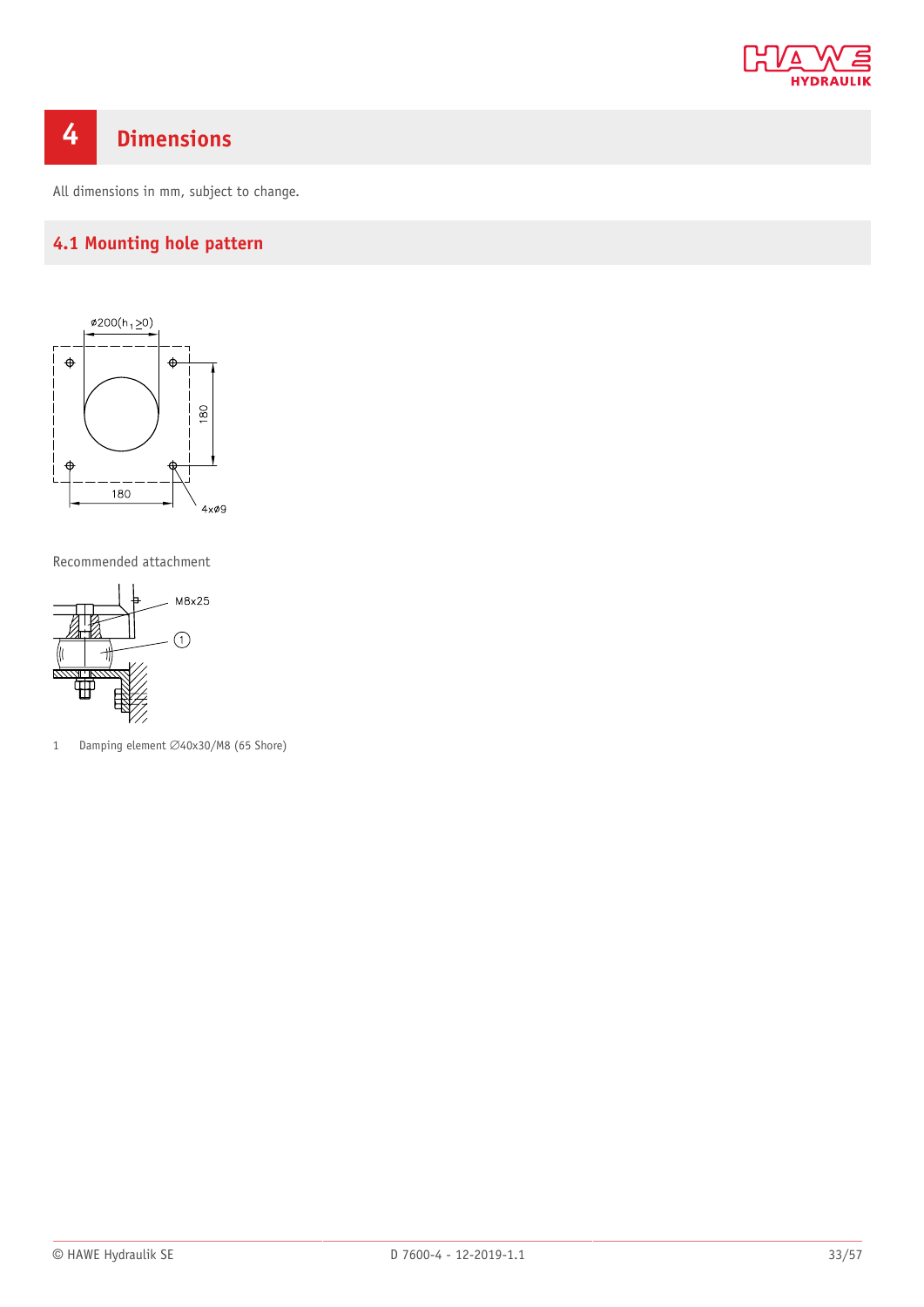

### <span id="page-33-0"></span>**4.2 Basic pump**





- 1 Fan cover, coding R
- 2 Drain port G 3/4, as standard
- 3 Main connection base
- 4 Second connection base
- 5 Drain screw G 1/8
- 6 Level switch, coding D, D-D, S
- 7 Oil filler G 1 1/4 series
- 8 Terminal box
- 9 Level switch, coding A
- 10 Temperature switch, coding W 60
- 11 Temperature switch, coding W
- 12 Connection for auxiliary tank G 3/4
- 13 Oil drain G 1/4

| <b>Pump version</b>                                           | $h_1$ |
|---------------------------------------------------------------|-------|
| H, H-H, HH-H, Z (Bg 1: Z 2 Z 11.3)                            | --    |
| Z (Z 14.4 / Bg 2: 6.5  Z 16), IZ, ZZ, Z-Z,<br>HZ (Z 2.0-11.3) | 79    |
| Z (Z 21, Z 24), HZ (Z 6.5-Z 24) H-Z, HH-Z                     | 103   |

| <b>Basic type</b> | н   | h <sub>2</sub> | h <sub>3</sub> | h <sub>4</sub> | h <sub>5</sub> | $d_1$ | d <sub>2</sub> | a   | $\mathbf b$ |
|-------------------|-----|----------------|----------------|----------------|----------------|-------|----------------|-----|-------------|
| HK 4              | 460 | $- -$          | 50             | $- -$          | $- -$          | 219   | 174            | 135 | 114         |
| HK 4.8            | 580 | $- -$          | 50             | $- -$          | $- -$          | 219   | 174            | 135 | 114         |
| HK 4.5            | 483 | 328            | 50             | $- -$          | $- -$          | 245   | 198            | 148 | 123         |
| HK 4.9            | 603 | 448            | 50             | 337            | 74             | 245   | 198            | 148 | 123         |
| <b>HKF 4.5</b>    | 513 | 328            | 80             | $- -$          |                | 245   | 198            | 148 | 123         |
| <b>HKF 4.9</b>    | 633 | 448            | 80             | 337            | 74             | 245   | 198            | 148 | 123         |
| <b>HKF 4.2</b>    | 833 | 648            | 80             | 337            | 74             | 245   | 198            | 148 | 123         |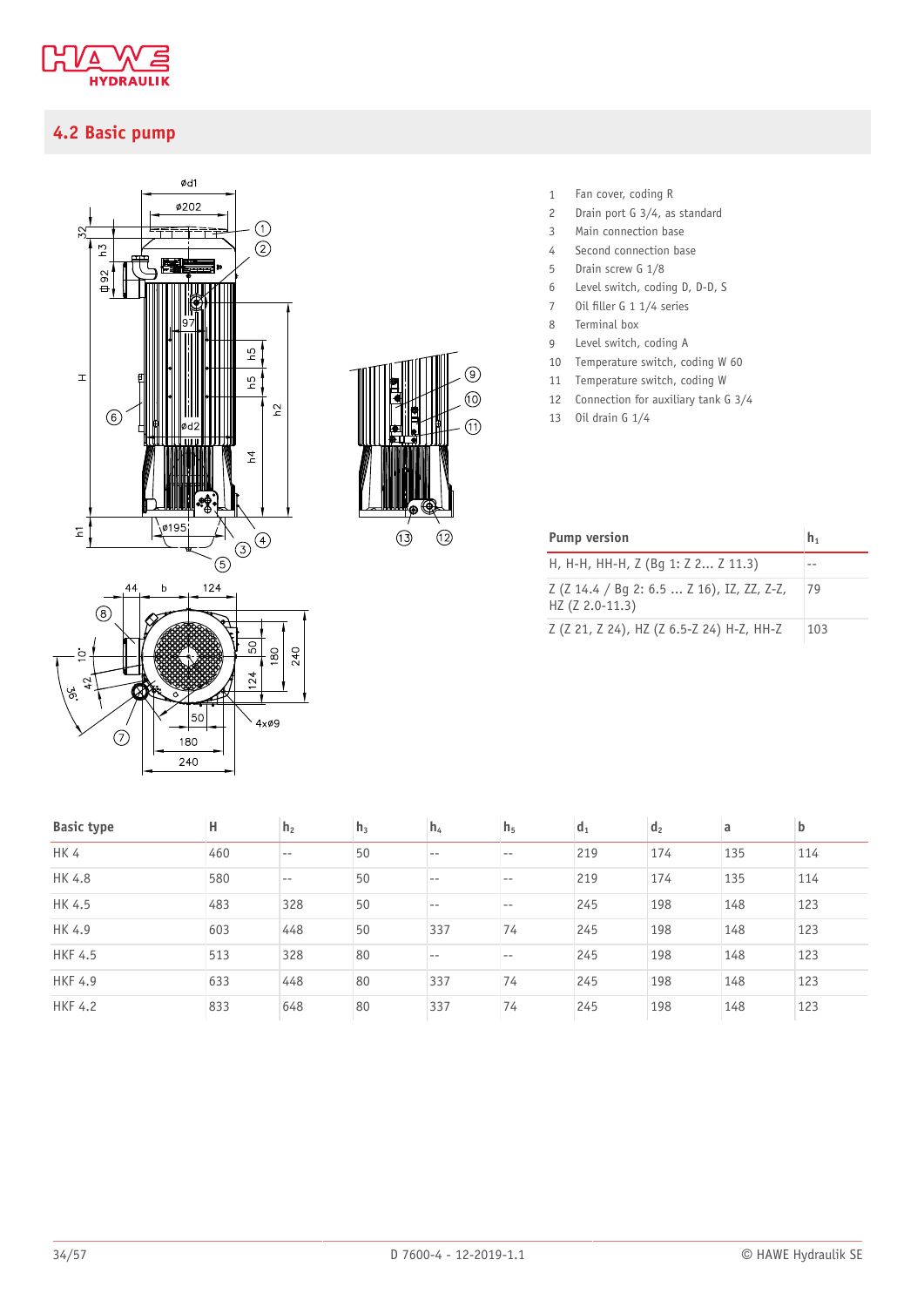

### **Additional option**

### **HARTING plug**

198  $\overline{51}$  $\odot$  $\frac{8}{8}$ 眉

Coding **P1** Coding **P2**





### **Oil drain hose**

Coding **G 1/4 x 300**

**G 1/4 x 500**







1 Suppressor coding **P1E** Filler reduction port **M** Filling coupling **MW** ø56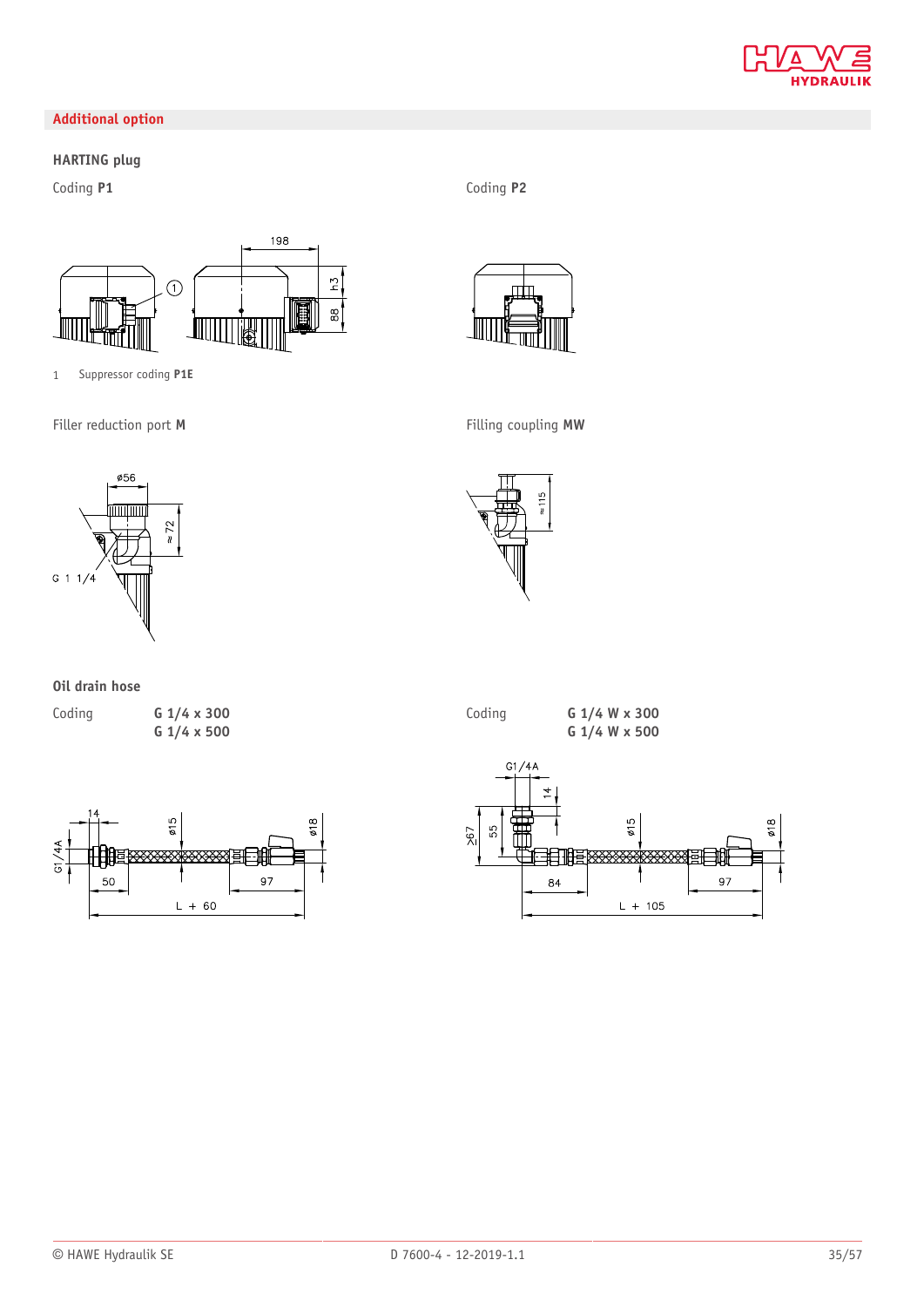

### <span id="page-35-0"></span>**4.3 Electric and hydraulic connections**

### **Hydraulic**

Single-circuit pump (main connection pedestal) Dual-circuit pump with separate connection pedestal (main and second connection pedestal) Three-circuit pump (second connection pedestal)



1 Centring pin 1 Centring pin

| HK 4, HKF 4 main connection pedestal   | 31 |
|----------------------------------------|----|
| HK 4, HKF 4 second connection pedestal | 25 |

Dual-circuit pump with shared connection pedestal (main connection pedestal) Three-circuit pump (main connection pedestal)





1 Sealing of connections:

P and  $P1 =$  edge seal  $6.07 \times 1.68$  NBR 90 Sh

2 Sealing of connections: P3 and  $R = 8x2$  NBR 90 Sh

**Hole for self-made connection block** Drain port (second connection pedestal), coding L

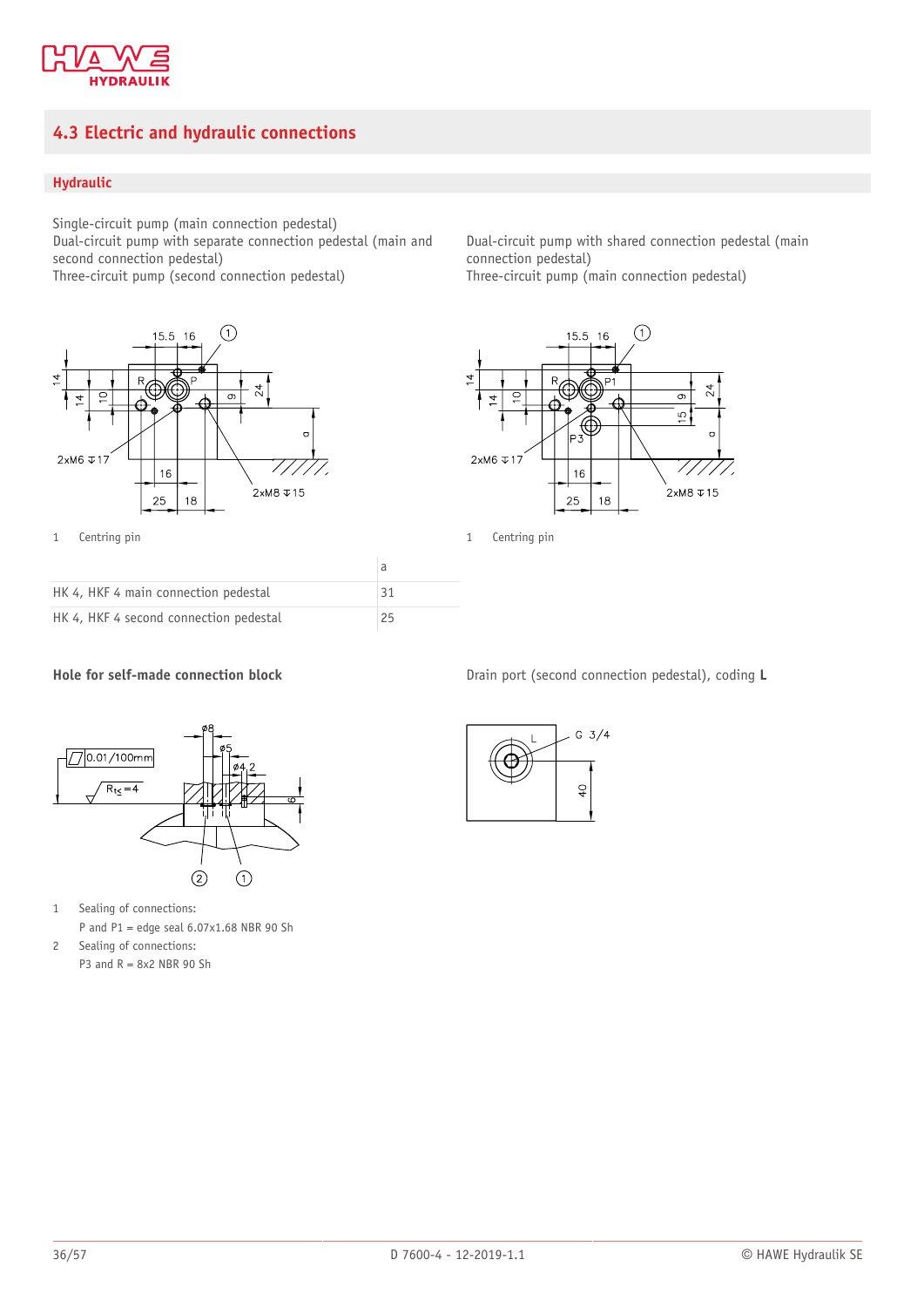

### **Electrical**

### **Terminal box**



3-phase motor delta circuit  $\triangle$  3-phase motor delta circuit  $\triangle$ 



3-phase motor star pattern  $Y$  3-phase motor star pattern  $Y$ Terminal box position  $/1$ ,  $/2$ ,  $/3$ ,  $/4$ (see Table 1c)



### **Type HK Type HKF Type HKF**

Star or delta circuit factory-set Terminal box position  $/5$ ,  $/6$ ,  $/7$ ,  $/8$ (see Table 1c)



2 Pump

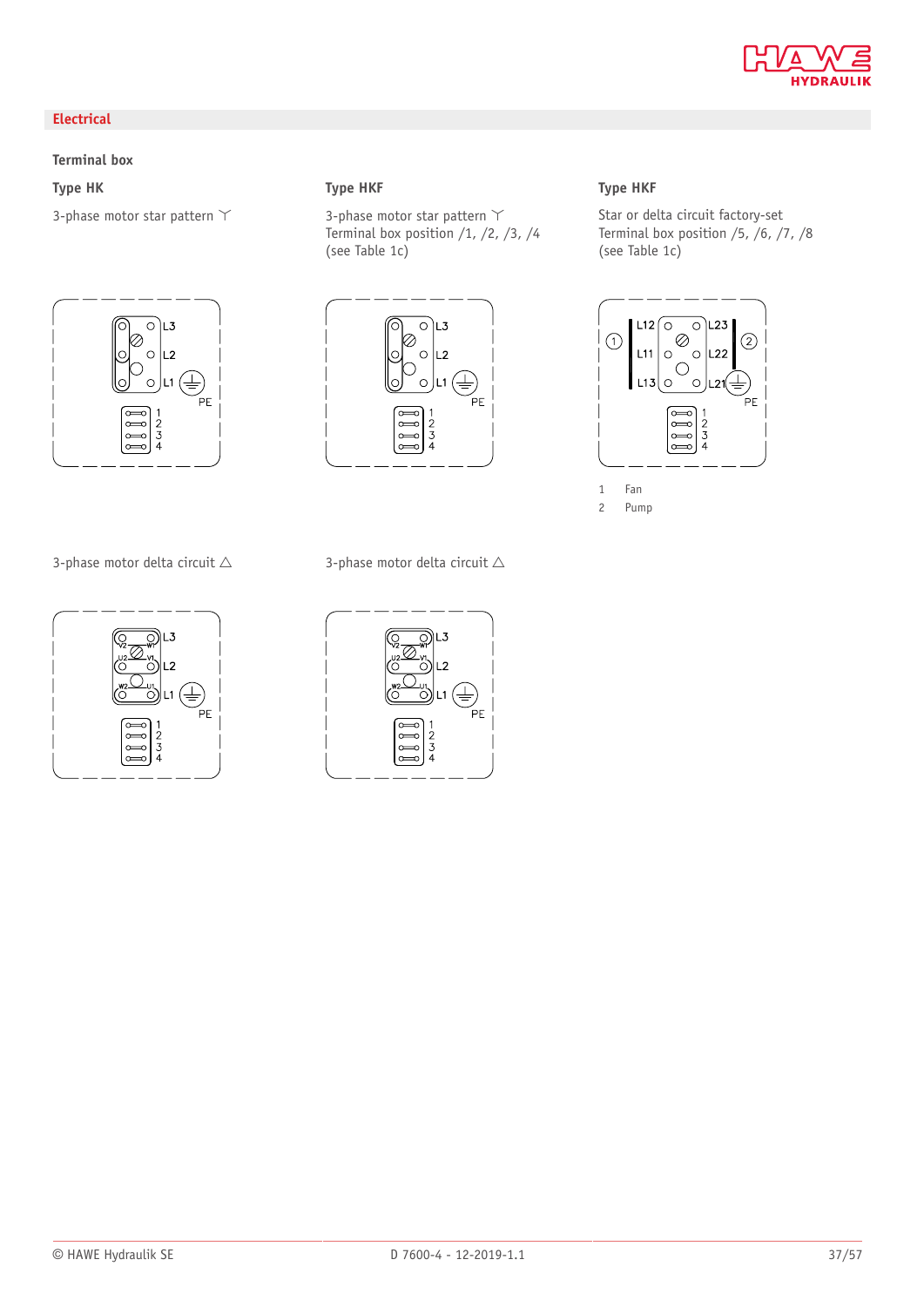

#### **HARTING connector HAN 10 E** Coding **P1, P2**

### **Type HK**



**Type HKF**

Base (on the pump side) Socket (on the customer side) Star pattern  $\Upsilon$ Bridges are to be installed by the customer



Bridges are to be installed by the customer ੋ  $\overline{\oplus}$ 

Socket (on the customer side)



Delta circuit  $\triangle$ 

Base (on the pump side) Socket (on the customer side) Star or delta circuit factory-set Terminal box position  $/1$ ,  $/2$ ,  $/3$ ,  $/4$  (see Table 1c) Motor and fan together

Socket (on the customer side) Star or delta circuit factory-set Terminal box position  $/1$ ,  $/2$ ,  $/3$ ,  $/4$  (see Table 1c) Motor and fan separately







<sup>2</sup> Fan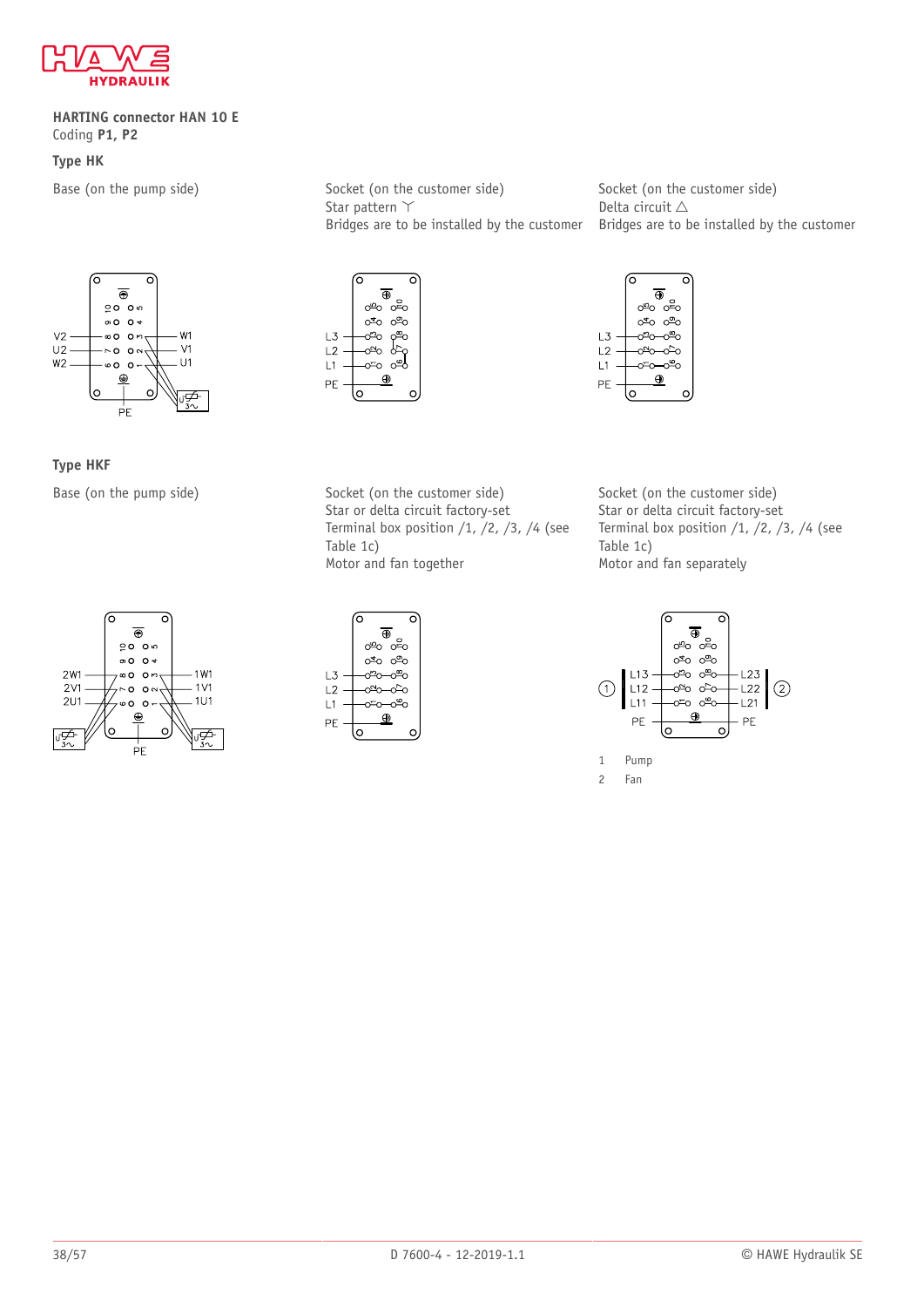

#### Terminal connections for version with terminal box

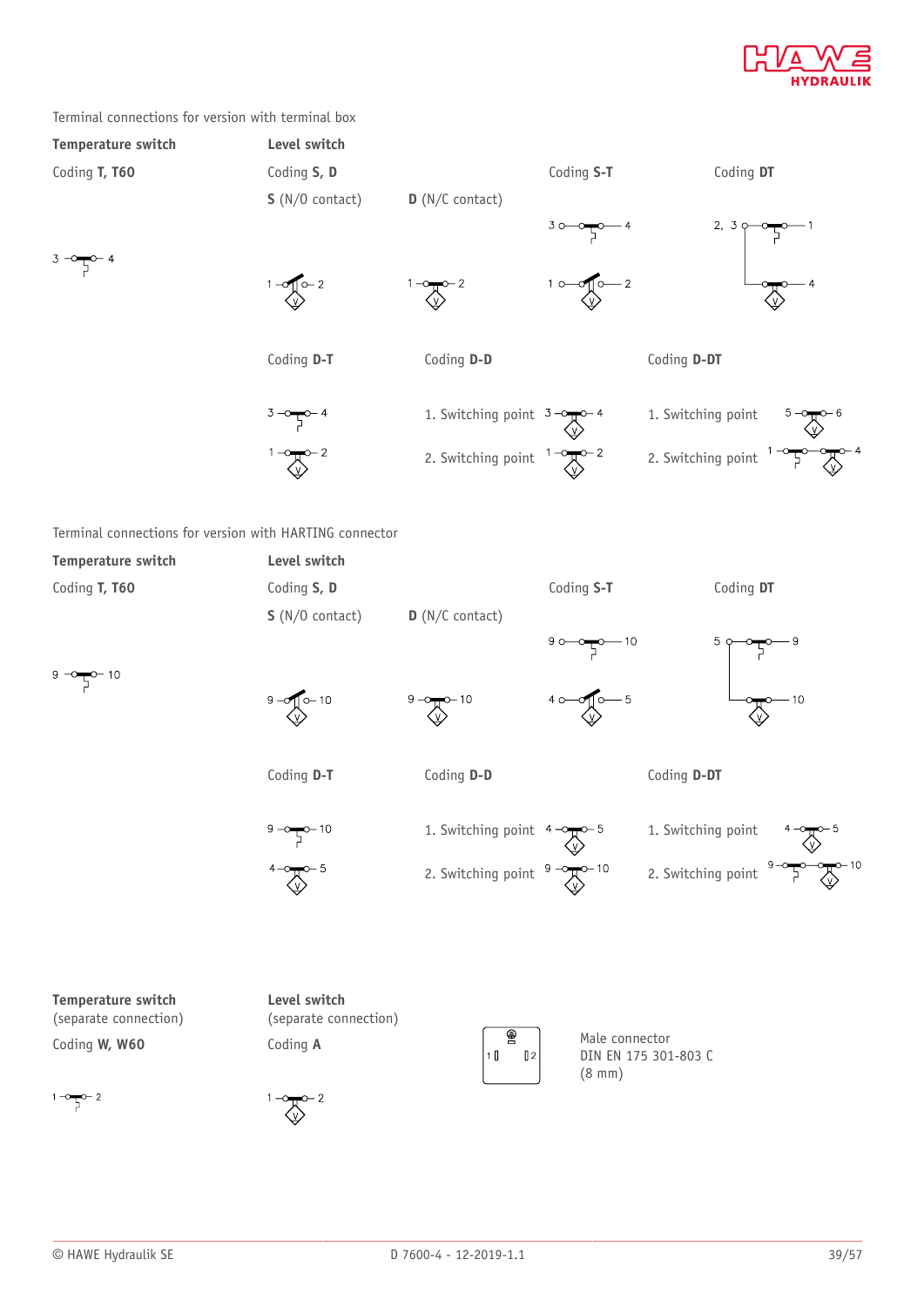

# <span id="page-39-0"></span>**5 Assembly, operation and maintenance recommendations**

### <span id="page-39-1"></span>**5.1 Intended use**

These hydraulic components is intended exclusively for hydraulic applications (fluid technology).

The user must observe the safety measures and warnings in this documentation.

#### **Essential requirements for the product to function correctly and safely:**

- All information in this documentation must be observed. This applies in particular to all safety measures and warnings.
- The product must only be assembled and put into operation by qualified personnel.
- The product must only be operated within the specified technical parameters. The technical parameters are described in detail in this documentation.
- All components must be suitable for the operating conditions in the event of application in an assembly.
- The operating and maintenance manual of the components, assemblies and the specific complete system must also always be observed.

#### **If the product can no longer be operated safely:**

- 1. Remove the product from operation and mark it accordingly.
- ✓ It is then not permitted to continue using or operating the product.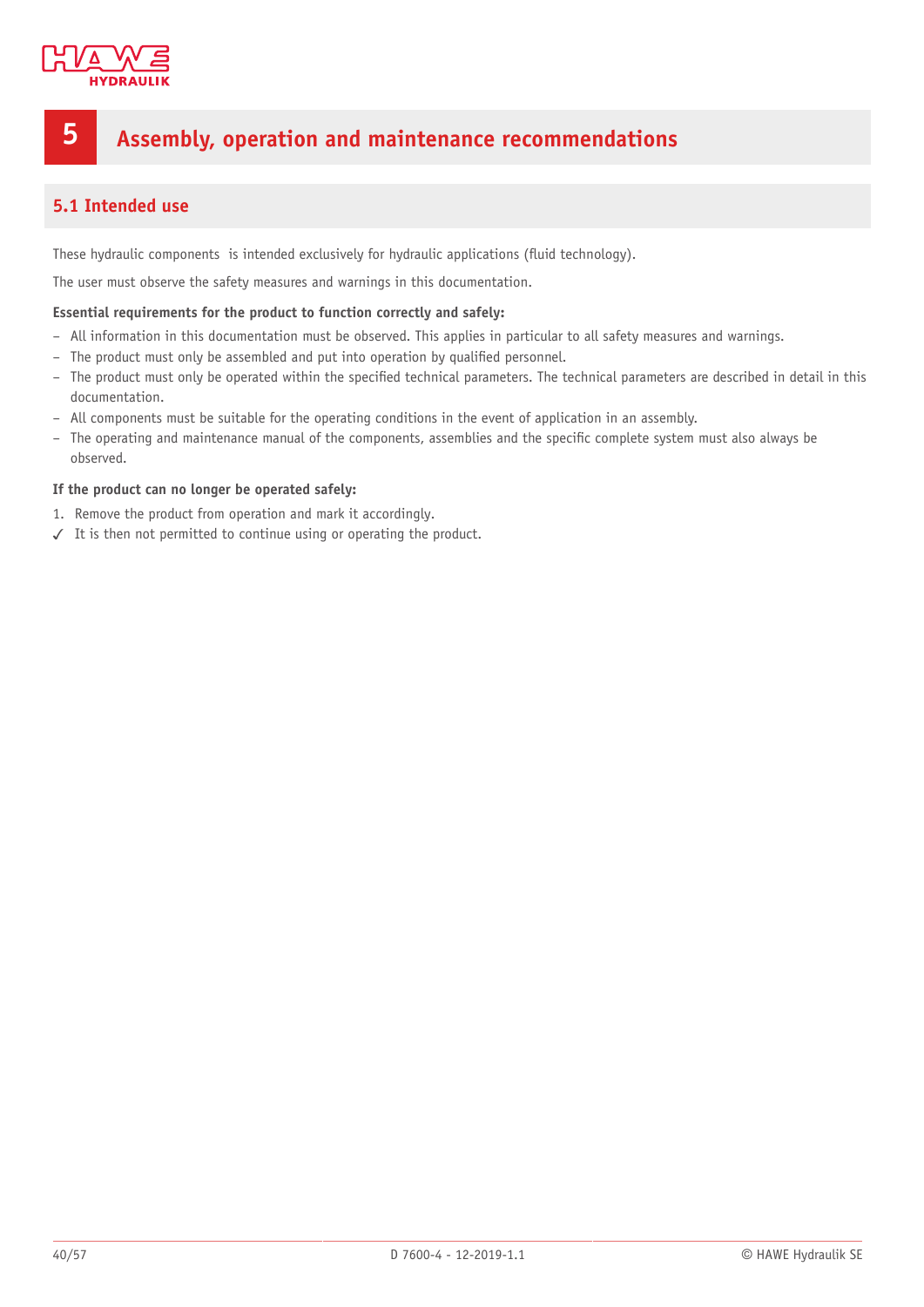

### <span id="page-40-0"></span>**5.2 Assembly information**

The product must only be installed in the complete system with standard and compliant connection components (screw fittings, hoses, pipes, fixtures etc.).

The product must be shut down correctly prior to dismounting (in particular in combination with hydraulic accumulators).

### **A** DANGER

**Risk to life caused by sudden movement of the hydraulic drives when dismantled incorrectly!** Risk of serious injury or death.

- Depressurise the hydraulic system.
- Perform safety measures in preparation for maintenance.

### **f** NOTE

The pump unit may only be installed and connected by a qualified specialist who is familiar with and adheres to general engineering principles and relevant applicable regulations and standards.

#### **A** NOTE

Within the meaning of the European Machinery Directive 2006/42/EC, Annex II, section 1 B: The incomplete machine is manufactured in accordance with the harmonised standards EN 982 and DIN 24 346. Commissioning is prohibited until it has been determined that the machine in which the incomplete machine is to be installed complies with the provisions of the EC directives.

The electrical connection is to be carried out by a qualified specialist who has received appropriate training.

The following directives and standards must be observed:

- VDI 3027 Commissioning and maintenance of oil-hydraulic systems
- DIN 24346 Hydraulic systems
- ISO 4413 Hydraulic fluid power general rules for application
- [D 5488/1](http://www.hawe.de/fileadmin/content/typeman/catalog/Pdf/5/4/D54881-en.pdf) Oil recommendations
- [B 5488](http://www.hawe.de/fileadmin/content/typeman/catalog/Pdf/5/4/B5488-en.pdf) General operating and maintenance manual

### <span id="page-40-1"></span>**5.2.1 Identification**

See type plate or option table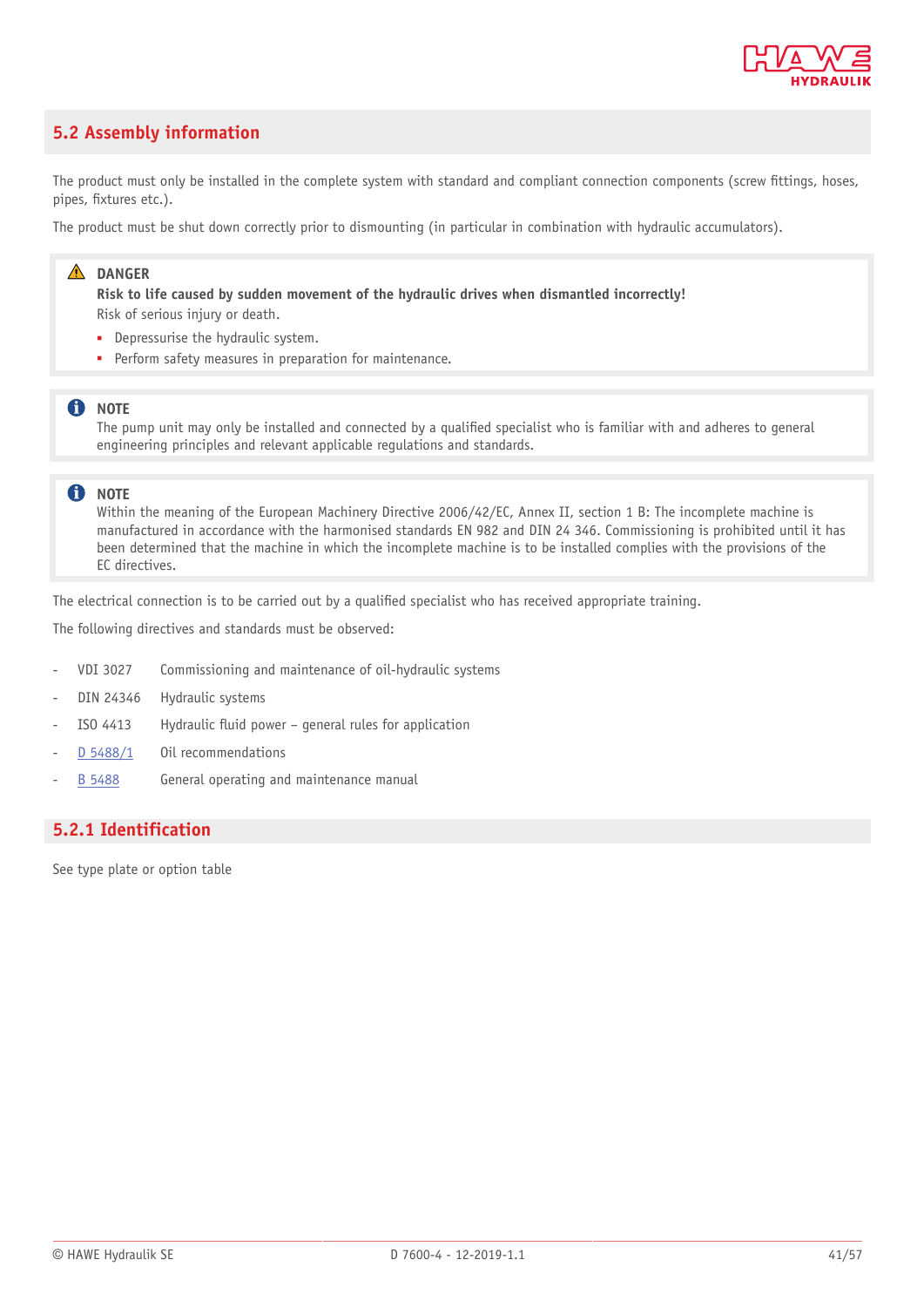

### <span id="page-41-0"></span>**5.2.2 Setting up and attaching**

• Set-up

### **DANGER**

Risk of injury due to hot compact hydraulic power pack and hot directional valve solenoids during operation. Danger of burning.

- Do not touch the compact hydraulic power pack or directional valve solenoids during operation.
- Allow the compact hydraulic power pack and directional valve solenoids to cool down before any work.
- Wear protective gloves.

### **f** NOTE

Ensure that fresh air can be drawn in and that warm air can escape. No changes of any kind (mechanical, welding or soldering work) may be made.

- Installation position vertical
- For dimensions, see [Chapter 4.2,](#page-33-0) "Basic pump "
- For mounting hole pattern, see [Chapter 4.1,](#page-32-1) "Mounting hole pattern"
- Recommended attachment



- 1 Damping element Ø40x30/M8 (65 Shore)
- Weight (for the basic power pack, without valve mounting and oil filling) For mass (weight) of connection blocks and valve banks, see the corresponding publications

| <b>Type</b>     | н<br>нн<br>$H-H$<br>HH-H | z<br>IZ   | $H-Z$   | <b>ZZ</b><br>$Z-Z$ |
|-----------------|--------------------------|-----------|---------|--------------------|
| HK 4.5, HKF 4.5 | 29.8 kg                  | $26.3$ kg | 27.6 kg | 29.3 kg            |
| HK 4.9, HKF4.9  | 34.4 kg                  | 30.9 kg   | 33.9 kg | 32.2 kg            |
| HK 48, HKF 482  | 39.2 kg                  | 36.1 kg   | 40.0 kg | 37.3 kg            |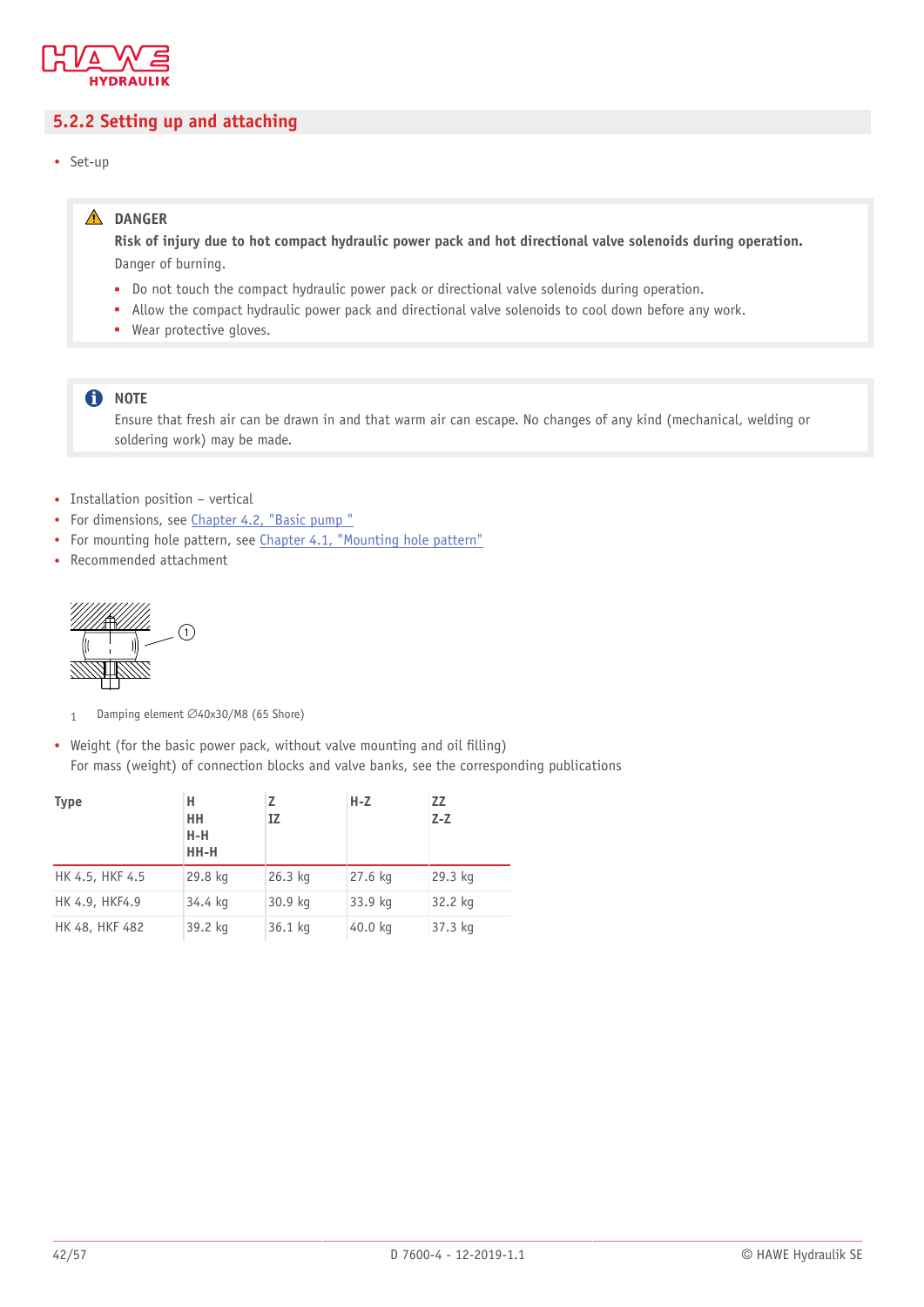

### <span id="page-42-0"></span>**5.2.3 Electrical connection and selection of the motor protection circuit-breaker**

- Connecting the electric drive (see Chapter 5.2.3, "Electrical connection and selection of the motor protection [circuit-breaker"](#page-42-0))
- Connecting the float and level gauge (see [Chapter 5.2.3,](#page-42-0) "Electrical connection and selection of the motor protection circuit[breaker"](#page-42-0))

### **f** NOTE

The temperature switch responds at a oil temperature of approx. 95°C or 60°C.

#### **n** NOTE

If the amount of oil removed during each operating cycle causes the oil level to fall below the monitoring level of the level switch, then suitable electrical measures are to be taken in order to ignore the signal until the oil level rises above the monitoring level once again as a result of the oil flowing back in at the end of the operating cycle.

- Setting the motor protection circuit breaker
	- S1 operation (for pressures  $\leq p_1$ ) The motor protection circuit breaker is set to the max. current, but not higher than the nominal current  $I_N$  of the motor. The motor protection only extends to a possible mechanical motor blockage.
	- S 6 operation (for pressures  $\leq p_{\text{max}}$ ) The motor protection circuit breaker is set to approx. (0.85 to 0.9)  $I_N$  (see motor current [Chapter 5.2.3,](#page-42-0) "Electrical connection and selection of the motor protection [circuit-breaker"\)](#page-42-0). This ensures that the motor protection circuit breaker is not triggered prematurely during normal operation, but that the response of the pressure-limiting valve before switch-off is not so long that the max. permissible oil temperature is exceeded.
	- The settings of the motor protection circuit breaker must be checked during the test run. Temperature switches, level switches and pressure switches are further safety measures against malfunctions.

### <span id="page-42-1"></span>**5.2.4 Information on ensuring EMC (electromagnetic compatibility)**

If compact hydraulic power packs (induction machine in accordance with EN 60034-1 Section 12.1.2.1) are connected to a system (for example, power supply in accordance with EN 60034-1 Section 6), they do not generate any impermissible fault signals (EN 60034-1 Section 19). Tests of immunity to interference to verify compliance with the standards EN 60034-1 Section 12.1.2.1 and VDE 0530-1 are not required. Any brief and potentially disruptive electromagnetic fields generated when switching the motor on and off can be weakened, for example, using suppressor type 23140, 3x400 V AC 4 kW 50-60 Hz, made by Murr-Elektronik, D-71570 Oppenweiler, Germany.

A suppressor can be integrated as an option directly on the terminal box or HARTING plug (coding E, P1E or P2E, see Table 1e)

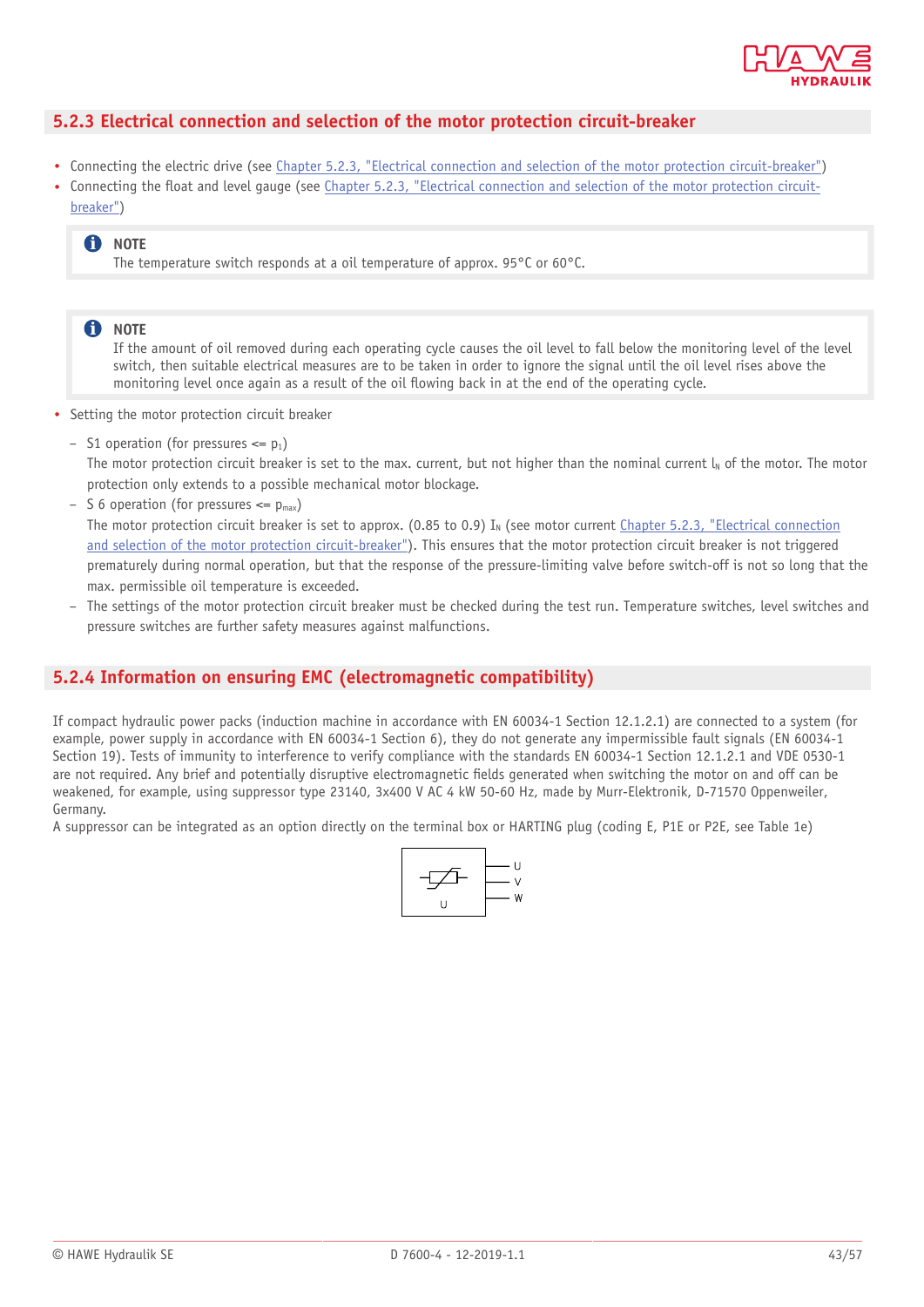

### <span id="page-43-0"></span>**5.3 Operating instructions**

#### **Note product configuration and pressure / ow rate**

The statements and technical parameters in this documentation must be strictly observed. The instructions for the complete technical system must also always be followed.

### **n** NOTE

- Read the documentation carefully before usage.
- The documentation must be accessible to the operating and maintenance staff at all times.
- Keep documentation up to date after every addition or update.

#### **A** CAUTION

**Risk of injury on overloading components due to incorrect pressure settings!** Risk of minor injury.

■ Always monitor the pressure gauge when setting and changing the pressure.

#### **Purity and ltering of the hydraulic uid**

Fine contamination can significantly impair the function of the hydraulic component. Contamination can cause irreparable damage.

#### **Examples of ne contamination include:**

- Metal chips
- Rubber particles from hoses and seals
- Dirt due to assembly and maintenance
- Mechanical debris
- $-$  Chemical ageing of the hydraulic fluid

#### **f** NOTE

Fresh hydraulic fluid from the drum does not always have the necessary degree of purity. When pouring in hydraulic fluid, filter it.

Pay attention to the cleanliness level of the hydraulic fluid to maintain faultless operation. (See also cleanliness level in Chapter 3, ["Parameters"](#page-25-0))

Additionally applicable document: [D 5488/1](http://downloads.hawe.com/5/4/D54881-en.pdf) Oil recommendations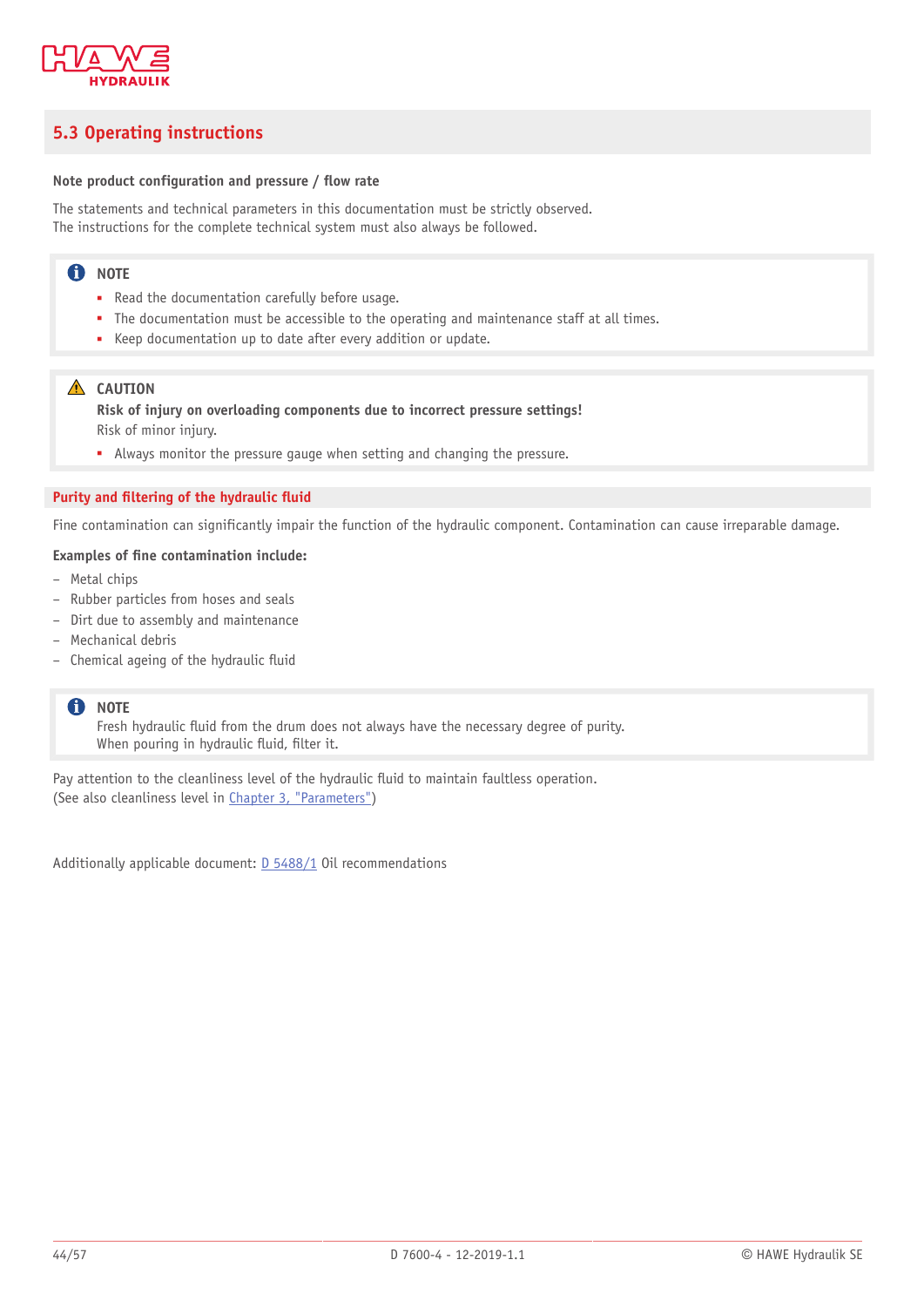

Always fill the hydraulic fluid via the system filter or a mobile filter station.

#### **Check for correct connection**

- Electrical: power supply, control
- Hydraulic: piping, hoses, cylinders, motors
- Mechanical: attachment to the machine, the frame and the base

#### **Motor protection**

– The electric drive must be protected with a motor protection circuit. For the current setting, see Chapter 5.2.3, "Electrical connection and selection of the motor protection [circuit-breaker"](#page-42-0)

### **Fill volume and usable volume**

| Coding         | Fill volume<br>$V_{fill}$ (l) | Usable volume<br>$V_{\text{usable}}(l)$ | <b>Basic type</b> |            |
|----------------|-------------------------------|-----------------------------------------|-------------------|------------|
|                |                               |                                         | HК                | <b>HKF</b> |
| 5              | 6.8/6.6                       | 2.5/1.8                                 |                   |            |
| 9              | 10.0/9.0                      | 5.7/5.5                                 |                   |            |
| $\overline{2}$ | 15.4                          | 11.1                                    | $- -$             |            |

### **rotation direction**

- Radial piston pump any
- Gear pump anticlockwise
- Internal gear pump anticlockwise
- HKF-type anticlockwise

(Rotation direction is only marked by arrow on the fan housing. If there is no delivery flow in the 3-phase version, replace two of the three main conductors.)

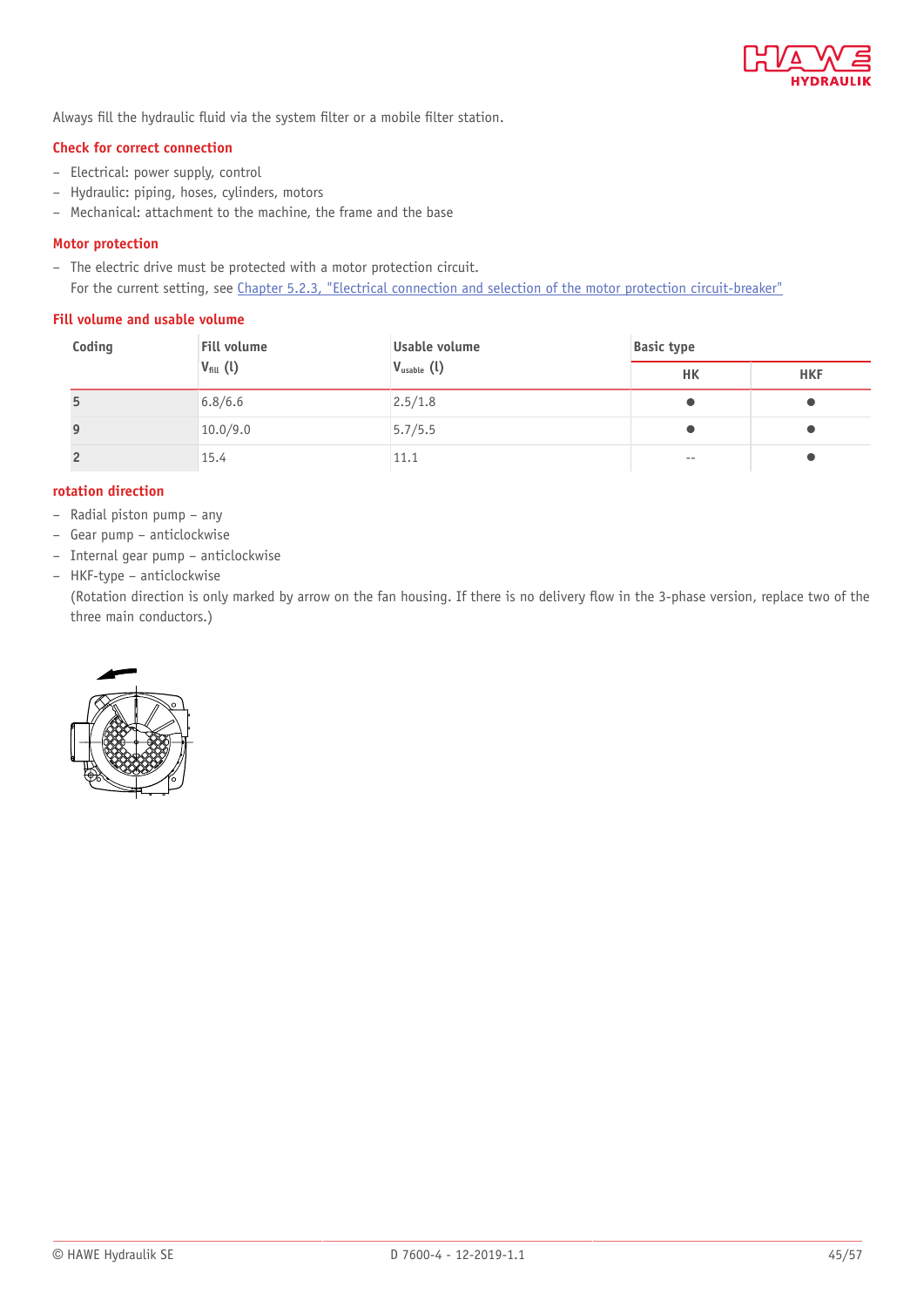

### **Start and bleeding**

- $\nabla$  Directional valve is in switching position in which the depressurised circulation of the pump is possible.
- 1. Switch the pump on and off several times so that the pump cylinders bleed automatically.
- $\blacksquare$  If the controller is not designed for this,
- 2. a pipe screw connection with a short pipe bracket and a transparent plastic tube can be attached to connection P.
- 3. Insert the other end into the opening for the oil filler (unscrew the air filter).
- $\checkmark$  When the oil flow is free of bubbles, the pump has been bled.
- 4. Then move the consumer(s) back and forth several times until the air is largely removed there too and the movement is smooth.
- 5. If the consumers have bleed points, loosen the locking elements and only tighten them once bubble-free oil emerges.

### **Directional valves**

– Any solenoid valves must be connected to the controller in accordance with the hydraulic schematic and function diagram.

### **Accumulator systems**

– Accumulators should be lled using designated equipment in accordance with the pressure specifications of the hydraulic schematic. The relevant operating and maintenance manuals must be followed.

### **A** CAUTION

**Risk of injury due to incorrect transportation.** Risk of minor injury.

- Comply with the regulations on transportation and safety.
- Wear protective equipment.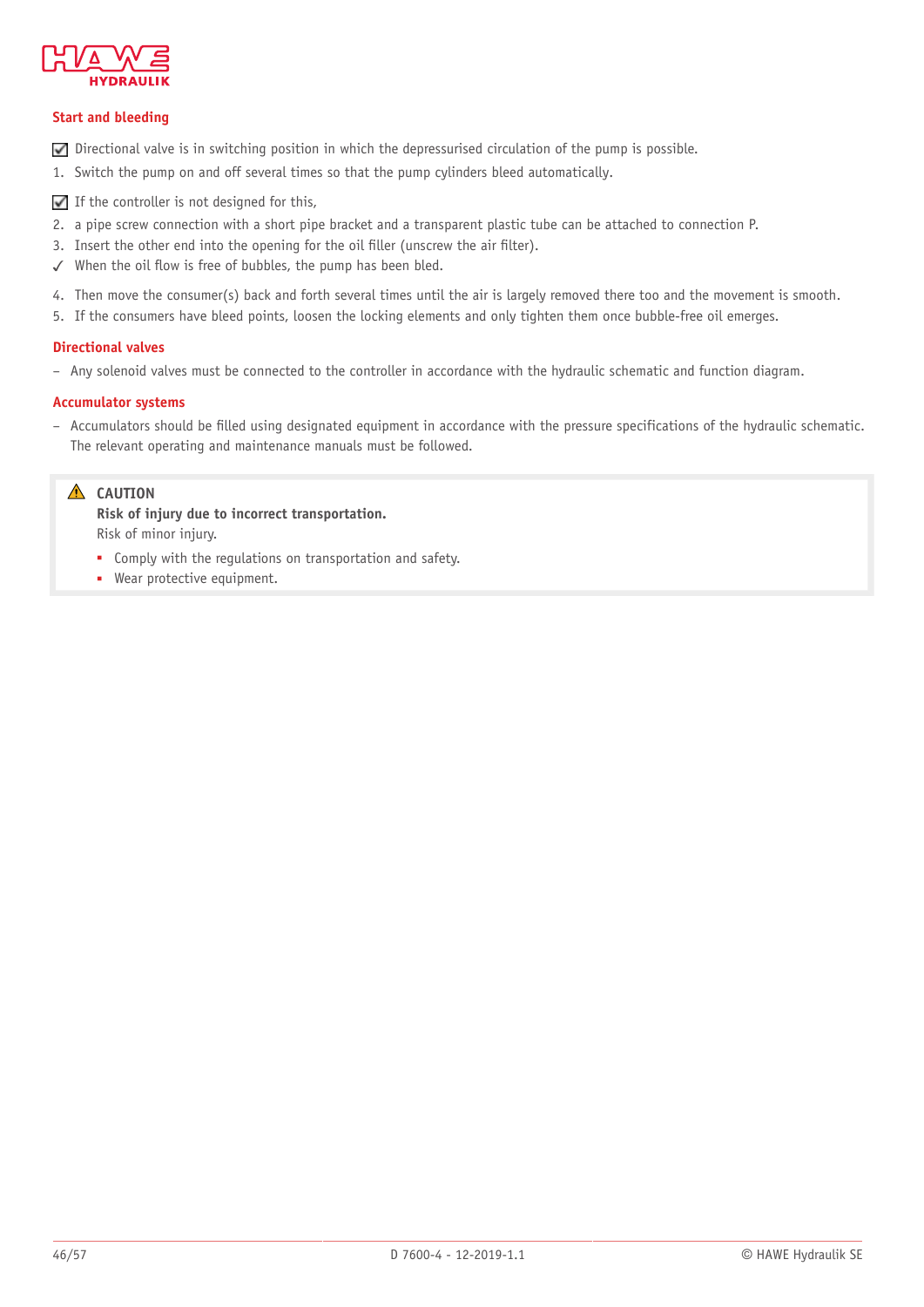

### <span id="page-46-0"></span>**5.4 Maintenance information**

Conduct a visual inspection at regular intervals, but at least once per year, to check if the hydraulic connections are damaged. If external leakages are found, shut down and repair the system.

Clean the device surface of dust deposits and dirt at regular intervals, but at least once per year.

The compact hydraulic power packs together with the attached directional valves require minimal maintenance. It must be ensured that the oil level is regularly monitored.

An oil change must be performed once a year; any pressure filters and return line filters must be replaced.

### **O** NOTE

Before starting maintenance or repair work:

- Depressurise the system on the fluid side. This applies in particular for systems with hydraulic accumulators.
- Switch off or interrupt the power supply.

Repairs and spare parts

– Repairs (replacement of wearing parts) can be carried out by trained specialists themselves. A spare parts list is available on request. The electric drive cannot be replaced.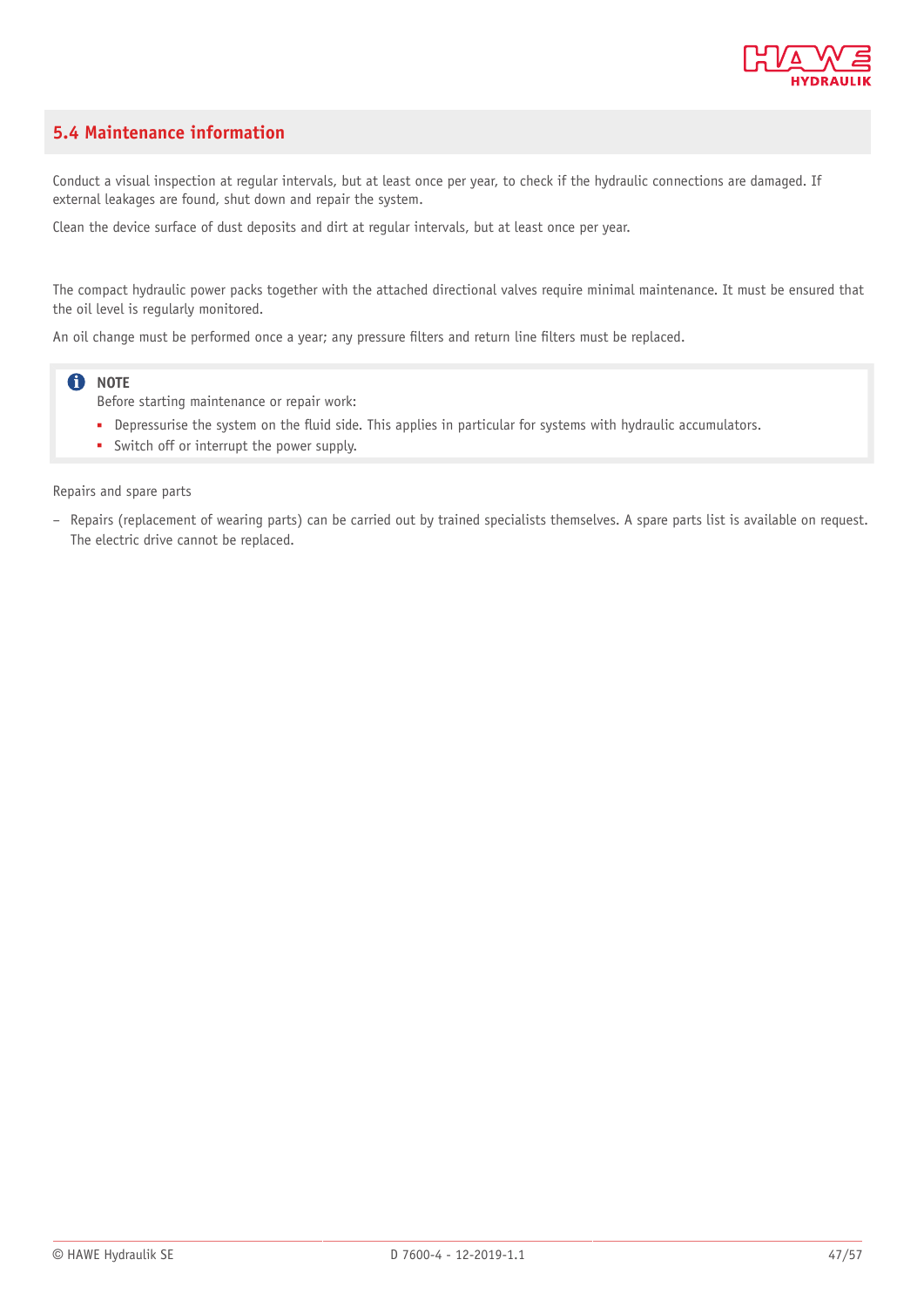

# <span id="page-47-0"></span>**6 Other information**

### <span id="page-47-1"></span>**6.1 Planning information**

### <span id="page-47-2"></span>**6.1.1 Selection advice**

The procedure for the selection and design of compact hydraulic power packs with a valve attachment is described below. In order to find the ideal solution, several iterative steps generally have to be carried out.

#### **a) Setting up a function diagram**

The required or desired (hydraulically activated) functions form the basis for the function diagram.



#### **b)** Definition of pressures and flow rates

- Dimensioning and selection of actuators on the basis of the reaction forces arising
- Calculation of the individual flow rates on the basis of the required velocity profiles

**f** NOTE Take note of the reset times for spring-loaded clamping cylinders.

In the case of time-linked clamping devices, the release of spring-loaded clamping cylinders may often have a greater influence over the time interval than clamping. The return stroke times are determined exclusively by the forces of the reset springs. They drive the cylinder pistons ahead, against the flow resistance from directional valves and pipelines. This must be noted in the dimensions of pipelines or hose lines, as well as valves.

- Calculation of the individual operation pressures required
- Determination of the maximum (pump) delivery flow required  $Q$  (lpm)
- Determination of the (system) operating pressure  $p_{max}$  (bar)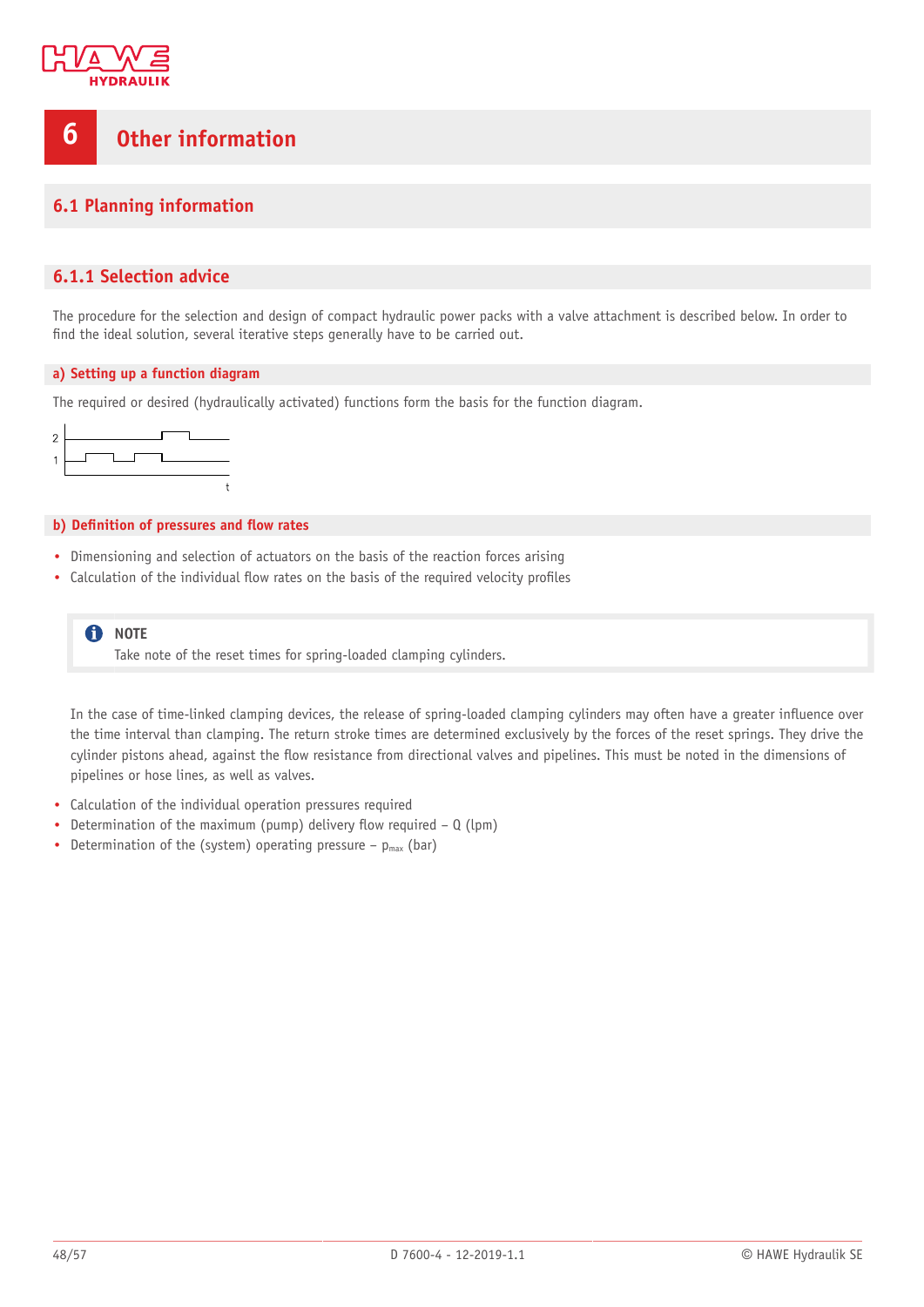

- $Q$  flow rate
- p pressure
- A Area
- v Velocity
- F Force

 $Q(l/min) = 0.06 \cdot A(mm2) \cdot v(\frac{m}{5})$ 

$$
p\left(bar\right) = \frac{10 \cdot F(N)}{A(mm^2)}
$$



- 1 Load time
- 2 No-load time
- 3 No load
- 4 One working cycle

### **c) Preparation of the hydraulic schematic**

- Criteria:
	- single circuit system
	- Accumulator charging mode
	- Dual-circuit systems with two separately operating hydraulics circuits
	- Dual-circuit systems with a shared hydraulics circuit (for instance, in presses or hydraulic tools as high-pressure systems / lowpressure systems, in handling systems with velocity controlrapid feed/creep)
	- $-$  Use of an accumulator for the short-term support of the pump delivery flow

### **d) Setting up a time/load diagram on the basis of a function diagram**

- Deriving the mode for the compact hydraulic power pack
	- Calculation of the relative ON-time %ED
	- S1 continuous operation (not suitable for compact hydraulic power packs only suitable with restrictions)
	- S2 short period operation
	- S3 standby mode
	- S6 continuous run with intermittent load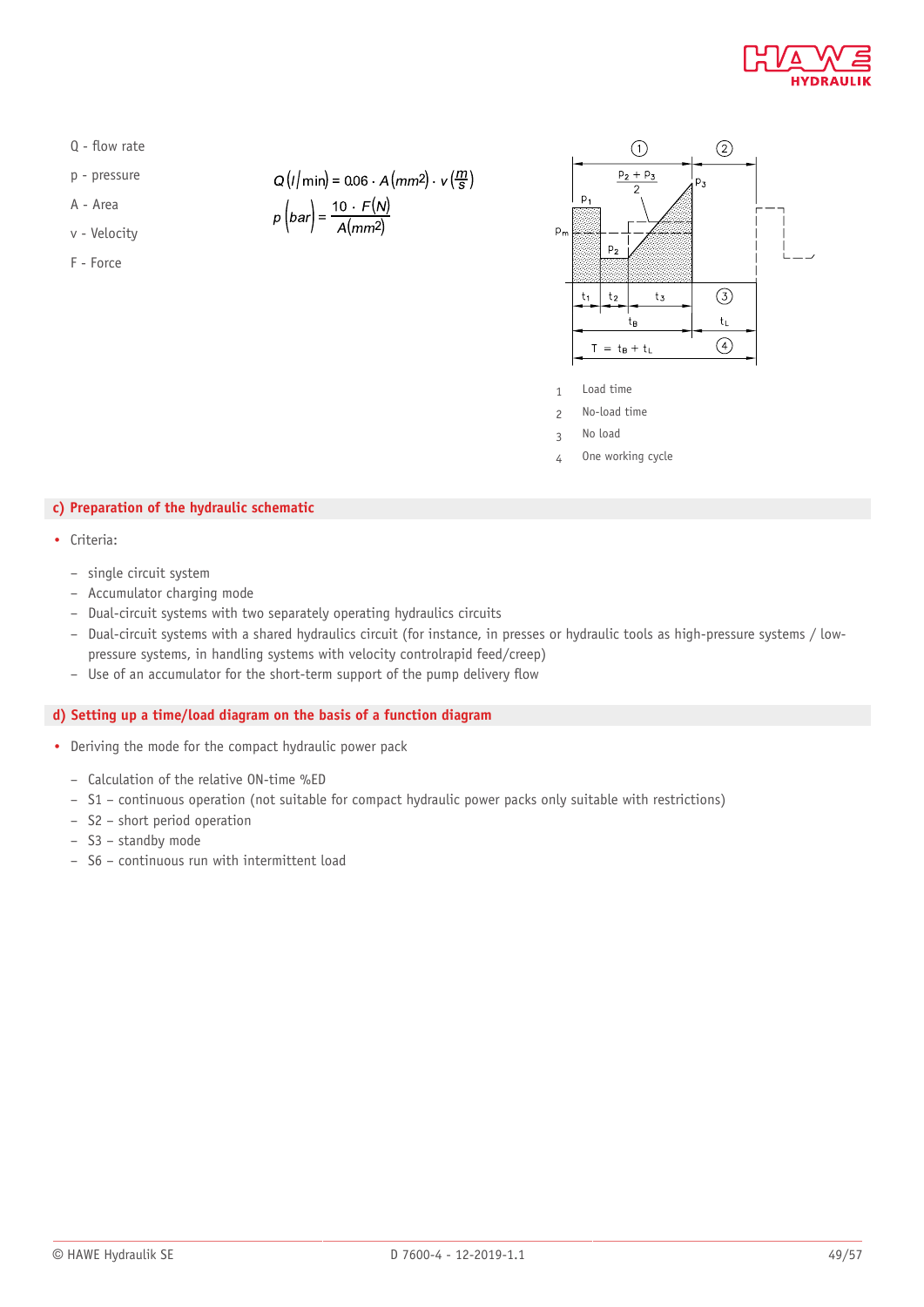

#### **e) Selection of a compact hydraulic power pack**

- Definition of the basic type on the basis of the power supply
	- Three-phase current
- Motor selection
	- Voltage tolerances:  $\pm$  10% (IEC 38), at 3x460/265 V 60 Hz  $\pm$  5%
	- A 3-phase motor 400 V 50 Hz can be used without restrictions in 460 V 60 Hz supply networks.
	- It can be operated at undervoltage. Bear in mind that this will involve performance restrictions.
		- $p_{\text{max red}} = p_{\text{max}} * k$
		- $p_{max}$  (bar) max. operating pressure in accordance with the selection tables
		- $p_{max}$  red (bar) reduced max. available operating pressure
		- \* k correction factor from the diagram



*U supply voltage (V); K correction factor*

- 1 Motor design
- Version with an encased stator To be used in hydraulic installations in which a water content in the oil of up to 0.3 % is expected.
- Electrical connection
	- Terminal box
	- HARTING plug
- Selection of the pump type (radial piston pump, gear pump, internal gear pump pump combination)
- Selection of the key figure for the pump delivery flow with due regard for the maximum permissible pressure and definition of the basic type with the motor size
- Estimation of the noise level from the diagrams in Chapter 3, ["Parameters"](#page-25-0)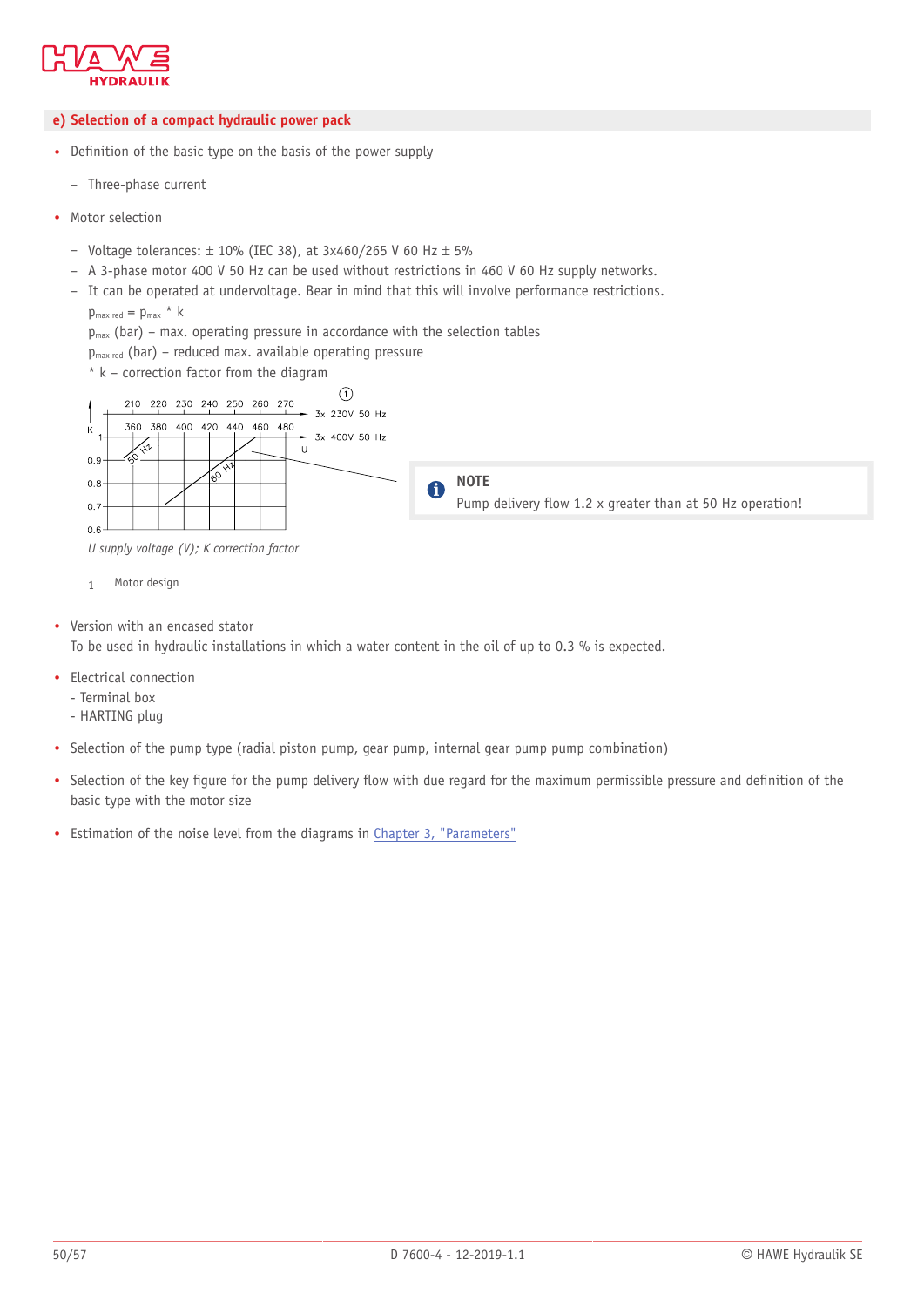

#### **f) Calculation of the hydraulic work value**

- Calculation of the average pressure
- Calculation of the average hydraulic work value (average pressure x output volume)
- Calculation of the maximum hydraulic work value (maximum operating pressure x output volume)

 $p_m$  (bar) = calculated average pressure per cycle during the load time

 $t_B = t_1 + t_2 + t_3 + ...$ 

$$
p_m = \frac{1}{t_B} \left( p_1 \cdot t_1 + p_2 \cdot t_2 + \frac{p_2 + p_3}{2} \cdot t_3 + \ldots \right)
$$

 $p_mV_q$  = average hydraulic work value

 $V<sub>q</sub>$  = geometric displacement volume in accordance with the tables [Chapter 2.2, "Pump"](#page-8-0)

 $pV_{g \text{max}}$  (bar cm<sup>3</sup>) =  $p_{\text{max}} * V_{g}$ 

#### **g) Determination of excess temperature**

### **A** CAUTION

Take note of the max. permissible oil temperature of 80°C!

The steady-state temperature is reached after an operating time of about half an hour.

Influencing variables:

- Pressure run during the load phase (average pressure)
- Time share of the no-load phase
- Additional throttle losses over and above normal flow resistances (approx. 30%) from valves and lines are only to be taken into account if they take effect over a longer share of time within a working cycle (load phase). For instance, this includes work against the pressure-limiting valve (loss  $= 100\%$ )

In order to conduct an approximate check on the steady-state temperature of the oil fill, you generally only require the two most important items of data, i.e. average hydraulic work of the pump  $(p_mV_q)$  and relative load duration per working cycle (%ED).

■ In the case of a tank size with coding the steady-state temperature is approximately 15% lower.

 $\vartheta_{0i}$ **B** =  $\triangle \vartheta_{B} + \vartheta_{U}$ 

- $\Delta\vartheta_B$  (K) Steady-state temperature, assessment from the diagrams opposite
- $\vartheta$ <sub>U</sub> (K) Ambient temperature at the place of installation
- $\vartheta_{0i}$  **B** (°C) Steady-state temperature of the oil fill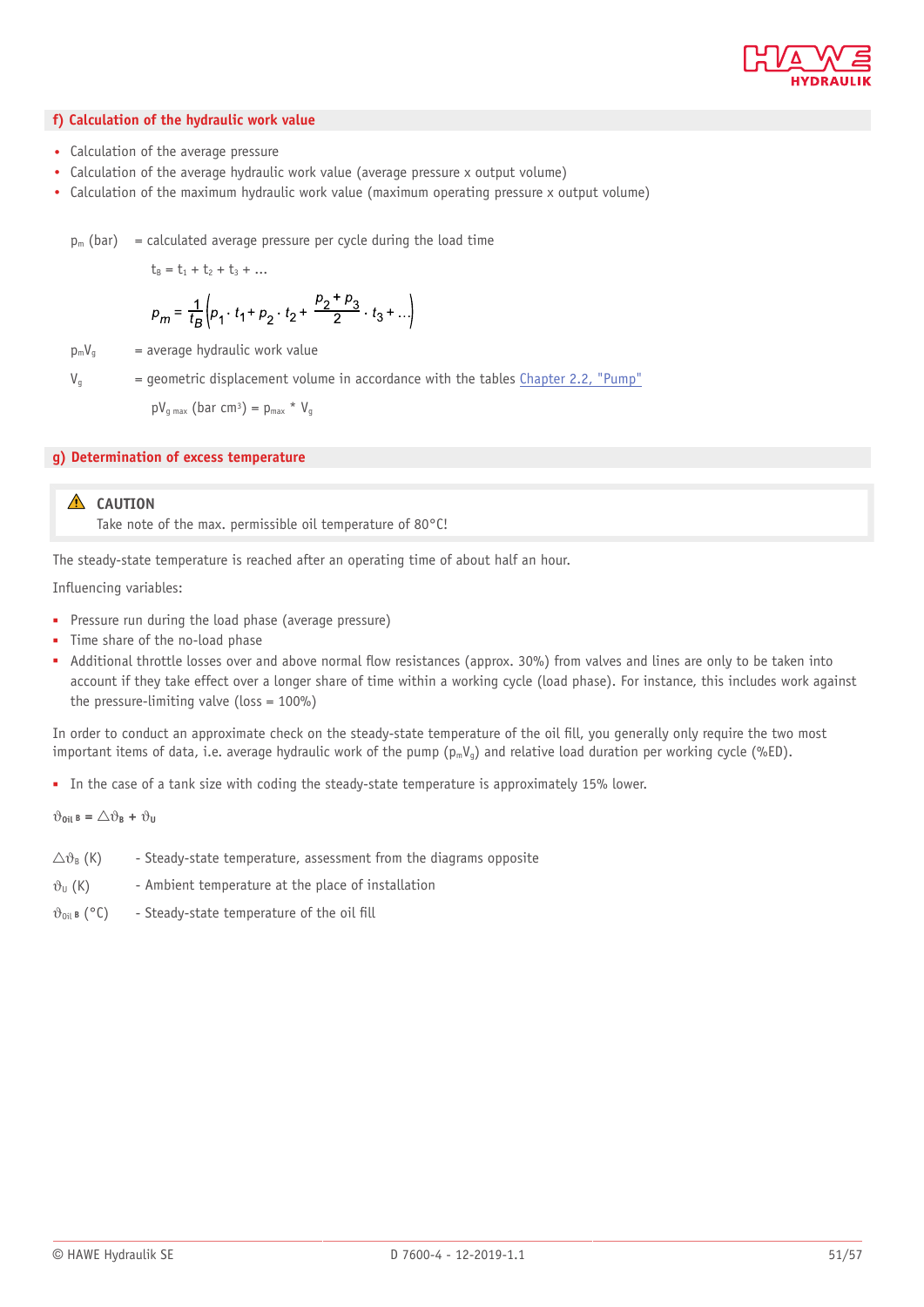





Relative duty cycle % 
$$
ED = \frac{t_B}{t_B + t_L}
$$
 · 100

### **h) Determination of the max. current consumption**

### See diagrams [Chapter 3.3, "Electrical"](#page-28-0)

zur for the settings of the motor protection circuit breaker, see [Chapter 5.2.3,](#page-42-0) "Electrical connection and selection of the motor protection [circuit-breaker"](#page-42-0)

### **i) Additional drain return port**

For larger, hot operating leakage oil return flows, for example chucks on lathes. The leakage oil return flow is guided so that its entrained heat loss is dissipated by the fan cooling.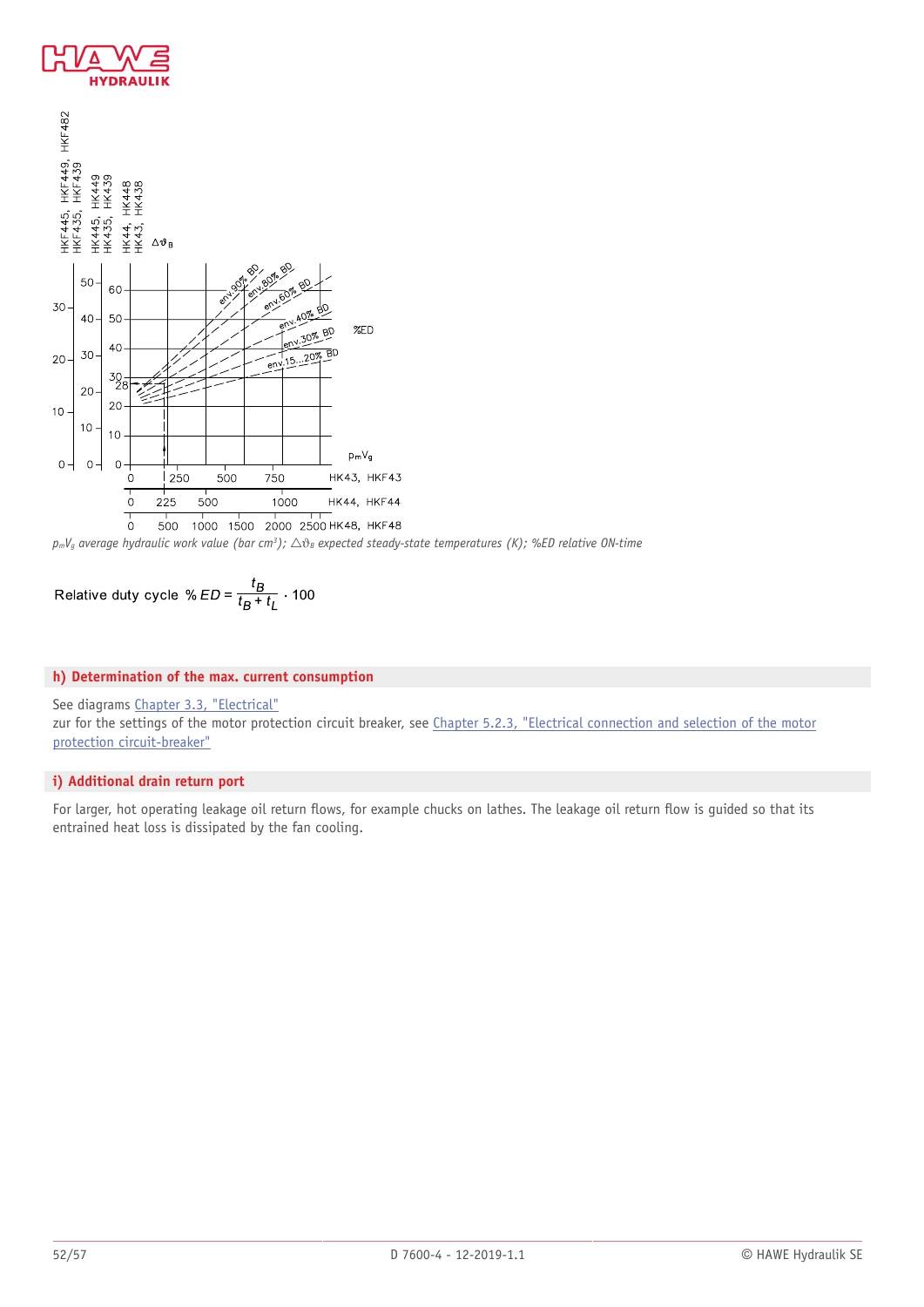

#### **j) After-run**

If the compact hydraulic power pack is wired directly to the hydraulic cylinder, e.g. in the circuit for clamping devices (B-type connection blocks), and if a pressure switch causes it to cut out once the set pressure has been reached, a certain increase in pressure still takes place as a result of the after-run action of the pump motor. The level of this additional rise in pressure is dependent on the pressure setting, on the consumer volume and on the pump delivery flow. If you wish to prevent these pressure rises, the setting for the pressure-limiting valve has to be adjusted in line with the switch-off point on the pressure switch. As a result, the subsequent delivery from the pump is discharged via the pressure-limiting valve.

The adjustment is to be carried out as follows:

- 1 Open the pressure-limiting valve fully.
- 2 Set the pressure switch to the highest value (by turning the setting screw clockwise as far as it will go).
- 3 Switch on the pump (with a consumer and pressure gauge connected) and turn up the pressure-limiting valve until the pressure gauge shows the required end operating pressure.
- 4 Turn the pressure switch in the opposite direction until the pump is switched off at the pressure setting (see [Chapter 3,](#page-25-0) ["Parameters"\)](#page-25-0).
- 5 Locking the pressure-limiting valve and the pressure switch.

The rise in pressure due to the after-run can also be avoided by using an accumulator or additional volume in the consumer line. If the compact hydraulic power pack is used to full capacity, i.e. the pressure setting is close to the maximum permissible pressure according to the selection tables in [Chapter 2.1,](#page-4-1) "Motor and container" and [Chapter 2.2, "Pump",](#page-8-0) practically no after-run occurs because the pump comes to a stop almost as soon as it is switched off.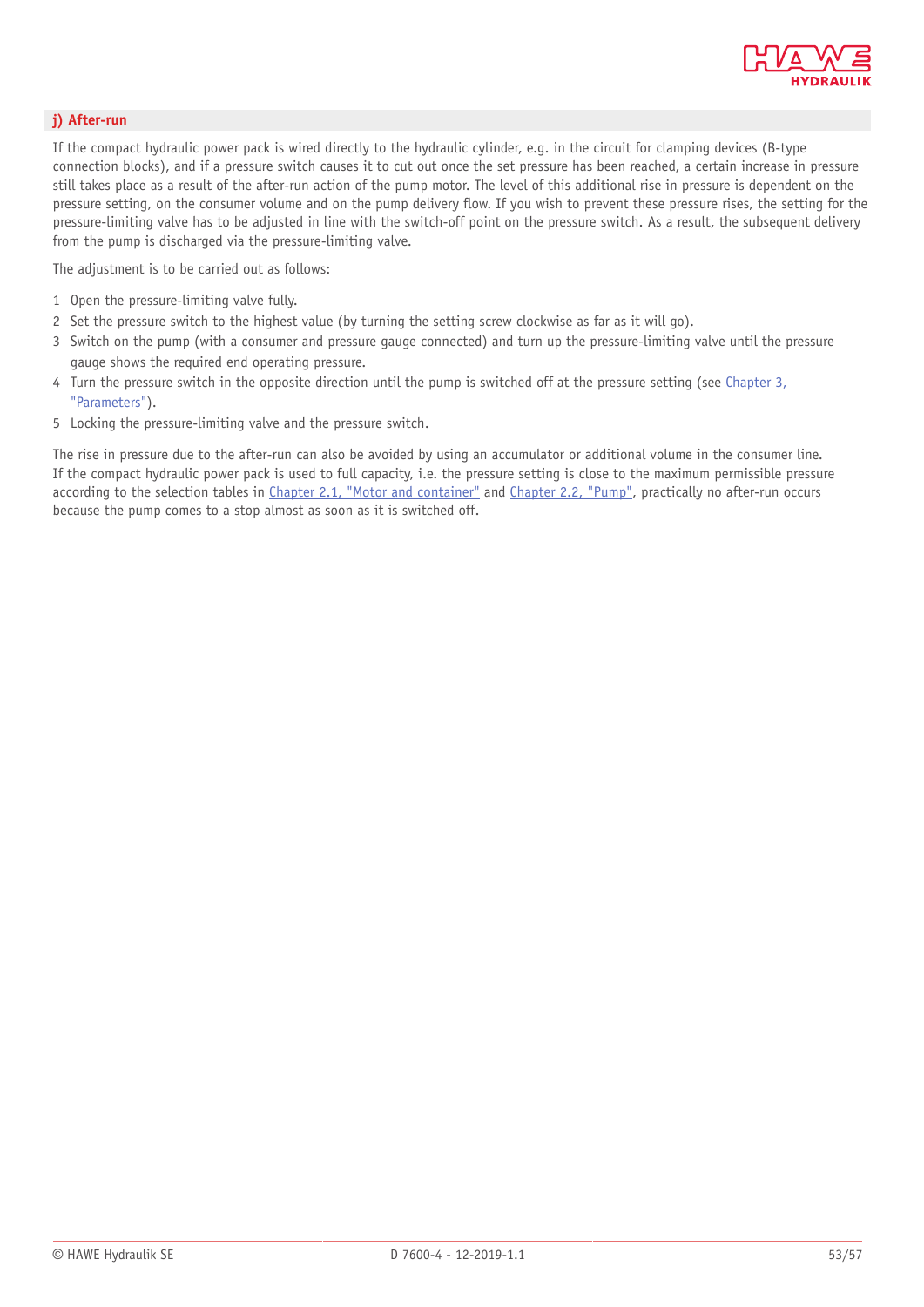

#### **k) Additional container**

If necessary, an additional reservoir can be connected to port T to increase the usable volume. This container is must be supplied. It is only used to compensate for volume changes. The return line from the consumer circuit must always be fed into connection R of the HK pump!

The connection line must be dimensioned sufficiently. Connection, for example, with pipe screw connections light series for pipe 22x1.5 with hose piece for noise and vibration decoupling or with bare hose line.

#### $\mathbf 0$ **NOTE** Only suitable for pump delivery flows of approx. 12 l/min.



- 1 Same max. filling and removal height
- 2 Rubber-metal attachment
- 3 Hose connector
- 4 Strainer
- 5 Air filter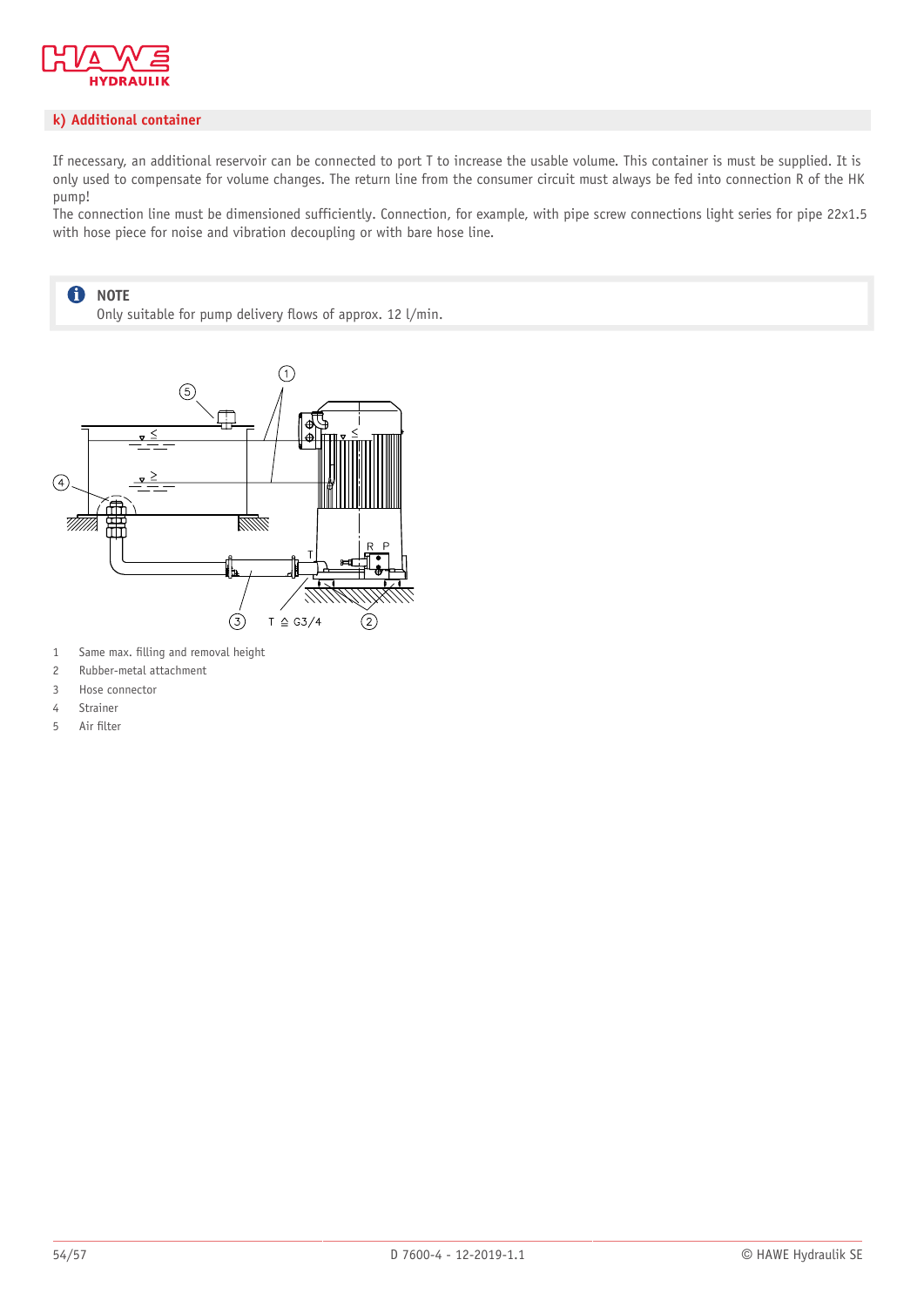

### **l) Connection block and valve mounting**

A connection block is necessary to make a compact hydraulic power pack ready for a hydraulic connection.

| <b>Type</b>                  | <b>Description</b>                                                                                                                                                                                                                                                         | Publication       |
|------------------------------|----------------------------------------------------------------------------------------------------------------------------------------------------------------------------------------------------------------------------------------------------------------------------|-------------------|
| A, AL, AM, AK, AS,<br>AV, AP | For single-circuit pumps<br>with a pressure-limiting valve and the possibility of direct mounting of directional valve<br>banks                                                                                                                                            | $D$ 6905 A/1      |
|                              | <b>Optional:</b><br>Pressure filter or return line filter<br>Idle circulation valve<br>Accumulator charging valve<br>Proportional pressure-limiting valve                                                                                                                  |                   |
| <b>VV</b>                    | AN, AL, NA, C30, SS, For dual-circuit pumps<br>with a pressure-limiting valve and the partial possibility of direct mounting of directional<br>valve banks                                                                                                                 | D 6905 A/1        |
|                              | <b>Optional:</b><br>Pressure filter or return line filter<br>Accumulator charging valve<br>Two-stage valve<br>Idle circulation valve                                                                                                                                       |                   |
| AX                           | For single-circuit pumps<br>with a pressure-limiting valve with unit approval and the possibility of direct mounting of<br>directional valve banks (for use in accumulator systems)<br><b>Optional:</b><br>Pressure filter or return line filter<br>Idle circulation valve | <b>D 6905 TÜV</b> |
| B                            | For single-circuit pumps<br>for the activation of single-acting cylinders with a pressure-limiting valve and drain valve<br><b>Optional:</b><br>- Throttle valve                                                                                                           | D 6905 B          |
| C                            | For single-circuit pumps<br>with connections P and R for direct piping                                                                                                                                                                                                     | D 6905 C          |

### **O** NOTE

When setting the pressure-limiting valve on the connection block, take note of the maximum permissible pressure of the pump!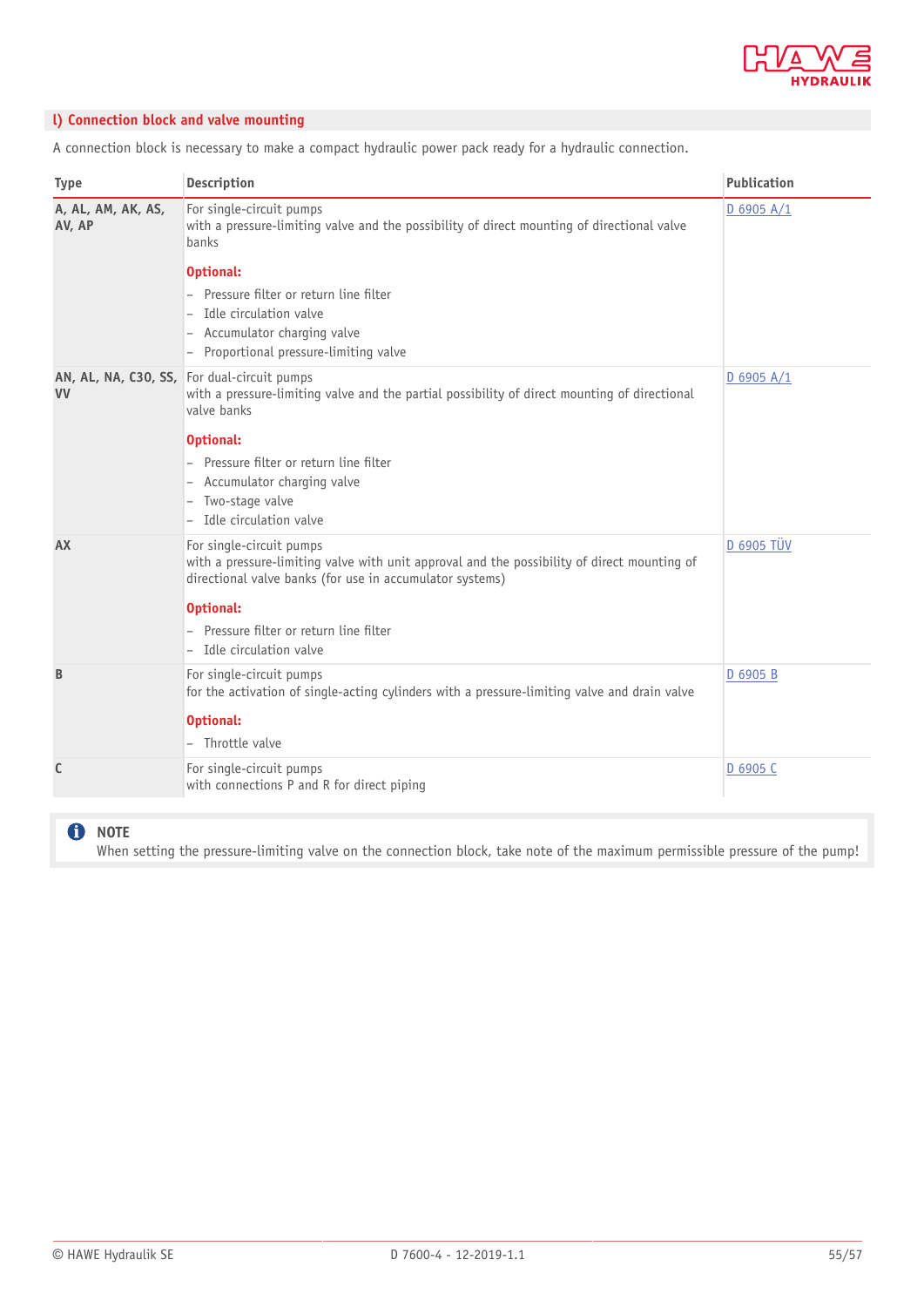

The direct mounting of valve banks with directional valves on A-type connection blocks enables a compact hydraulic unit to be assembled without the need for additional piping.

| <b>Type</b>     | <b>Description</b>                                                                                                              | $p_{max}$ (bar) | <b>Publication</b> |
|-----------------|---------------------------------------------------------------------------------------------------------------------------------|-----------------|--------------------|
| <b>VB</b>       | Valve bank (directional seated valve)                                                                                           | 700             | D 7302             |
| <b>BWN, BWH</b> | Valve bank (directional seated valve)                                                                                           | 450             | D 7470 B/1         |
| SWR, SWS        | Valve bank (directional spool valve)                                                                                            | 315             | D 7451, D 7951     |
| <b>BA</b>       | Valve bank for the combination of different directional valves with<br>connection pattern NG 6 in accordance with DIN 24 340-A6 | 400             | D 7788             |
| <b>BVH</b>      | Valve bank (directional seated valve)                                                                                           | 400             | D 7788 BV          |
| <b>NBVP</b>     | Directional seated valve                                                                                                        | 400             | D 7765 N           |
| <b>NSWP</b>     | Directional spool valve                                                                                                         | 315             | D 7451 N           |
| <b>NSMD</b>     | Clamping module<br>(Directional spool valve with a pressure reducing valve and acknowl-<br>edge function)                       | 315             | D 7787             |
| <b>NZP</b>      | Intermediate plates<br>with connection pattern NG 6 in accordance with DIN 24 340-A6                                            | 400             | D 7788 Z           |